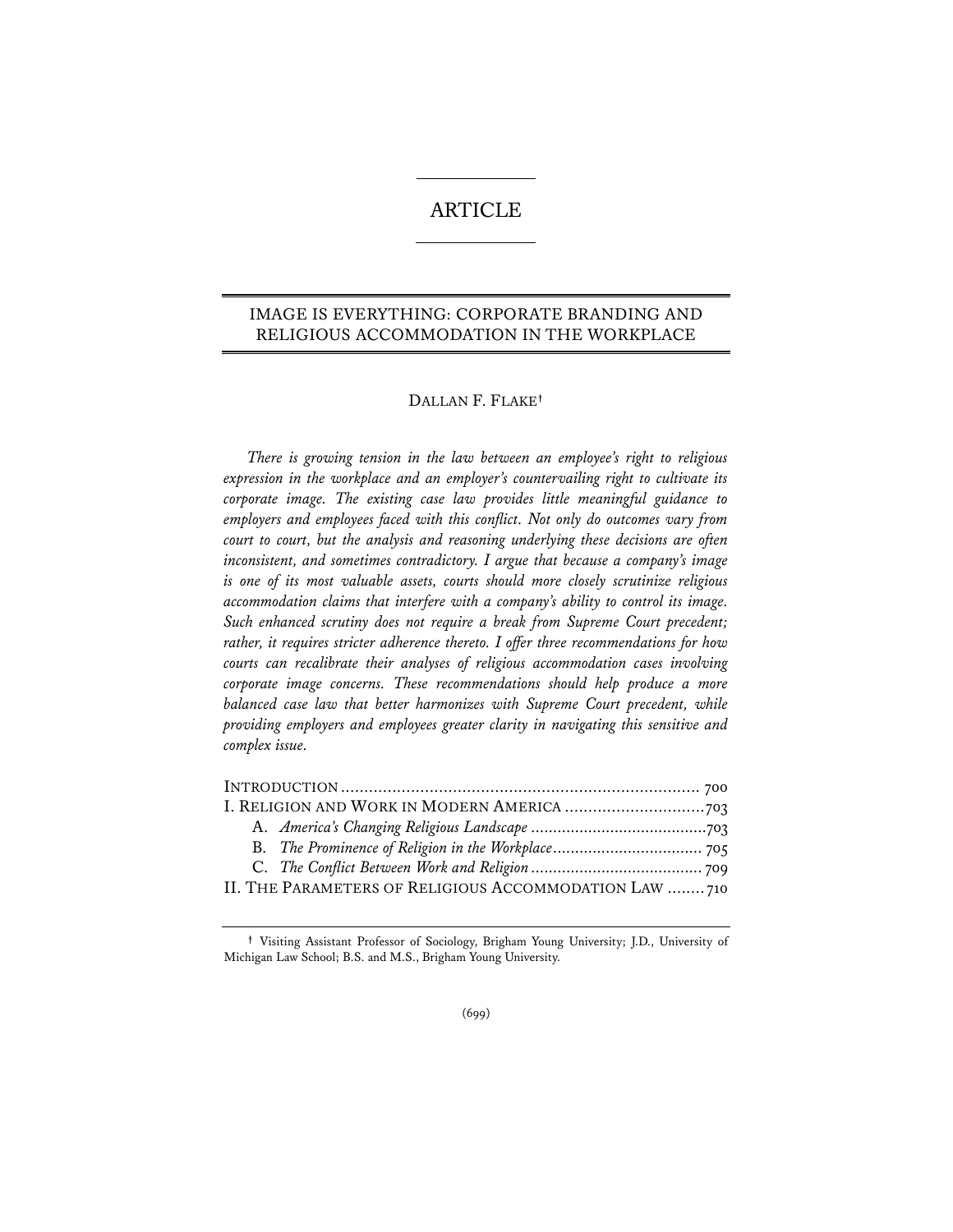| IV. KEY CASES WEIGHING RELIGION AGAINST IMAGE 724 |  |
|---------------------------------------------------|--|
|                                                   |  |
|                                                   |  |
|                                                   |  |
|                                                   |  |
|                                                   |  |
|                                                   |  |
|                                                   |  |
|                                                   |  |
|                                                   |  |
|                                                   |  |

## INTRODUCTION

Several high-profile companies have recently come under fire for refusing to accommodate their employees' religious expression in the workplace out of concern that such accommodations would compromise the companies' public image. Abercrombie & Fitch,**<sup>1</sup>** Costco,**<sup>2</sup>** Home Depot,**<sup>3</sup>** Wal-Mart,**<sup>4</sup>** and Disney<sup>5</sup> are just some of the companies to have taken this position. Disney was recently embroiled in a highly contentious lawsuit with a Muslim ex-employee, who lost her job as a hostess at a Disneyland café for insisting on wearing a hijab, or headscarf, at work in violation of Disney's dress code.**<sup>6</sup>** The employee rejected as unreasonable Disney's attempts to accommodate her by either allowing her to wear a hat on top of her hijab or

**<sup>1</sup>** *See generally* EEOC v. Abercrombie & Fitch Stores, Inc. (*Abercrombie IV*), 966 F. Supp. 2d 949 (N.D. Cal. 2013); EEOC v. Abercrombie & Fitch Stores, Inc. (*Abercrombie III*), No. 10-3911, 2013 WL 1435290 (N.D. Cal. Apr. 9, 2013); EEOC v. Abercrombie & Fitch Stores, Inc. (*Abercrombie II*), 798 F. Supp. 2d 1272 (N.D. Okla. 2011), *rev'd on other grounds*, 731 F.3d 1106 (10th Cir. 2013), *cert. granted*, 135 S. Ct. 44 (2014); EEOC v. Abercrombie & Fitch Stores, Inc. (*Abercrombie I*), No. 08-1470, 2009 WL 3517584 (E.D. Mo. Oct. 26, 2009).

**<sup>2</sup>** *See generally* Cloutier v. Costco Wholesale Corp., 390 F.3d 126 (1st Cir. 2004).

**<sup>3</sup>** *See generally* Brian Skoloff, *Fla. Man Says Home Depot Fired Him Over God Button*, USA TODAY (Oct. 28, 2009, 9:34 AM), http://usatoday30.usatoday.com/money/workplace/2009-10-28-

<sup>&</sup>lt;sup>4</sup> See generally Lorenz v. Wal-Mart Stores, Inc., No. 05-0319, 2006 WL 1562235 (W.D. Tex. May 24, 2006), *aff 'd*, 225 F. App'x 302 (5th Cir. 2007).

**<sup>5</sup>** *See generally* Complaint, Boudlal v. Walt Disney Corp., No. 12-01306 (C.D. Cal. Aug. 13, 2012), 2012 WL 3267542.

**<sup>6</sup>** *Id.* at 3-4.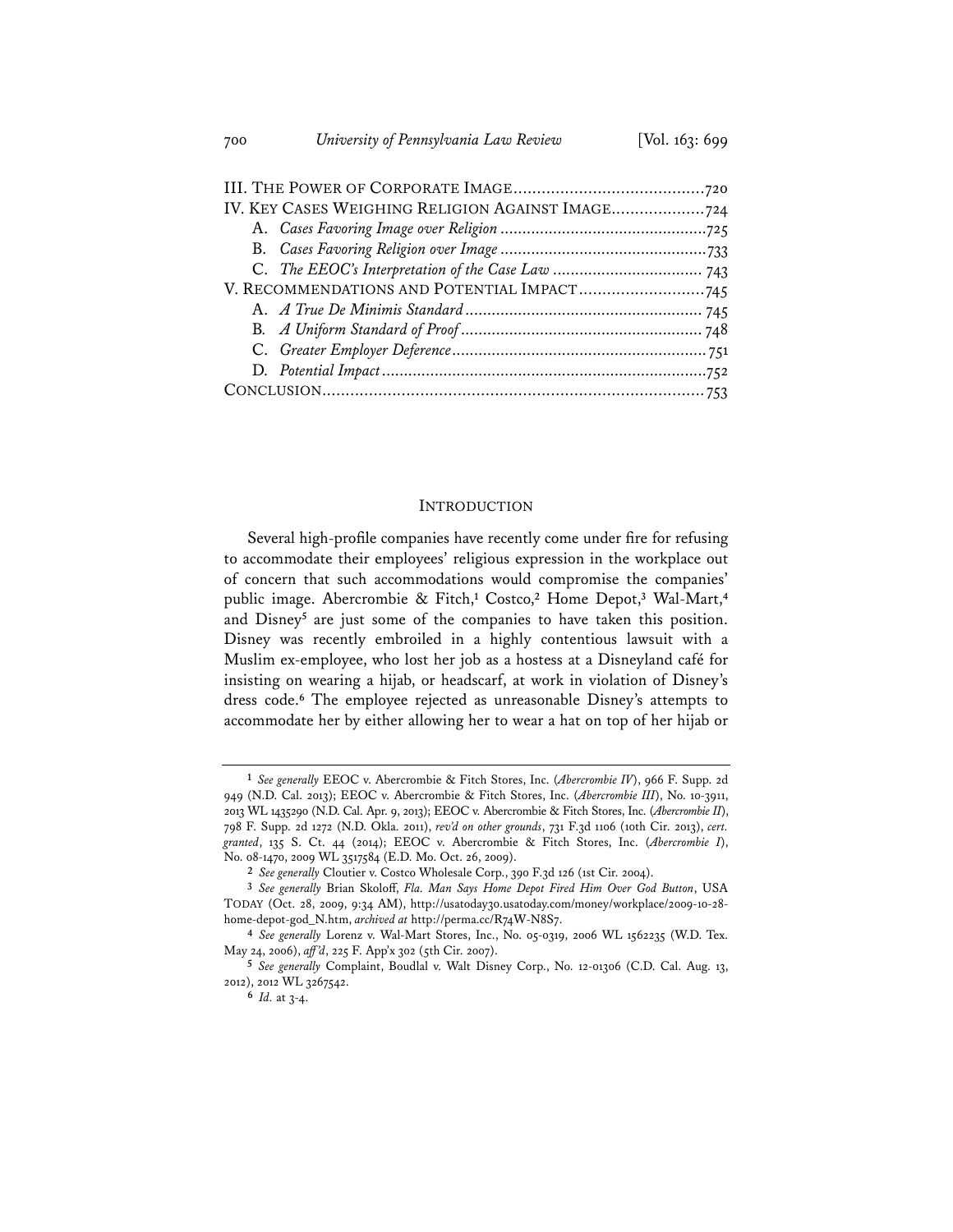to work in the rear of the café, where she would have no contact with customers.**<sup>7</sup>**

There exists an inherent tension in the law—played out daily in workplaces across the United States—between an employee's right to religious expression and an employer's countervailing right to cultivate the corporate image of its choosing. Thomas Jefferson famously declared religious freedom "the most inalienable and sacred of all human rights."**<sup>8</sup>** On the other hand, the Court of Appeals for the D.C. Circuit has observed: "Perhaps no facet of business life is more important than a company's place in public estimation. That the image created by its employees dealing with the public . . . affects its relations is so well known that we may take judicial notice of an employer's proper desire to achieve favorable acceptance."**<sup>9</sup>** Although the right to religious expression and the right to establish a favorable corporate image are both highly regarded, neither right is absolute.

Title VII of the Civil Rights Act of 1964 requires employers to accommodate employees whose religious beliefs conflict with some element of their job duties, unless doing so would cause "undue hardship on the conduct of the employer's business."**<sup>10</sup>** In cases where employers claim that a religious accommodation would cause undue hardship by damaging their corporate image, courts struggle to strike the proper balance between an employee's right to religious expression and an employer's right to control its image. Not only do outcomes vary from court to court, but perhaps more disconcertingly, the analysis and reasoning underlying these decisions is often inconsistent and, in some cases, contradictory.**<sup>11</sup>** Particularly troublesome are the disparate levels of proof courts require for an employer to establish that an accommodation would adversely affect its image and therefore impose undue hardship. For example, Costco prevailed on summary judgment by contending, with little supporting evidence, that it would be unduly burdensome to accommodate an employee's request to leave her religiously mandated facial piercings uncovered, because such piercings detracted from the "neat, clean and professional image" that the company aimed to present.**<sup>12</sup>** By contrast, Abercrombie & Fitch has been on the losing end of summary judgment in four cases involving challenges to its

**<sup>7</sup>** *Id.* at 4.

**<sup>8</sup>** Thomas Jefferson, Freedom of Religion at the University of Virginia, *in* THE COMPLETE JEFFERSON 957, 958 (Saul K. Padover ed., 1943).

**<sup>9</sup>** Fagan v. Nat'l Cash Register Co., 481 F.2d 1115, 1124-25 (D.C. Cir. 1973).

<sup>11</sup> See analysis of cases cited *infra* Part IV.

**<sup>12</sup>** Cloutier v. Costco Wholesale Corp., 390 F.3d 126, 136-37 (1st Cir. 2004).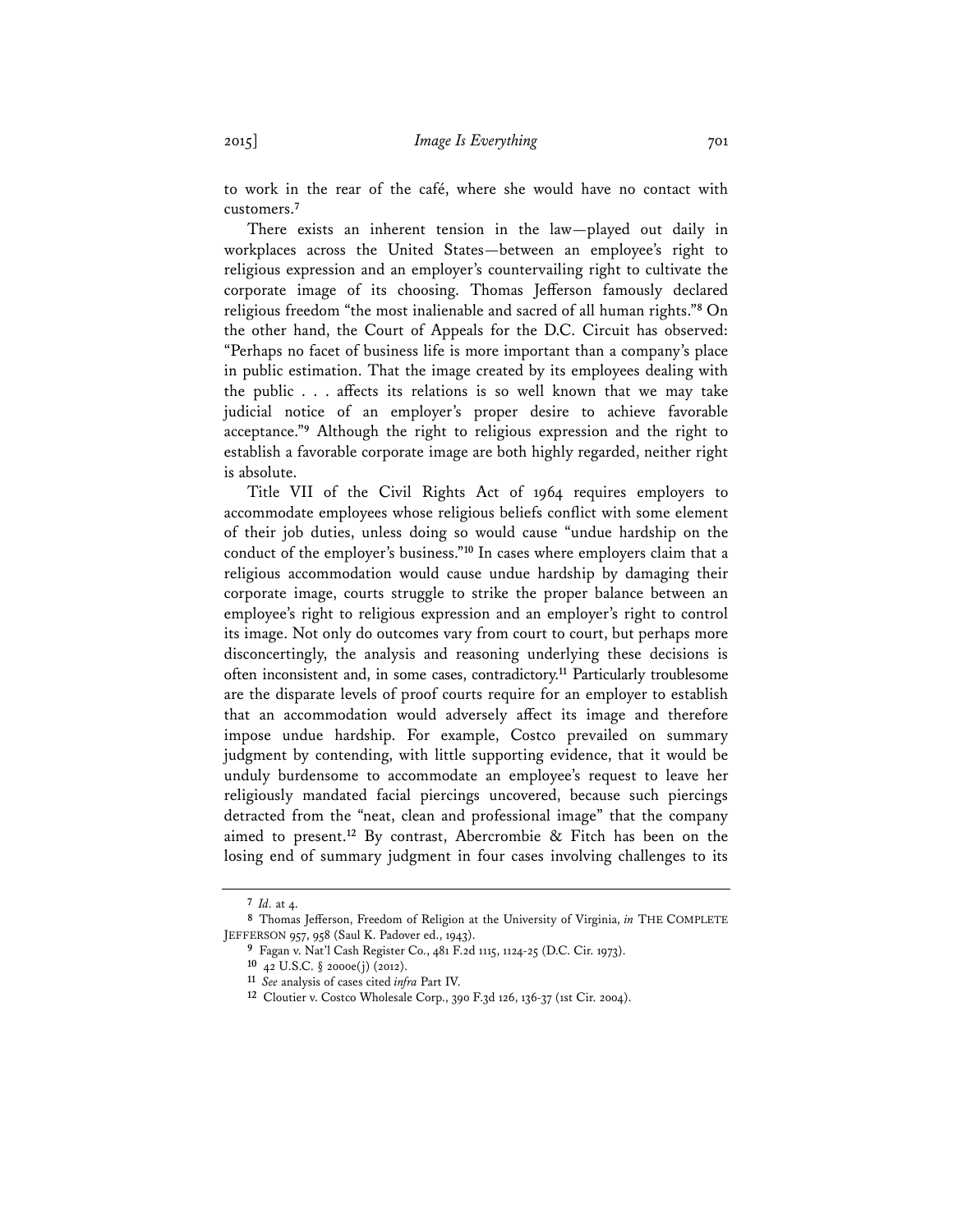"Look Policy," notwithstanding the fashion retailer's abundant expert and lay witness testimony that granting religious-based exemptions would interfere with its meticulously crafted image.**<sup>13</sup>** These incongruous results have left employers and employees alike wondering when Title VII requires a religious accommodation that conflicts with an employer's corporate image and when it does not.

This Article focuses on the conflict between an employee's right to religious expression and an employer's right to establish and maintain the image of its choosing. I argue that the existing case law provides little meaningful guidance for employers and employees facing this conflict. Because a company's image is one of its most valuable assets, courts should more closely scrutinize religious accommodation claims that interfere with a company's ability to control its image. I offer three recommendations for how courts can recalibrate their analyses of religious accommodation claims that do not require any break from Supreme Court precedent and could help to produce a clearer, more balanced case law.

Part I examines America's changing religious landscape and, more specifically, what these changes mean for the workplace. Part II addresses the ongoing struggle between Congress, the courts, and the U.S. Equal Employment Opportunity Commission (EEOC) to reach a consensus on the types of religious accommodations required under Title VII. Part III explores the power of corporate image and how frontline employees in particular can directly influence outsiders' perceptions of the employer through both their appearances and actions. Part IV analyzes the most important cases involving claims of image-based undue hardship highlighting the need for a more consistent and unified approach to weighing religious expression against corporate image. Part V provides recommendations for ways courts might analyze corporate image cases in a more uniform, practical manner to generate case law that strikes the appropriate balance

**<sup>13</sup>** *See generally* cases cited *supra* note 1. In *Abercrombie I*, the district court denied Abercrombie's summary judgment motion, No. 08-1470, 2009 WL 3517584, at \*4 (E.D. Mo. Oct. 26, 2009), but the jury ultimately decided in favor of the company. Jury Verdict, *Abercrombie I*, No. 08-1470 (E.D. Mo. Dec. 4, 2009), ECF No. 84. In *Abercrombie II*, the district court granted partial summary judgment against Abercrombie, 798 F. Supp. 2d 1272, 1287 (N.D. Okla. 2011), but the appellate court reversed on other grounds. 731 F.3d 1106, 1143 (10th Cir. 2013) (ruling that no fact issue persisted as to whether Abercrombie knew of the plaintiff's religious conflict with its dress code prior to its hiring decision, as the plaintiff never informed Abercrombie beforehand that her practice of wearing a hijab stemmed from her religious beliefs and that she therefore would require an accommodation), *cert. granted*, 135 S. Ct. 44 (2014). In *Abercrombie III* and *Abercrombie IV*, the district courts granted partial summary judgment against the company. *Abercrombie IV*, 966 F. Supp. 2d. 949, 971 (N.D. Cal. 2013); *Abercrombie III*, No. 10-3911, 2013 WL 1435290, at \*17 (N.D. Cal. Apr. 9, 2013).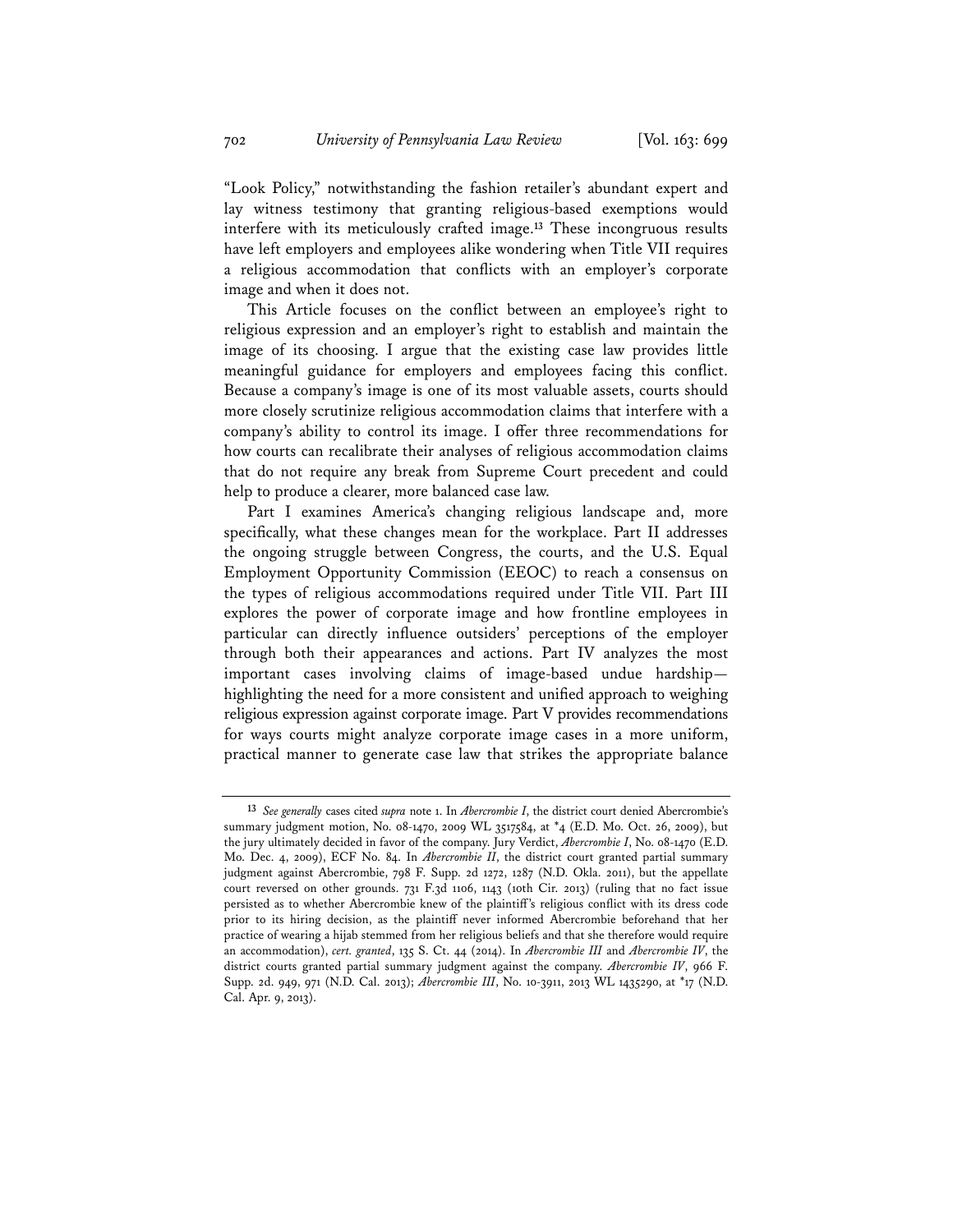between religious expression and corporate image and provides employers and employees with greater clarity in navigating this sensitive and complex issue.

### I. RELIGION AND WORK IN MODERN AMERICA

The relationship between religion and work in the United States is becoming increasingly strained due to two significant developments. First, the religious characteristics of the workforce are becoming more complex as a result of broader changes in the American religious landscape. Second, religious expression in the workplace is becoming more commonplace, as traditional barriers between work and religion continue to erode in response to a variety of social forces. This Part examines how changes in the religious characteristics of the workforce and growing presence of religion at work have transformed the American workplace into a tinderbox for religious conflict.

## A. *America's Changing Religious Landscape*

The role of religion in the workplace continues to evolve as a result of broader shifts in the American religious landscape. Although religion remains a prominent fixture of American society, the ways Americans are choosing to express—or not express—their religiosity are changing. Particularly noteworthy is the decline in formal religious affiliation,**<sup>14</sup>** the increasing diversity of religious sects,**<sup>15</sup>** and the growing number of Americans who switch religious affiliations.**<sup>16</sup>** These broader social patterns mean religion in the workplace looks much different today than just a few years ago. It is therefore imperative that employers understand these changes and adapt their policies and practices accordingly.

The most remarkable trend in American religiosity is the rising percentage of adults who do not affiliate with any particular religion. While the vast majority of Americans—over eighty percent—profess a belief in God,**<sup>17</sup>** the number who do not identify with a specific religion continues to grow at a rapid pace. One-fifth of the U.S. public and one-third of adults under age

**<sup>14</sup>** PEW FORUM ON RELIGION & PUB. LIFE, PEW RESEARCH CTR., "NONES" ON THE RISE: ONE-IN-FIVE ADULTS HAVE NO RELIGIOUS AFFILIATION 9 (2012), *available at* http://www.pewforum.org/files/2012/10/NonesOnTheRise-full.pdf.

**<sup>15</sup>** PEW FORUM ON RELIGION & PUB. LIFE, PEW RESEARCH CTR., U.S. RELIGIOUS LANDSCAPE SURVEY, RELIGIOUS AFFILIATION: DIVERSE AND DYNAMIC 10-12 (2008).

**<sup>16</sup>** *Id.* at 5.

**<sup>17</sup>** TOM W. SMITH, BELIEFS ABOUT GOD ACROSS TIME AND COUNTRIES 8 (2012), *available at* http://www.norc.org/PDFs/Beliefs\_about\_God\_Report.pdf.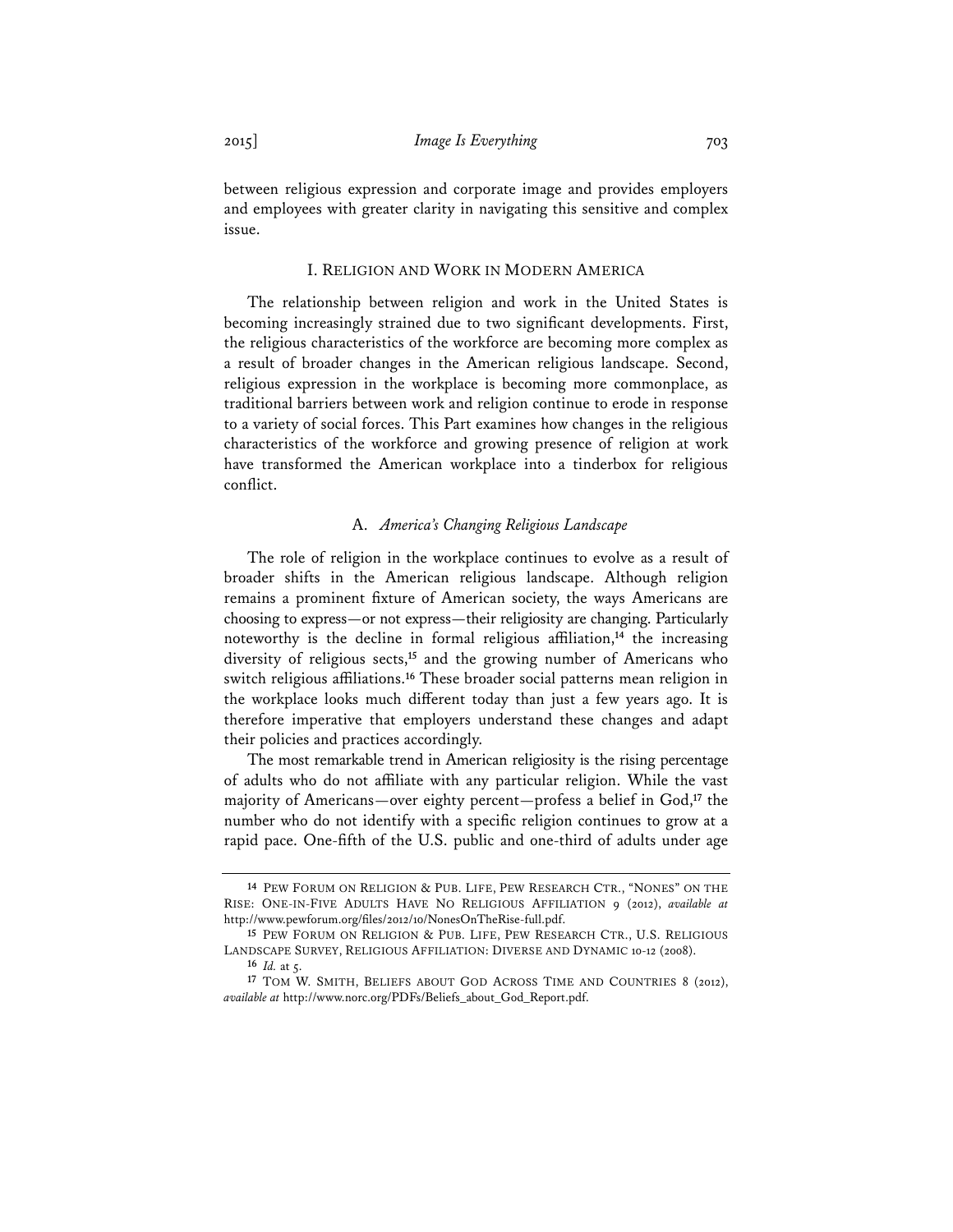thirty are religiously unaffiliated today—the highest percentages ever in Pew Research Center polling.**<sup>18</sup>** Between 2007 and 2012 alone, the percentage of unaffiliated adults jumped from just over fifteen percent to approximately twenty percent of the U.S. population.**<sup>19</sup>** Significantly, however, nonaffiliation does not necessarily equate to nonbelief. Two-thirds of unaffiliated adults say they believe in God, more than half report often feeling "a deep connection with nature and the earth," over one-third classify themselves as "'spiritual' but not 'religious,'" and one-fifth claim they pray every day.**<sup>20</sup>** For employers, this decline in formal religious affiliation necessitates an increased sensitivity to both the growing number of nonaffiliated workers and the possibility that some employees may still qualify for a religious accommodation despite practicing a less formal spirituality.

A second important trend is the growing diversity of religion in America. Although the United States has always been a land of many religions,**<sup>21</sup>** the immigrants of the last several decades have dramatically expanded the diversity of religious life.**<sup>22</sup>** While Americans remain overwhelmingly Christian (78.4%), non-Christian religions continue to grow, with Buddhists, Muslims, Baha'is, and others immigrating to the United States in greater numbers.**<sup>23</sup>** Moreover, immigration has also increased diversity within established religious traditions. For instance, the internal diversity of American Judaism is greater than ever before due to the influx of Jewish immigrants from Russia and Ukraine.**<sup>24</sup>** The "face of American Christianity has also changed" with sizeable Latino, Filipino, and Vietnamese Catholic communities; Chinese, Haitian, and Brazilian Pentecostal communities; Korean Presbyterians; Indian Mar Thomas; and Egyptian Copts.**<sup>25</sup>** Increasing religious diversity presents unique challenges in the workplace, as traditional notions of what religion looks like and how it is expressed may no longer be accurate. Employers may have to accommodate unfamiliar—and perhaps

**<sup>18</sup>** PEW FORUM ON RELIGION & PUB. LIFE, *supra* note 14, at 9.

**<sup>19</sup>** *Id.* 

**<sup>20</sup>** *Id.* at 9-10.

**<sup>21</sup>** *See* Cnty. of Allegheny v. ACLU Greater Pittsburgh Chapter, 492 U.S. 573, 589 (1989) ("This Nation is heir to a history and tradition of religious diversity that dates from the settlement of the North American Continent."), *abrogated by* Town of Greece v. Galloway, 134 S. Ct. 1811 (2014).

**<sup>22</sup>** *See* DIANA L. ECK, A NEW RELIGIOUS AMERICA: HOW A "CHRISTIAN COUNTRY" HAS NOW BECOME THE WORLD'S MOST RELIGIOUSLY DIVERSE NATION 1-4 (2001) (discussing the history of Hindus, Buddhists, and Muslims in the United States).

**<sup>23</sup>** *See* PEW FORUM ON RELIGION & PUB. LIFE, *supra* note 15, at 10-11 (finding that while 78.4% of the American population is Christian, Buddhists constitute 0.7% of the population, Muslims constitute 0.6%, and Baha'is and members of other world religions constitute less than 0.3%).

**<sup>24</sup>** ECK, *supra* note 22, at 4.

**<sup>25</sup>** *Id.*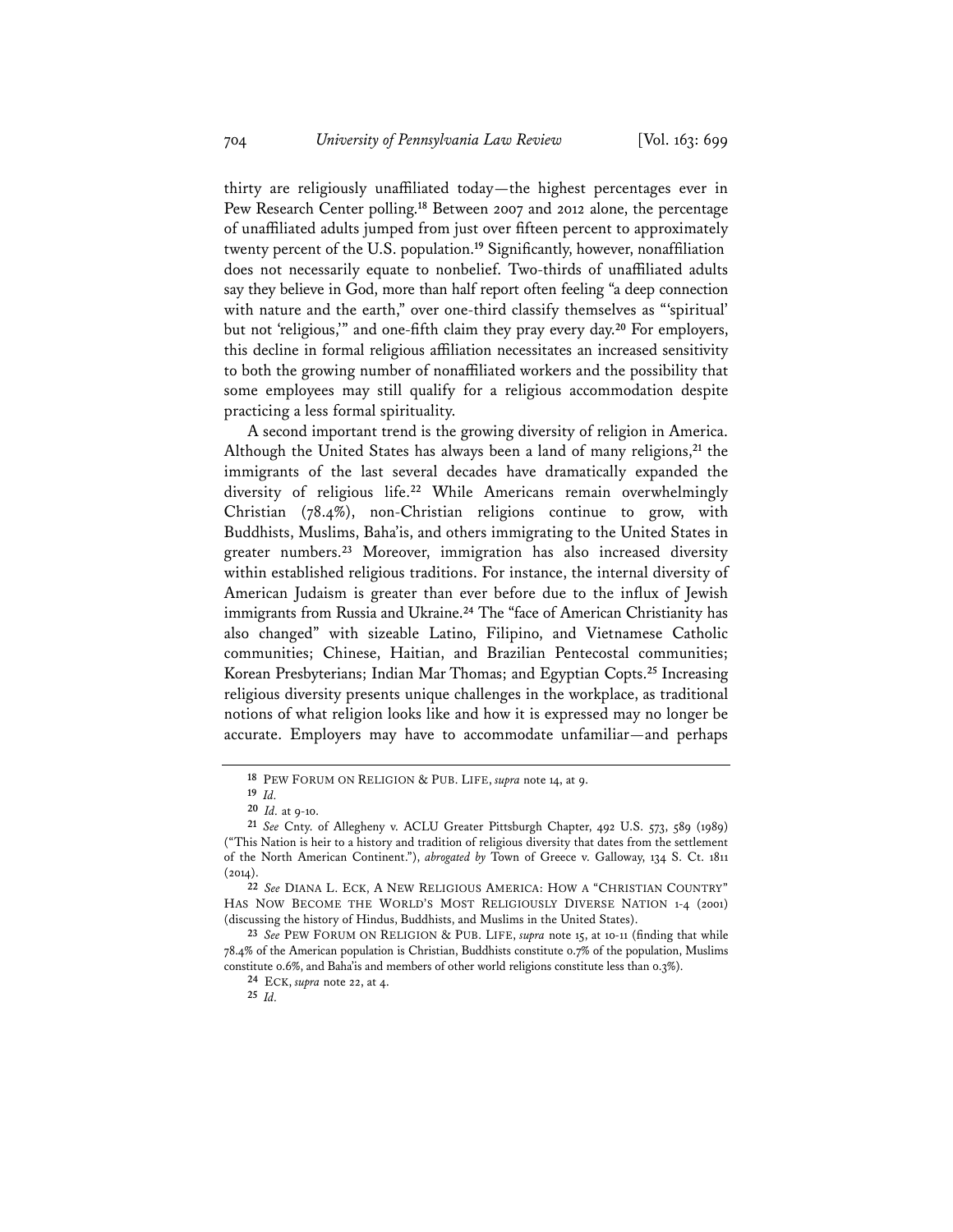objectionable—religious practices, and employees must learn to work together harmoniously despite their religious differences. For employers and employees alike, adapting to changes in the American religious landscape undoubtedly requires greater familiarization with, and tolerance of, unique beliefs and practices.

A third significant feature of American religiosity is the increasing fluidity of religious affiliation. Approximately forty-four percent of American adults "have either switched religious affiliation, moved from being unaffiliated with any religion to being affiliated with a particular faith, or dropped any connection to a specific religious tradition altogether."**<sup>26</sup>** Although older and younger Americans switch religious affiliation at comparable rates, affiliation changes tend to be more drastic among younger adults. More than half of Americans age seventy and older who changed affiliation switched "from one family to another within a religious tradition (e.g., from one Protestant denominational family to another)," whereas among adults under age thirty, "roughly three-quarters of those who have changed affiliation left one religious tradition for another (e.g., left Protestantism for Catholicism) or for no religion at all."**<sup>27</sup>** The remarkable amount of movement by Americans from one religious group to another—particularly among younger adults—supports the characterization of the United States as "a vibrant marketplace where individuals pick and choose religions that meet their needs, and religious groups are compelled to compete for members."**<sup>28</sup>** For employers, fluidity of religious affiliation may require greater flexibility in accommodating religious beliefs. Employees may need different types of accommodations at different points in their employment as their religious affiliations change over time.

## B. *The Prominence of Religion in the Workplace*

Overt religious expression in the workplace is becoming increasingly commonplace. Such expression, however, "has traditionally been frowned upon in Corporate America."**<sup>29</sup>** For years, the prevailing assumption in business was that, because we do not all share the same faith-based worldview, there must be a wall of separation between work and religion.**<sup>30</sup>**

**<sup>26</sup>** PEW FORUM ON RELIGION & PUB. LIFE, *supra* note 15, at 5.

**<sup>27</sup>** *Id.* at 33.

**<sup>28</sup>** *Id.* at 22. **29** Eileen P. Kelly, *Accommodating Religious Expression in the Workplace*, 20 EMP. RESPS. & RTS. J. 45, 46 (2008).

**<sup>30</sup>** JAMES L. NOLAN, DOING THE RIGHT THING AT WORK: A CATHOLIC'S GUIDE TO FAITH, BUSINESS, AND ETHICS 20 (2006).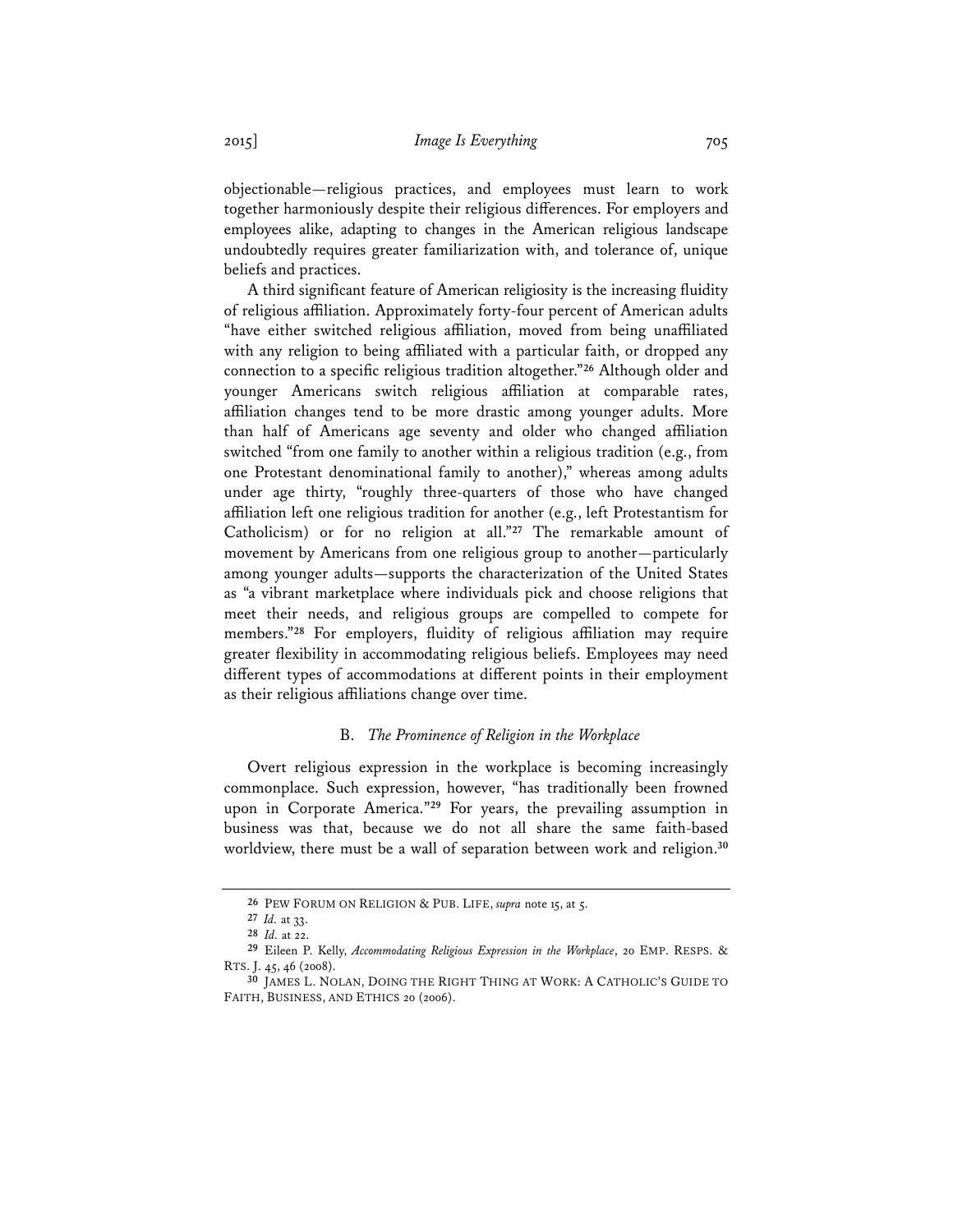That wall has deteriorated in recent years, as a "spiritual revival"**<sup>31</sup>** in the workplace has taken hold, prompting companies like American Airlines to establish prayer rooms,**<sup>32</sup>** New York law firms to lead Talmudic studies,**<sup>33</sup>** and Tyson Foods to employ a team of chaplains to provide on-site ministerial services to employees.**<sup>34</sup>** Today, workplace conversations about religion are routine. Twenty-two percent of American workers report sharing their religious beliefs with a coworker at least once a month.**<sup>35</sup>** Moreover, "religious . . . conversations at work do not seem to generate a great deal of discomfort."**<sup>36</sup>** Seventy-seven percent of workers feel "somewhat" or "very comfortable" when the topic of religion arises, whereas just twenty-two percent feel "somewhat" or "very uncomfortable."**<sup>37</sup>**

Scholars attribute the growing prominence of religion in the American workplace to a variety of demographic and cultural shifts, as well as to transformations within both religion and the workplace. Demographically, the most important factor is the aging of the baby boomer generation.**<sup>38</sup>** As Americans reach middle age, their interest in faith typically intensifies.**<sup>39</sup>** Given the tremendous size of the baby boomer cohort, the "characteristic

**<sup>33</sup>** *See* Michelle Conlin, *Religion in the Workplace: The Growing Presence of Spirituality in Corporate America*, BUS. WK., Nov. 1, 1999, at 151, 152 ("Gone is the old taboo against talking about God at work. In its place is a new spirituality, evident in the prayer groups at Deloitte & Touche and the Talmud studies at New York law firms such as Kaye, Scholer, Fierman, Hays & Haroller.").

**<sup>34</sup>** *See Chaplain Services*, TYSON FOODS, INC., http://www.tysonfoodscareers.com/Working-At-Tyson/Tyson-Benefits/Chaplain-Services.aspx (last visited Jan. 16, 2015), *archived at* http:// perma.cc/GCJ4-AZMV ("Tyson Chaplain Services has chaplains available to Team Members at numerous plants around the country and in our corporate offices. The chaplains provides [sic] compassionate pastoral care and ministry to Team Members and their families, regardless of their religious or spiritual affiliation or beliefs.").

**<sup>35</sup>** TANENBAUM CTR. FOR INTERRELIGIOUS UNDERSTANDING, WHAT AMERICAN WORKERS REALLY THINK ABOUT RELIGION: TANENBAUM'S 2013 SURVEY OF AMERICAN WORKERS AND RELIGION 16 (2013), *available at* http://op.bna.com/dlrcases.nsf/id/bpen-9b7pks/ \$File/2013TanenbaumWorkplaceAndReligionSurveyEmail.pdf.

**<sup>31</sup>** Mark A. Spognardi & Staci L. Ketay, *In the Lion's Den: Religious Accommodation and Harassment in the Workplace*, 25 EMP. REL. L.J. 7, 7 (2000).

**<sup>32</sup>** *See* WFAA Staff, *North Texas Employers Answer Prayer Room Requests*, WFAA.COM (Oct. 16, 2009, 10:31 AM), http://www.wfaa.com/news/local/64530747.html, *archived at* http://perma.cc/ XP5F-BSWW (describing how North Texas companies, including Texas Instruments and American Airlines, have made space in their offices to accommodate Muslim employees' daily prayers).

**<sup>36</sup>** *Id.*

**<sup>37</sup>** *Id.* at 16-17.

**<sup>38</sup>** *See* DOUGLAS A. HICKS, RELIGION AND THE WORKPLACE: PLURALISM, SPIRITUALITY, LEADERSHIP 28 (2003) ("The most often cited demographic change contributing to an increased interest in spirituality, in the workplace and elsewhere, is that the baby boomer generation has reached midlife.").

**<sup>39</sup>** *See id.* ("[Y]oung adults have relatively little interest in religious or spiritual matters, but, as they reach middle age, their interest in faith heightens.").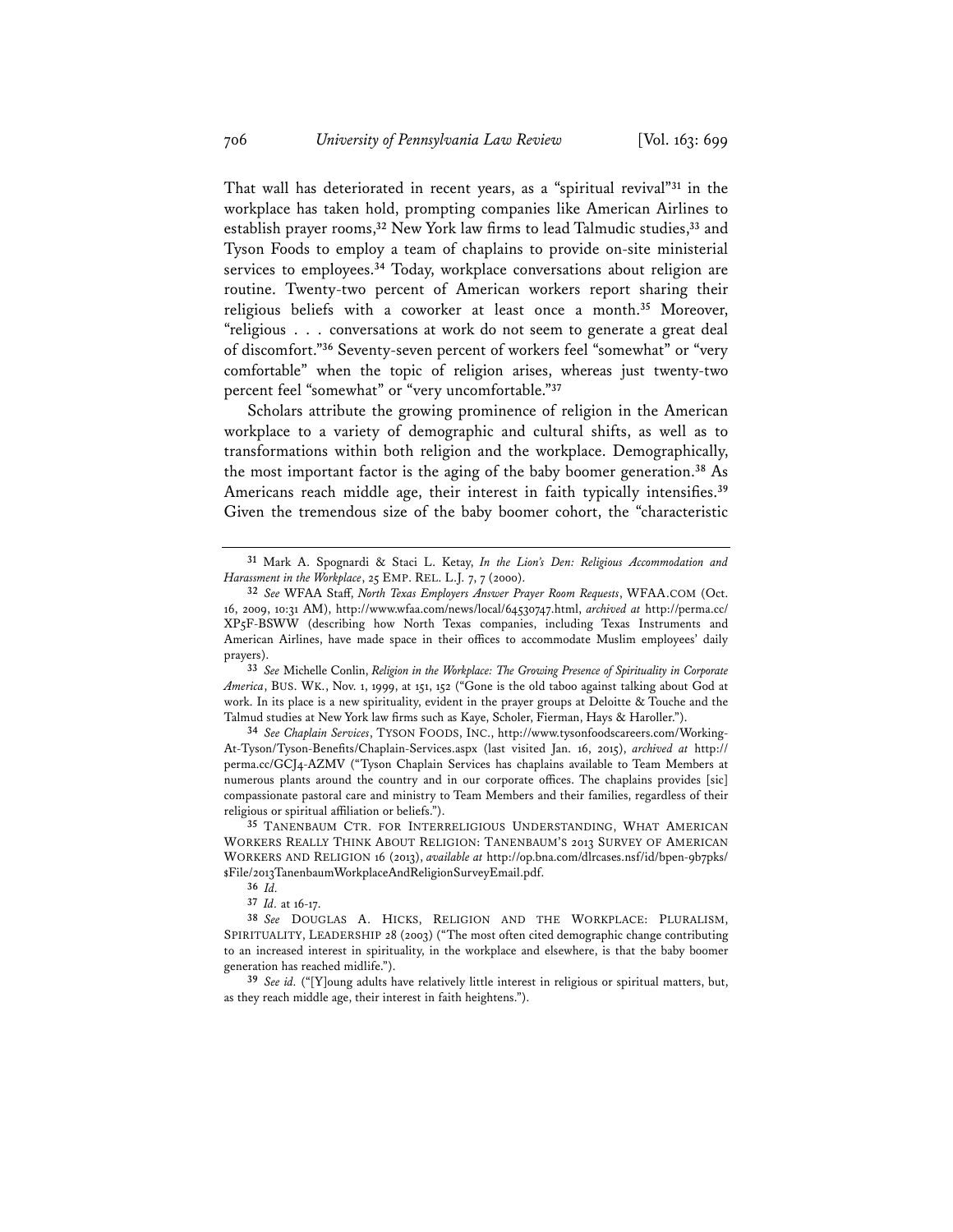attitudes and behaviors [of this generation] have had a disproportionate impact on . . . the workplace."**<sup>40</sup>** Thus, the baby boomers' heightened interest in religion has reshaped the relationship between religion and the workplace across all generations of American workers.**<sup>41</sup>** Other demographic factors attributed to the rise of religion in the workplace include immigration (and the resulting increase in religious pluralism),**<sup>42</sup>** the growing participation of women in the labor market,**<sup>43</sup>** and the affluence of American society.**<sup>44</sup>**

Culturally, employees today are more likely to expect, and even demand, the right to individualized expression of their whole selves—including their religious identities—in the workplace.**<sup>45</sup>** Some employees are no longer content to check their religion at the workplace door, believing instead that their religious identity, like their race and sex, is an integral part of their being that cannot—and should not—be separated from their total person. Other "[c]ultural factors such as the stress and pace of modern life, the dehumanizing aspects of technology, and the lack of boundaries between work and personal time" may also "lead many employees to seek to integrate their work life with their religious beliefs."**<sup>46</sup>** Additionally, Robert Putnam argues that the intermingling of work and religion may be part of employees'

**<sup>40</sup>** *Id.* **<sup>41</sup>** *See id.* ("[T]he aging of the boomer-dominated workforce has been a prime factor in the rise in spirituality in the office.").

**<sup>42</sup>** *See id.* at 30-31 (explaining how immigrants have shared their religions within American culture, increasing the breadth and depth of spiritual philosophies used to shape American religious culture).

**<sup>43</sup>** *See id.* at 41-42 (explaining that women's increasing participation in the labor force has led to the further integration of religion and work because women are more likely than men to discuss their faith in the workplace). **<sup>44</sup>** *See* Len Tischler, *The Growing Interest in Spirituality in Business: A Long-Term Socio-*

*Economic Explanation*, 12 J. ORGANIZATIONAL CHANGE MGMT. 273, 276-77 (1999) (explaining that economic prosperity enables individuals to focus less on meeting basic human needs and more on their own spiritual needs).

**<sup>45</sup>** *See* Kelly, *supra* note 29, at 46-47 ("Individualized expression of the whole person in terms of their ethnic, cultural, sexual and other identities is increasingly expected and even demanded by employees. Religion is no exception to this trend." (citation omitted)).

**<sup>46</sup>** *Id.* at 47 (citation omitted); *see also* HICKS, *supra* note 38, at 46 ("Many employees and employers have increasingly brought spirituality to the workplace because they do not have time to spend in religious communities."); Debbie N. Kaminer, *When Religious Expression Creates a Hostile Work Environment: The Challenge of Balancing Competing Fundamental Rights*, 4 N.Y.U. J. LEGIS. & PUB. POL'Y 81, 82-83 (2000–2001) ("Another explanation is the fact that Americans now spend more time in the workplace, working in excess of one month more per year than they did a decade ago. Therefore, aspects of an individual's life previously kept private—such as religious belief and expression—are more likely to become part of an individual's work day.").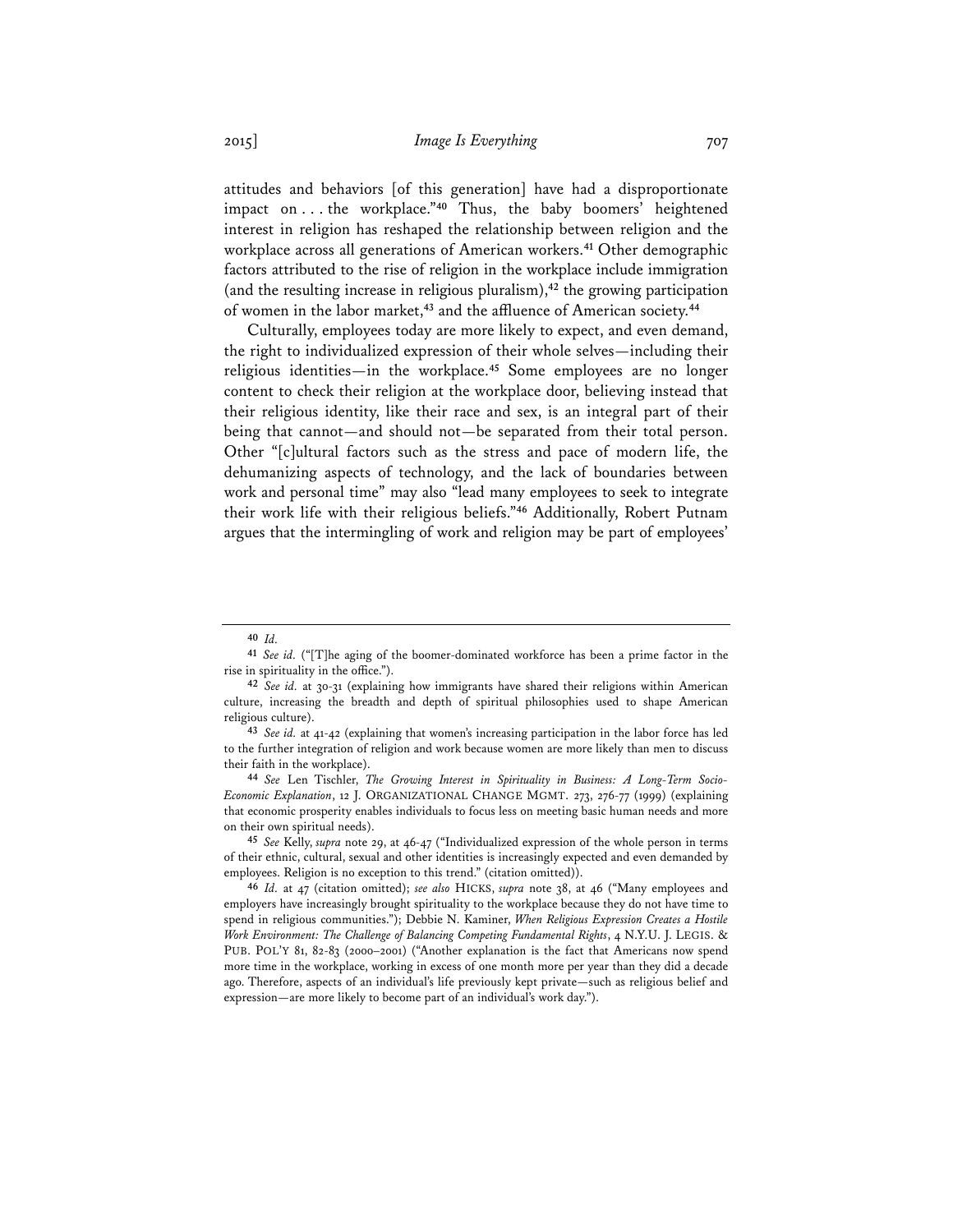quest for community as other types of civic associations have diminished in quality and importance.**<sup>47</sup>**

Two developments in American religion itself may also be contributing to the rise of religion in the workplace. A new public evangelicalism has emerged in response to a perceived erosion of Christian morality.**<sup>48</sup>** Galvanized to reclaim a prominent voice, evangelicals in particular often use the workplace as a staging ground for this expression.**<sup>49</sup>** Additionally, New Age religions continue to grow in popularity through their emphasis on "selfdiscovery, integration, and harmony."**<sup>50</sup>** The "noninstitutional or quasiinstitutional nature of New Age [religious] practice has made it conducive to expression at the office,"**<sup>51</sup>** as adherents tend to emphasize individual expressions of faith through personal spirituality, rather than the rituals of organized religion.**<sup>52</sup>**

The workplace, too, has undergone a critical paradigm shift that has enabled religion to play a more prominent role in work life. The rational and mechanistic view of labor that once dominated has given way to the increasing recognition that workers are motivated by more than "selfinterest and competition with other workers."**<sup>53</sup>** Employers today are more likely to view employees in terms of their "whole person," incapable of separating who they are as workers from who they are in total.**<sup>54</sup>** Because an employee's "functioning in the workplace is not isolated from his or her functioning as a total person," "the identity and background of the worker . . . influence[s] [his or her] . . . contribution to a production process."**<sup>55</sup>** For many employees, increased spirituality in the workplace improves both motivation and morale, which in turn leads to greater involvement, satisfaction, and productivity.**<sup>56</sup>**

**<sup>47</sup>** *See* ROBERT D. PUTNAM, BOWLING ALONE: THE COLLAPSE AND REVIVAL OF AMERICAN COMMUNITY 111-13 (2000) (surveying Americans' increasing disconnect from family, friends, neighbors, and democratic structures).

**<sup>48</sup>** *See* HICKS, *supra* note 38, at 33-36 (describing the roots, evolution, and motivation galvanizing Christian evangelism in public life, specifically combating the rise of American secularism).

**<sup>49</sup>** *Id.* at 35.

**<sup>50</sup>** *Id.* at 31.

**<sup>51</sup>** *Id.* at 32.

**<sup>52</sup>** *Id.* 

**<sup>53</sup>** *See id.* at 39-41 (describing the managerial trend toward "person-centered management," in which employees' role in the workplace is recognized as one part of their lives "not isolated from [their] functioning as a total person" (citations omitted)).

**<sup>54</sup>** *Id.* at 40.

**<sup>55</sup>** *Id.*

**<sup>56</sup>** *See* Jean-Claude Garcia-Zamor, *Workplace Spirituality and Organizational Performance*, 63 PUB. ADMIN. REV. 355, 361-62 (2003) (concluding that spirituality in the workplace allows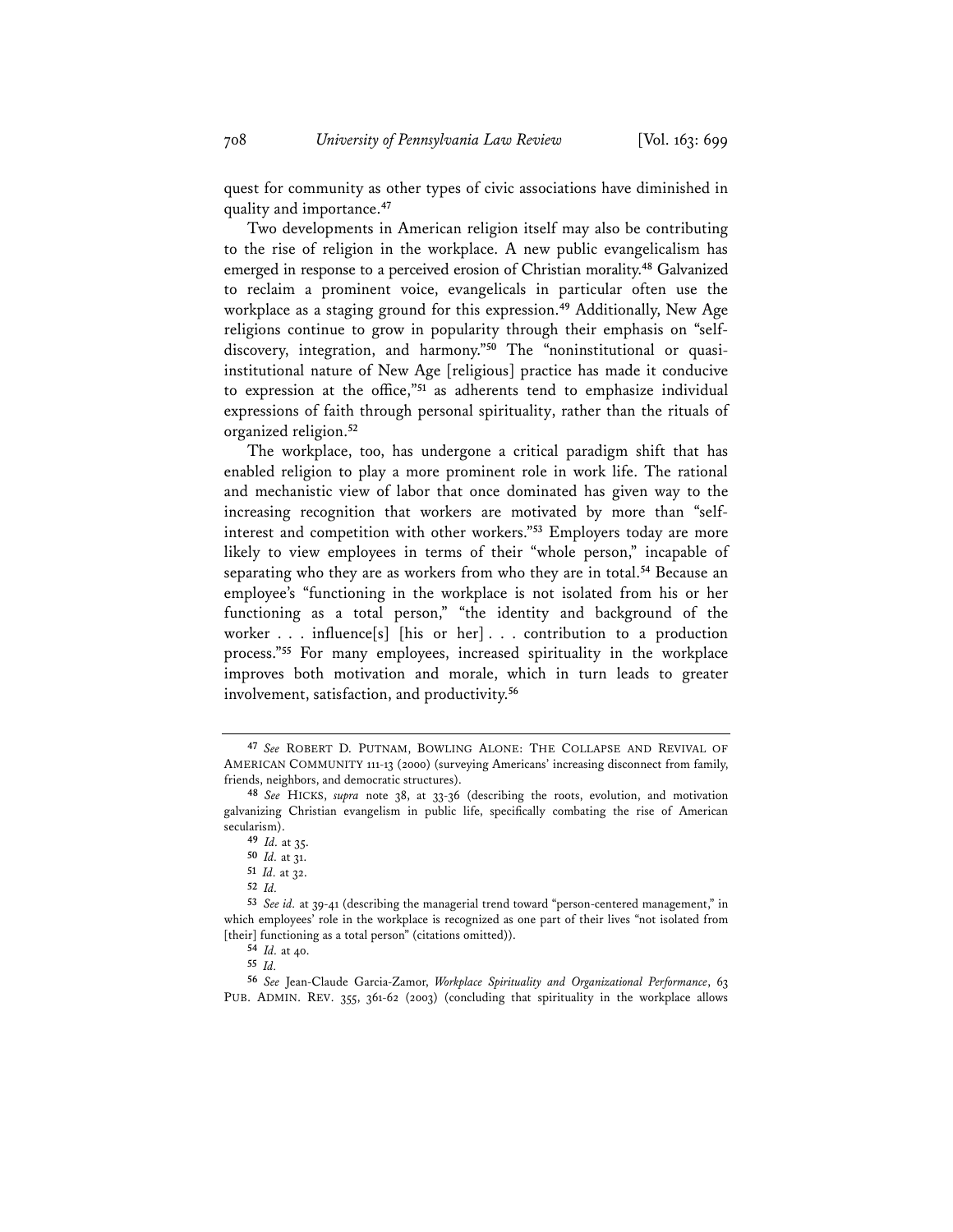#### 2015] *Image Is Everything* 709

#### C. *The Conflict Between Work and Religion*

Changes in the religious characteristics of the workforce and the growing prominence of religion in the workplace have proven to be an explosive combination. More than one-third of U.S. workers report experiencing or witnessing religious bias at work.**<sup>57</sup>** Employers now face more pressure than ever to balance the respective interests of employees, coworkers, and other stakeholders.**<sup>58</sup>** This growing struggle is evident from the EEOC's most recent statistics on religious discrimination charges. Between 1997 and 2013, the number of religious discrimination charges filed nationally more than doubled from 1709 to 3721.**<sup>59</sup>** Within this same timeframe, the percentage of charges alleging religious discrimination jumped from 2.1% in 1997 to 4.0% in 2013.**<sup>60</sup>** There is also some evidence that religious discrimination charges may be increasing in merit, at least from the EEOC's perspective. The EEOC issued reasonable-cause determinations on 4.4% of religious discrimination charges in 1997.**<sup>61</sup>** In 2012, however, that figure rose to 7.1%, before dropping to 4.3% in 2013.**<sup>62</sup>** Although religious discrimination charges comprise a relatively modest percentage of all discrimination charges, the number, percentage, and merits of such charges continue to increase.

Religious conflict in the workplace has received attention from federal, state, and local lawmakers. Legislators have considered a variety of reforms attempting to more sharply define the parameters of religious accommodation law. Efforts at the federal level have largely failed. While every Congress

businesses to meet their profit-making goals by helping employees feel happier, more creative, and more connected to the work community); Fahri Karakas, *Spirituality and Performance in Organizations: A Literature Review*, 94 J. BUS. ETHICS 89, 94-97 (2010) ("[T]here is growing evidence in spirituality research that workplace spirituality programs result in positive individual level outcomes for employees such as increased joy, serenity, job satisfaction, and commitment. There is also evidence that these programs improve organizational productivity and reduce absenteeism and turnover." (citations omitted)).

**<sup>57</sup>** TANENBAUM CTR. FOR INTERRELIGIOUS UNDERSTANDING, *supra* note 35, at 20.

**<sup>58</sup>** *See* Ronald J. Adams, *Balancing Employee Religious Freedom in the Workplace with Customer Rights to a Religion-Free Retail Environment*, 117 BUS. & SOC'Y REV. 281, 281 (2012) (noting the polarizing effects of religion in the workplace and the competing interests involved in retail environments).

**<sup>59</sup>** Office of Research, Info. & Planning, *Religion-Based Charges: FY 1997 - FY 2013*, U.S. EQUAL EMP. OPPORTUNITY COMMISSION, http://www.eeoc.gov/eeoc/statistics/enforcement/ religion.cfm (last visited Jan. 16, 2015) [hereinafter *Religion-Based Charges*], *archived at* http:// perma.cc/P2EW-3D87.

**<sup>60</sup>** Office of Research, Info. & Planning, *Charge Statistics: FY 1997 Through FY 2013*, U.S. EQUAL EMP. OPPORTUNITY COMMISSION, http://www.eeoc.gov/eeoc/statistics/enforcement/ charges.cfm (last visited Jan. 16, 2015) [hereinafter *Charge Statistics*], *archived at* http://perma.cc/ 9879-YKC7.

**<sup>61</sup>** *Religion-Based Charges*, *supra* note 59. **<sup>62</sup>** *Id.*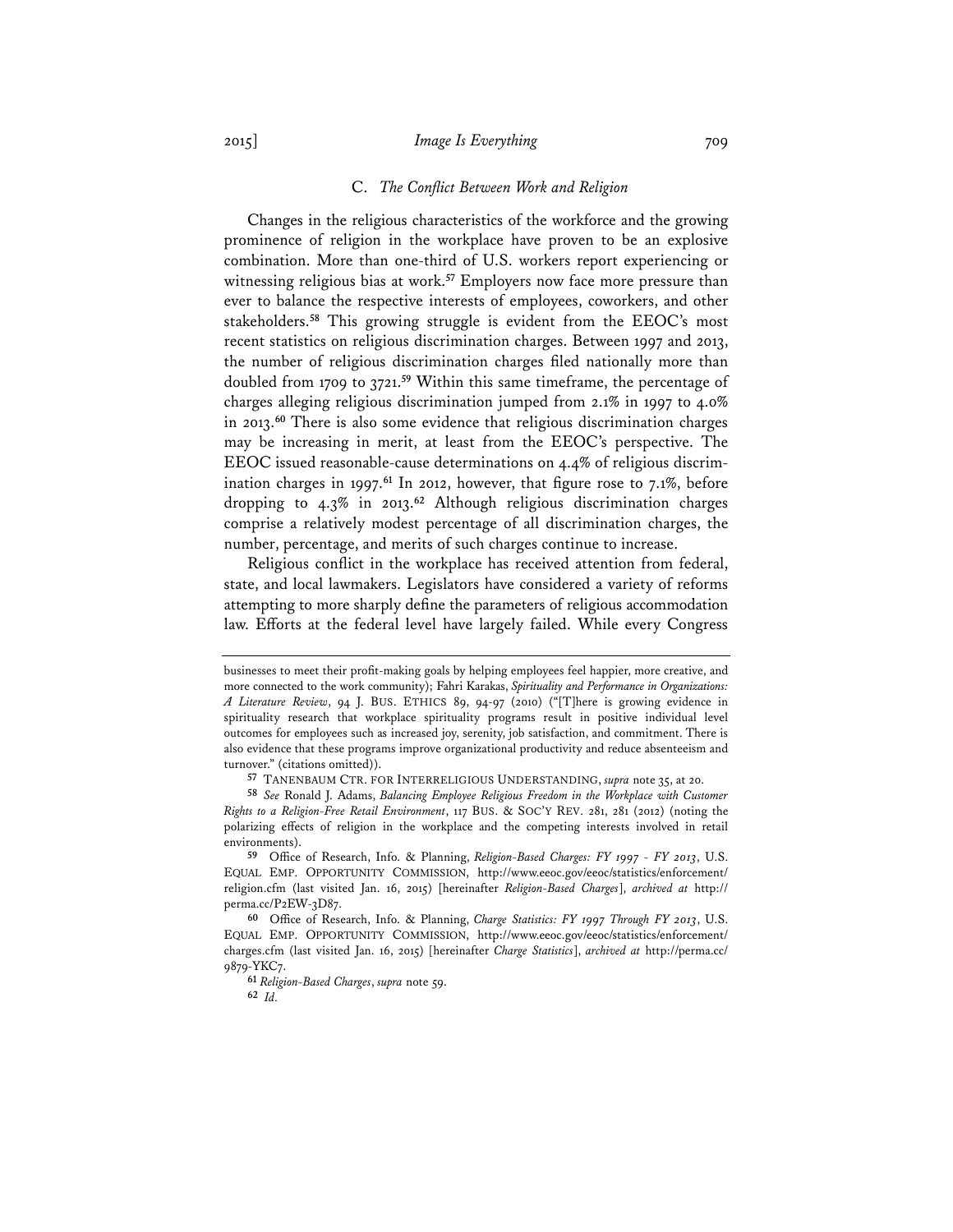has considered the Workplace Religious Freedom Act (WRFA) since the bill's introduction in 1994,**<sup>63</sup>** it has never come particularly close to passing the legislation, despite bipartisan support.**<sup>64</sup>** Although the WRFA has undergone various modifications over the years, its primary objective has been to provide greater religious freedom to employees by making it more difficult for employers to prove that a religious accommodation would cause undue hardship.**<sup>65</sup>** The most recent version of the bill, introduced by former Senator John Kerry in late 2012,**<sup>66</sup>** died in committee.**<sup>67</sup>** State and municipal efforts have proven more successful, with California,**<sup>68</sup>** Oregon,**<sup>69</sup>** and New York City**<sup>70</sup>** recently enacting laws similar to the WRFA. As religious conflict in the workplace continues to increase in the coming years, the legislative response will only intensify.

## II. THE PARAMETERS OF RELIGIOUS ACCOMMODATION LAW

In the five decades since the passage of the Civil Rights Act of 1964, Congress, the courts, and the EEOC have struggled to reach consensus on the extent to which an employer must accommodate an employee's religious expression. Title VII prohibits employers from not hiring, discharging, or otherwise "discriminat[ing] against any individual with respect to his compensation, terms, conditions, or privileges of employment because of such individual's race, color, religion, sex, or national origin."**<sup>71</sup>** Title VII also

**<sup>63</sup>** *See* S. 3686, 112th Cong. (2012); S. 4046, 111th Cong. (2010); S. 3628, 110th Cong. (2008); H.R. 1431, 110th Cong. (2007); H.R. 1445, 109th Cong. (2005); S. 677, 109th Cong. (2005); S. 893, 108th Cong. (2003); S. 2572, 107th Cong. (2002); H.R. 4237, 106th Cong. (2000); S. 1668, 106th Cong. (1999); H.R. 2948, 105th Cong. (1997); S. 1124, 105th Cong. (1997); S. 92, 105th Cong. (1997); H.R. 4117, 104th Cong. (1996); S. 2071, 104th Cong. (1996); H.R. 5233, 103d Cong. (1994).

**<sup>64</sup>** See, for example, H.R. 1431, 110th Cong. (2007), which was introduced by an equal number of Republican and Democratic Representatives. *See generally* LORRAINE C. MILLER, CLERK OF THE U.S. HOUSE OF REPRESENTATIVES, OFFICIAL LIST OF MEMBERS OF THE HOUSE OF REPRESENTATIVES OF THE UNITED STATES AND THEIR PLACES OF RESIDENCE (2009), *available at* http://clerk.house.gov/110/olm110.pdf (showing the party affiliation of every member of the House of Representatives of the 110th Congress).

**<sup>65</sup>** *See* Workplace Religious Freedom Act of 2013, S. 3686, 112th Cong. § 4(a)(3) (defining undue hardship as "a significant difficulty or expense on the conduct of the employer's business").

**<sup>66</sup>** *Id.* at 1. **<sup>67</sup>** *See S. 3686 (112th): Workplace Religious Freedom Act of 2013*, GOVTRACK, https:// www.govtrack.us/congress/bills/112/s3686#overview (last visited Jan. 16, 2015), *archived at* http://perma.cc/8VZ4-VFMV (stating that the bill was referred to the House Committee on Health, Education, Labor, and Pensions in late 2012, and there have been no subsequent votes).

**<sup>68</sup>** CAL. GOV'T CODE §§ 12926, 12940 (2013).

**<sup>69</sup>** OR. REV. STAT. § 659A.033 (2011).

**<sup>70</sup>** N.Y.C. ADMIN. CODE §§ 8-102, 8-107 (2010 & Supp. 2012).

**<sup>71</sup>** 42 U.S.C. § 2000e-2(a)(1) (2012). Additionally, state laws prohibiting religious discrimination in employment largely track the language of Title VII, though several contain important differences.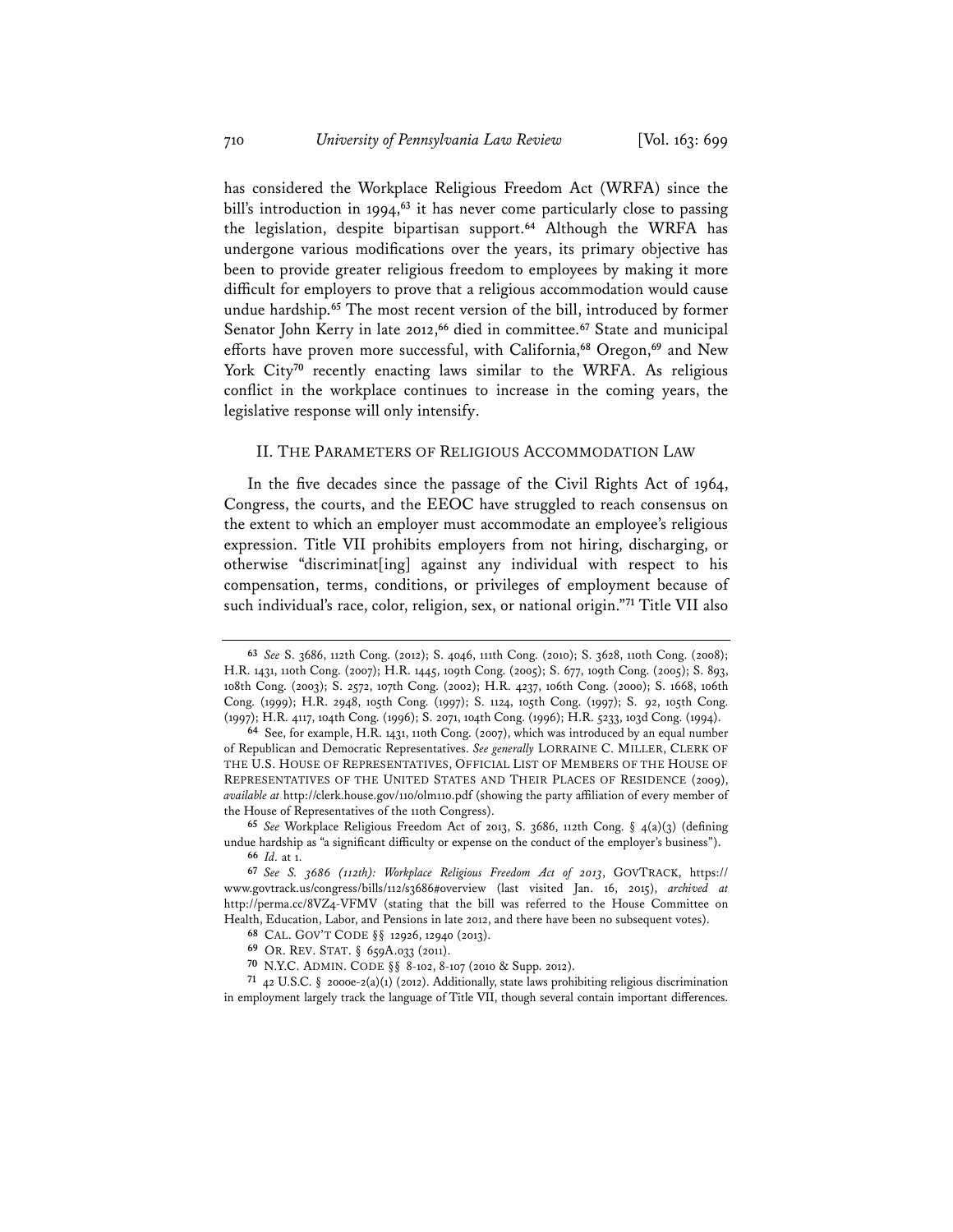forbids employers from "limit[ing], segregat[ing], or classify[ing]" applicants or employees "in any way which would deprive or tend to deprive any individual of employment opportunities or otherwise adversely affect his status as an employee" because of any of the aforementioned characteristics.**<sup>72</sup>** Little is known about why Congress included religion in Title VII, as the legislative history is brief and unilluminating.**<sup>73</sup>** Some scholars contend that the arguably voluntary nature of religion makes its inclusion in Title VII alongside otherwise immutable characteristics anomalous.**<sup>74</sup>** While the propriety of including religion as a protected category is beyond the scope of this Article, there can be no doubt that its inclusion in Title VII places religion on equal footing with race, color, sex, and national origin.

Title VII originally provided for equal treatment in employment solely by prohibiting status-based discrimination.**<sup>75</sup>** However, soon after Title VII's enactment, the EEOC began receiving complaints from employees whose employers refused to grant them time off during the workweek to observe their Sabbath or religious holidays.**<sup>76</sup>** This prompted the EEOC to adopt new guidelines in 1966, which suggested that it was not enough for an employer to treat a religiously observant employee merely the same as other employees.**<sup>77</sup>** Instead—and unlike with any of Title VII's other protected classes**<sup>78</sup>**—the employer bore an affirmative obligation to accommodate an employee's "reasonable religious needs" unless doing so would create a "serious inconvenience to the conduct of the business."**<sup>79</sup>** A year later, in 1967, the EEOC retreated slightly from its previous position, revising its guidelines to require an employer to provide "reasonable accommodations

*See, e.g.*, OR. REV. STAT. § 659A.033(4) (2011) (exempting an employer from providing a religious accommodation only "if the accommodation requires significant difficulty or expense").

**<sup>72</sup>** 42 U.S.C. § 2000e-2(a)(2) (2012).

**<sup>73</sup>** *See* James A. Sonne, *The Perils of Universal Accommodation: The Workplace Religious Freedom Act of 2003 and the Affirmative Action of 147,096,000 Souls*, 79 NOTRE DAME L. REV. 1023, 1034 (2004) ("[T]here is little in the way of legislative history to determine whether Congress considered religion an immutable characteristic, whether it was singled out for protection based on its historical importance in the constitutional context, or for some other reason.").

**<sup>74</sup>** *Id.*

**<sup>75</sup>** Rachel M. Birnbach, *Love Thy Neighbor: Should Religious Accommodations that Negatively Affect Coworkers' Shift Preferences Constitute an Undue Hardship on the Employer under Title VII?*, 78 FORDHAM L. REV. 1331, 1336 (2009).

**<sup>76</sup>** Thomas D. Brierton, *"Reasonable Accommodation" Under Title VII: Is It Reasonable to the Religious Employee?*, 42 CATH. LAW. 165, 167 (2002).

**<sup>77</sup>** *Id.* at 167-68.

**<sup>78</sup>** *See* Karen Engle, *The Persistence of Neutrality: The Failure of the Religious Accommodation Provision to Redeem Title VII*, 76 TEX. L. REV. 317, 320 (1997) (observing that whereas Title VII generally requires employers to apply workplace requirements "neutrally," the statute mandates "facially different treatment of religion").

**<sup>79</sup>** 29 C.F.R. § 1605.1(a)(2) (1967).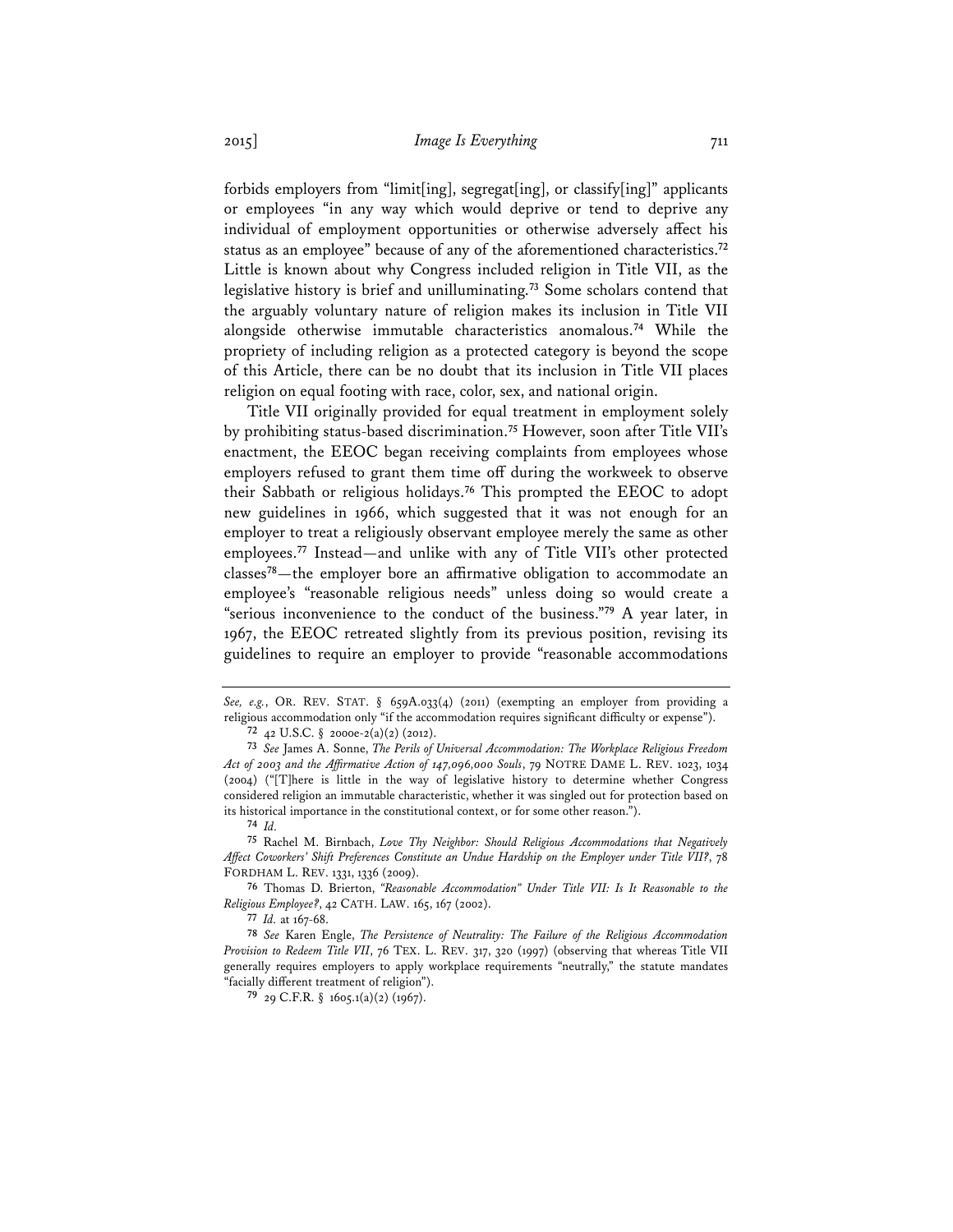to the religious needs of employees and prospective employees where such accommodations c[ould] be made without undue hardship on the conduct of the employer's business."**<sup>80</sup>** The EEOC did not elaborate on what it believed made an accommodation "reasonable" or a hardship "undue."

The EEOC's guidelines carried little weight with courts, which were leery of interpreting Title VII as imposing affirmative obligations on employers. In *Dewey v. Reynolds Metals*, the Sixth Circuit rejected the EEOC's position outright:

 Nowhere in the legislative history of the Act do we find any Congressional intent to coerce or compel one person to accede to or accommodate the religious beliefs of another. The requirement of accommodation to religious beliefs is contained only in the EEOC Regulations, which in our judgment are not consistent with the Act.

To construe the Act as authorizing the adoption of Regulations which would coerce or compel an employer to accede to or accommodate the religious beliefs of all of his employees would raise grave constitutional questions of violation of the Establishment Clause of the First Amendment. . . .

The employer ought not to be forced to accommodate each of the varying religious beliefs and practices of his employees.**<sup>81</sup>**

After the Supreme Court affirmed the *Dewey* decision by an equally divided Court,**<sup>82</sup>** Congress, led by Senator Jennings Randolph of West Virginia,**<sup>83</sup>** responded by amending Title VII in 1972 to broaden the definition of "religion" to include "all aspects" of religious observance and to impose an affirmative obligation on employers to accommodate an employee's religious observance "unless an employer demonstrates that he is unable to reasonably accommodate to an employee's or prospective employee's religious observance or practice without undue hardship on the conduct of the employer's business."**<sup>84</sup>** The amendment left open the question of what constitutes "reasonable accommodation" and "undue hardship" under the law. Some commentators claim Congress's intent in amending Title VII was to ensure employees would not have to choose between their jobs and their

. . . .

**<sup>80</sup>** 29 C.F.R. § 1605.1(b) (1968).

**<sup>81</sup>** Dewey v. Reynolds Metals Co., 429 F.2d 324, 334-35 (6th Cir. 1970), *aff 'd per curiam by an equally divided court*, 402 U.S. 689 (1971).

**<sup>82</sup>** Dewey v. Reynolds Metals Co., 402 U.S. 689, 689 (1971).

**<sup>83</sup>** Sonne, *supra* note 73, at 1039.

**<sup>84</sup>** 42 U.S.C. § 2000e(j) (2012).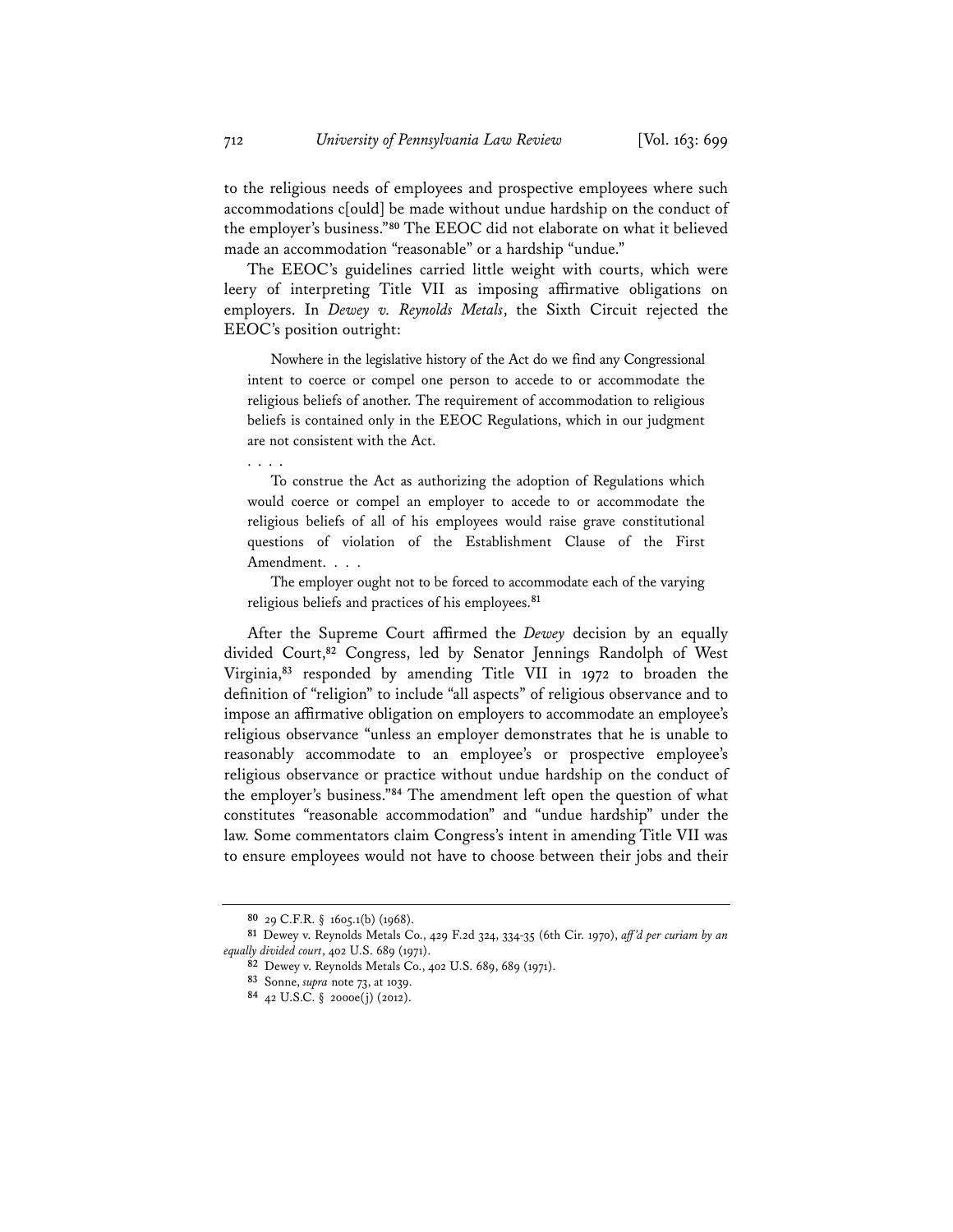religions.**<sup>85</sup>** This seems an overstatement, however, as the qualifiers "reasonable" and "undue" indicate Congress anticipated situations would arise where an employer may justifiably withhold an accommodation. While Senator Randolph did express "deep concern over employees being forced to choose between religion and their jobs" and his hope "to eliminate that difficult choice for employees,"**<sup>86</sup>** the conditional language of the amendment makes clear that some employees may very well have to choose between their jobs and their religions if the requisite accommodation would cause the employer undue hardship.

Since the 1972 amendment, courts have struggled to draw clear lines between reasonable accommodations and those that cause undue hardship. The Supreme Court eliminated some of the confusion in 1977 with its seminal decision in *Trans World Airlines, Inc. v. Hardison*. **<sup>87</sup>** In *Hardison*, the Supreme Court confronted for the first time the extent of an employer's obligation to reasonably accommodate an employee's religious expression.**<sup>88</sup>** The plaintiff worked for Trans World Airlines (TWA) as a supply clerk in a department that "operate[d] 24 hours per day, 365 days per year."**<sup>89</sup>** During his employment with TWA, the plaintiff joined the Worldwide Church of God, which prohibits adherents from working on certain religious holidays and from sunset on Friday until sunset on Saturday in observance of the Sabbath.**<sup>90</sup>** TWA held several meetings with the plaintiff to discuss possible accommodations.**<sup>91</sup>** TWA was able to accommodate the plaintiff's observance of religious holidays.**<sup>92</sup>** However, TWA could not exempt the plaintiff from Saturday work, because employees at the plaintiff's base were unionized and the union was unwilling to deviate from the collective bargaining agreement's seniority-based shift-bidding system.**<sup>93</sup>** Seemingly

**<sup>85</sup>** *See, e.g.*, Dawinder S. Sidhu, *Out of Sight, Out of Legal Recourse: Interpreting and Revising Title VII to Prohibit Workplace Segregation Based on Religion*, 36 N.Y.U. REV. L. & SOC. CHANGE 103, 124-26 (2012) (arguing that Senator Randolph's comments suggest that "Congress did not intend to allow employers to segregate minority employees"); *see also* Trans World Airlines, Inc. v. Hardison, 432 U.S. 63, 87 (1977) (Marshall, J., dissenting) ("[A] society that truly values religious pluralism cannot compel adherents of minority religions to make the cruel choice of surrendering their religion or their job.").

**<sup>86</sup>** *See* Bilal Zaheer, *Accommodating Minority Religions Under Title VII: How Muslims Make the Case for a New Interpretation of Section 701(j)*, 2007 U. ILL. L. REV. 497, 518*; see also* 118 CONG. REC. 705 (1972).

**<sup>87</sup>** 432 U.S. 63 (1977).

**<sup>88</sup>** *Id.* at 66.

**<sup>89</sup>** *Id.*

**<sup>90</sup>** *Id.* at 67.

**<sup>91</sup>** *Id.* at 77.

**<sup>92</sup>** *Id.*

**<sup>93</sup>** *Id.* at 67, 78.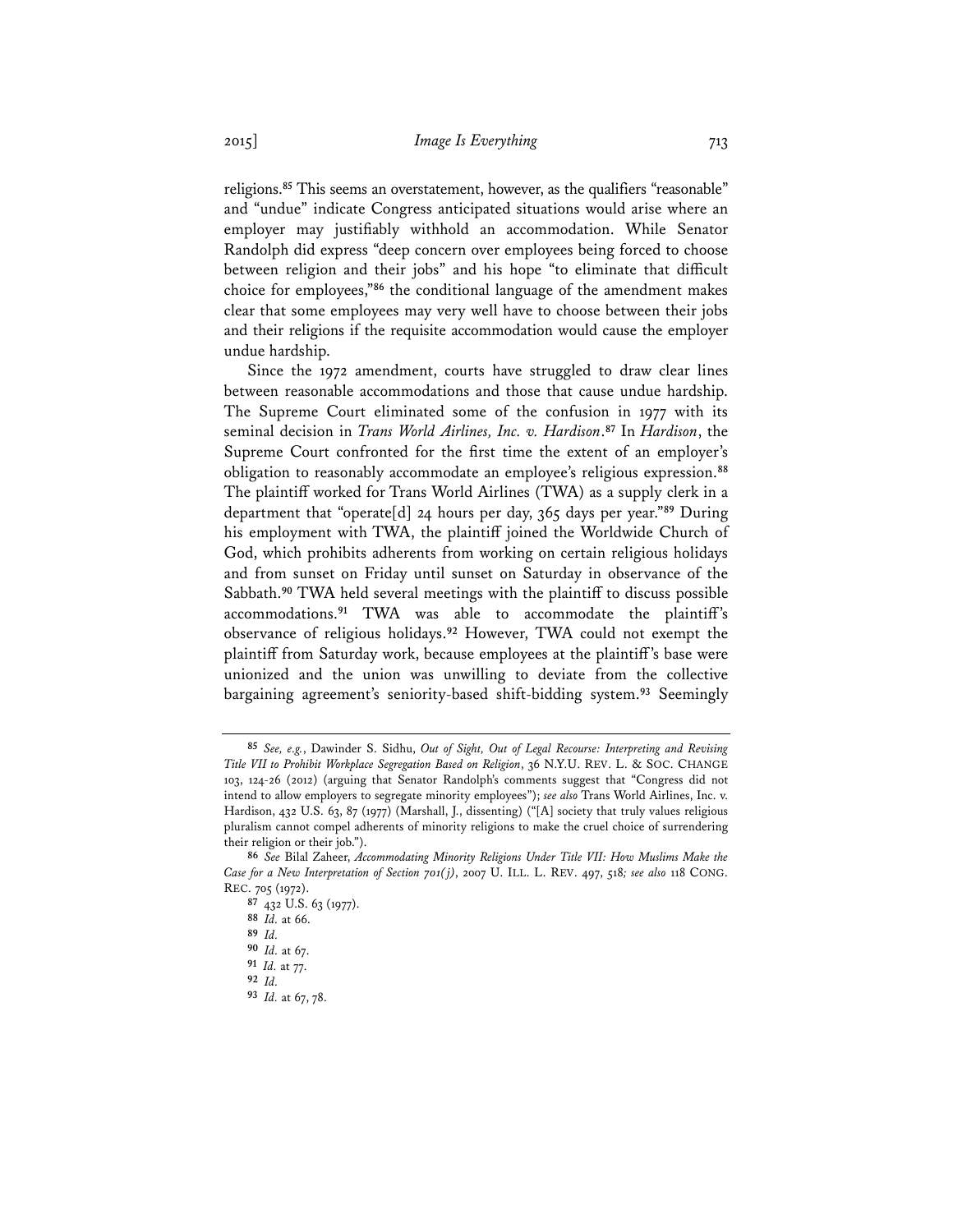out of options, TWA discharged the plaintiff for insubordination, after he stopped reporting for assigned Saturday shifts.**<sup>94</sup>** The plaintiff subsequently brought suit against TWA, alleging that the company failed to reasonably accommodate his religious beliefs.**<sup>95</sup>**

The district court sided with TWA, concluding that the company satisfied its accommodation obligation and that any further accommodation would have imposed undue hardship.**<sup>96</sup>** The Eighth Circuit disagreed, determining that TWA did not make reasonable efforts to accommodate the plaintiff because the company rejected three reasonable alternatives that would not have caused undue hardship.**<sup>97</sup>** These alternatives included permitting the plaintiff to work a four-day week by using in his place a supervisor or coworker on duty elsewhere;**<sup>98</sup>** paying overtime to other available personnel to fill the plaintiff's Saturday shifts;**<sup>99</sup>** and arranging a swap in shifts between the plaintiff and another employee, regardless of the collective bargaining agreement's seniority provisions.**<sup>100</sup>**

The Supreme Court reversed the Eighth Circuit, holding that "TWA made reasonable efforts to accommodate [the plaintiff] and that each of the Court of Appeals' suggested alternatives would have been an undue hardship."**<sup>101</sup>** The Supreme Court rejected the Eighth Circuit's contention that the plaintiff's religious beliefs took precedence over the seniority provisions of the collective bargaining agreement, noting "TWA was not required by Title VII to carve out a special exception to its seniority system in order to help the plaintiff to meet his religious obligations."**<sup>102</sup>** The Court likewise dismissed the other two alternatives that the Eighth Circuit considered reasonable, concluding that allowing the plaintiff to work a four-day week or paying other employees overtime wages to replace the plaintiff on his Saturday shifts "would involve costs to TWA, either in the form of lost efficiency in other jobs or higher wages."**<sup>103</sup>** Such costs, the Court

**<sup>94</sup>** *Id.* at 69.

**<sup>95</sup>** *Id.* 

**<sup>96</sup>** Hardison v. Trans World Airlines, Inc., 375 F. Supp. 877, 890-91 (W.D. Mo. 1974), *rev'd in part* 527 F.2d 33 (8th Cir. 1975), *rev'd* 432 U.S. 63 (1977).

**<sup>97</sup>** Hardison v. Trans World Airlines, Inc., 527 F.2d 33, 39-42 (8th Cir. 1975).

**<sup>98</sup>** *Id.* at 39-40.

**<sup>99</sup>** *Id.* at 40.

**<sup>100</sup>** *Id.* at 41.

**<sup>101</sup>** Trans World Airlines, Inc. v. Hardison, 432 U.S. 63, 77 (1977).

**<sup>102</sup>** *Id.* at 83.

**<sup>103</sup>** *Id.* at 84. According to the dissent, however, accommodating the plaintiff by paying overtime wages to substitute workers would have cost TWA a total of \$150, because the plaintiff would have been eligible after three months to transfer to his old department, where he would not have to work Saturdays. *Id.* at 92 n.6 (Marshall, J., dissenting).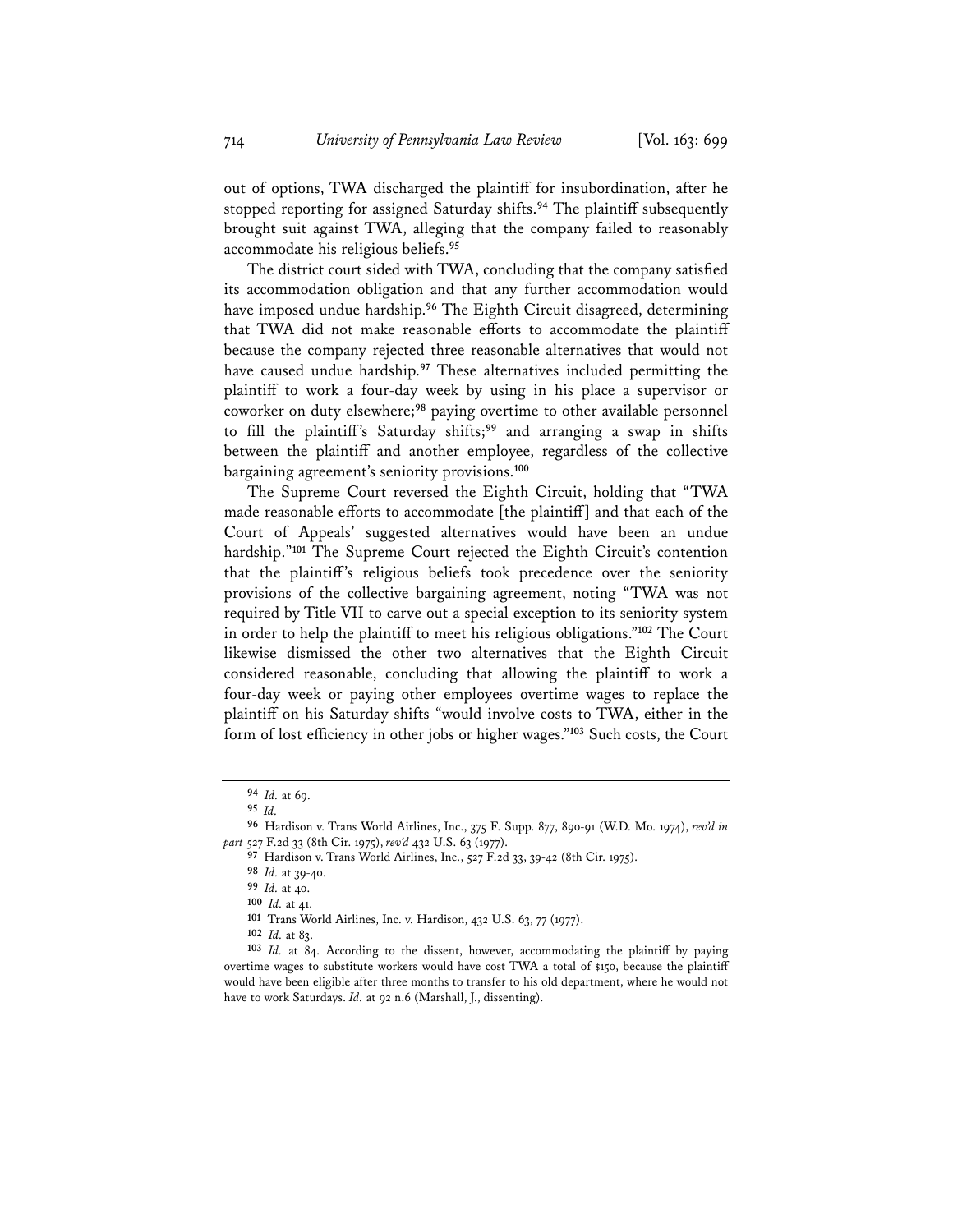determined, could not be imposed on TWA because "requir[ing] TWA to bear more than a *de minimis* cost in order to give [the plaintiff] Saturdays off is an undue hardship."**<sup>104</sup>** Over Justices Marshall and Brennan's vigorous dissent,**<sup>105</sup>** the Supreme Court set the bar as low as possible for employers to withhold a religious accommodation: any accommodation that would cause an employer to incur more than de minimis costs constitutes an undue hardship and is therefore unreasonable under Title VII.**<sup>106</sup>**

As with *Dewey*, the *Hardison* decision prompted efforts by Congress to amend Title VII to change "undue hardship" to "severe material hardship."**<sup>107</sup>** When those attempts failed, the EEOC issued new guidelines in 1980 that, unsurprisingly, interpreted the undue hardship standard more stringently than the *Hardison* court had allowed.**<sup>108</sup>** These new guidelines were notable in three regards. First, they stated that an employer could not claim undue hardship based on the "mere assumption" that other employees would demand accommodation if the employer were to accommodate one employee.**<sup>109</sup>** Second, because Title VII contains no set definition of "undue hardship" or "reasonable accommodation," and "*de minimis* cost" was likewise undefined, the guidelines stated that the determination of whether an employer had met its burden to accommodate depended on various factors, such as the size of the employer, the number of employees needing accommodation, and the employer's operating costs.**<sup>110</sup>** Third, the guidelines expanded the definition of "religious practices" to include sincerely held

**<sup>104</sup>** *Id.* at 84.

**<sup>105</sup>** In his scathing dissent, Justice Marshall characterized the majority decision as "a fatal blow to all efforts under Title VII to accommodate work requirements to religious practices." *Id.* at 86 (Marshall, J., dissenting). Justice Marshall argued that an accommodation, by definition, requires unequal treatment by allocating privilege according to religious belief. *Id.* at 87. He contended that by exempting an employer from offering an accommodation that involves more than de minimis cost, an employer "need not grant even the most minor special privilege to religious observers to enable them to follow their faith." *Id.* Justice Marshall concluded: "The ultimate tragedy is that despite Congress' best efforts, one of this Nation's pillars of strength—our hospitality to religious diversity—has been seriously eroded. All Americans will be a little poorer until today's decision is erased." *Id.* at 97.

**<sup>106</sup>** *Id.* at 84; *see also* Kaminer, *supra* note 46, at 100 ("The Supreme Court's failure to require greater accommodation of religious expression in the workplace is not surprising, since courts generally tend to focus on Title VII as an anti-discrimination statute and hesitate to require differential or preferential treatment based on any of the protected categories.").

**<sup>107</sup>** *See* Robert A. Caplen, Note, *A Struggle of Biblical Proportions: The Campaign to Enact the Workplace Religious Freedom Act of 2003*, 16 U. FLA. J.L. & PUB. POL'Y 579, 592 (2005) (noting various attempts by Congress to "reverse the Court's definition of undue hardship").

**<sup>108</sup>** *See id.* at 594-96 (stating that the EEOC's new 1980 guidelines were "an attempt to limit the scope of *Hardison*").

**<sup>109</sup>** 29 C.F.R. § 1605.2(c)(1) (1981).

**<sup>110</sup>** *Id.* § 1605.2(e)(1).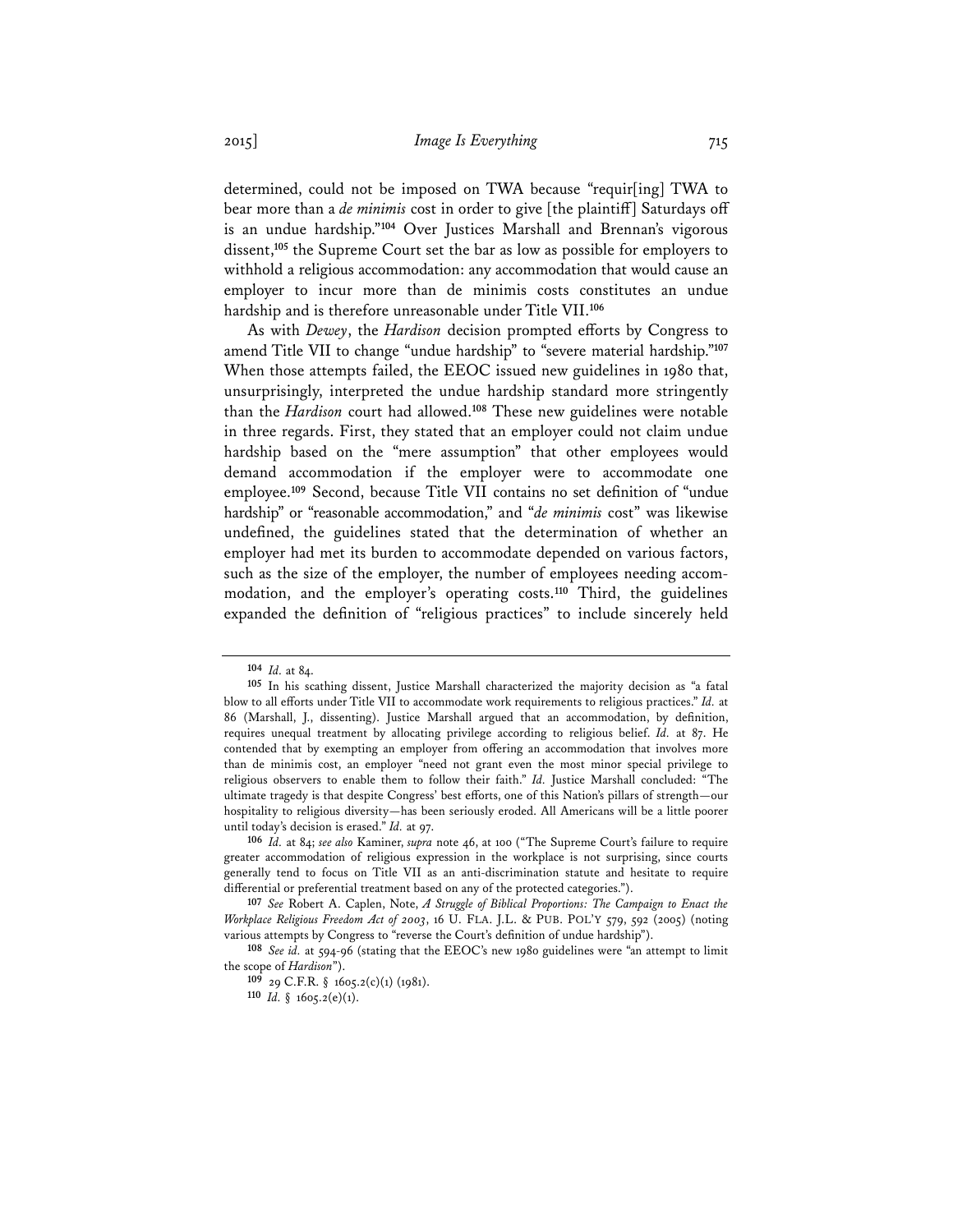moral and ethical beliefs.**<sup>111</sup>** These provisions remain part of the EEOC's current guidelines.**<sup>112</sup>**

The Supreme Court has revisited the issue of religious accommodation in the workplace just one other time.**<sup>113</sup>** In the 1986 case *Ansonia Board of Education v. Philbrook*, the Court considered whether an employer must accept an employee's preferred accommodation absent proof of undue hardship.**<sup>114</sup>** The plaintiff's religious beliefs required him to miss approximately six days of work each year to observe certain holy days.**<sup>115</sup>** Under the school board's collective bargaining agreement, the employee, a teacher, received three days each school year for observance of religious holidays.**<sup>116</sup>** Although teachers could use three days of their accumulated sick leave for "necessary personal business," they could not use their sick leave for further religious observance.**<sup>117</sup>** Pursuant to the collective bargaining agreement, the employee used the three days granted for religious holidays each year, and then either took unpaid leave, scheduled required hospital visits on church holy days, or worked on holy days.**<sup>118</sup>** The employee petitioned the school board to adopt a policy allowing use of the three days of personal business leave for religious observance or, alternatively, to allow him to pay the cost of a substitute and receive full pay for additional days off for religious observance.**<sup>119</sup>** When the school board rejected both proposals as unreasonable, the employee filed suit.**<sup>120</sup>**

The district court ruled against the plaintiff–employee, concluding the school board had not placed him "in a position of violating his religion or losing his job."**<sup>121</sup>** The Second Circuit reversed and remanded for consideration of the hardship that would result from the employee's suggested accommodations.**<sup>122</sup>** The Supreme Court then granted certiorari, in part to address whether "an employer must accept the employee's preferred accommodation absent proof of undue hardship."**<sup>123</sup>** Once again, the Supreme Court construed Title

**<sup>111</sup>** *Id.* § 1605.1.

**<sup>112</sup>** 29 C.F.R. §§ 1605.1, 1605.2(c)(1), 1605.2(e)(1) (2013).

**<sup>113</sup>** *See* Caplen, *supra* note 107, at 595 (stating that *Ansonia Board of Education v. Philbrook*, 479 U.S. 60 (1986), was the "second and most recent Title VII religious accommodation case"). **114** 479 U.S. 60, 63 (1986).

**<sup>115</sup>** *Id.* at 62-63.

**<sup>116</sup>** *Id.* at 63-64.

**<sup>117</sup>** *Id.* at 64.

**<sup>118</sup>** *Id.* 

**<sup>119</sup>** *Id.* at 64-65.

**<sup>120</sup>** *Id.* at 65.

**<sup>121</sup>** *Id.*

**<sup>122</sup>** *Id.* at 65-66.

**<sup>123</sup>** *Id.*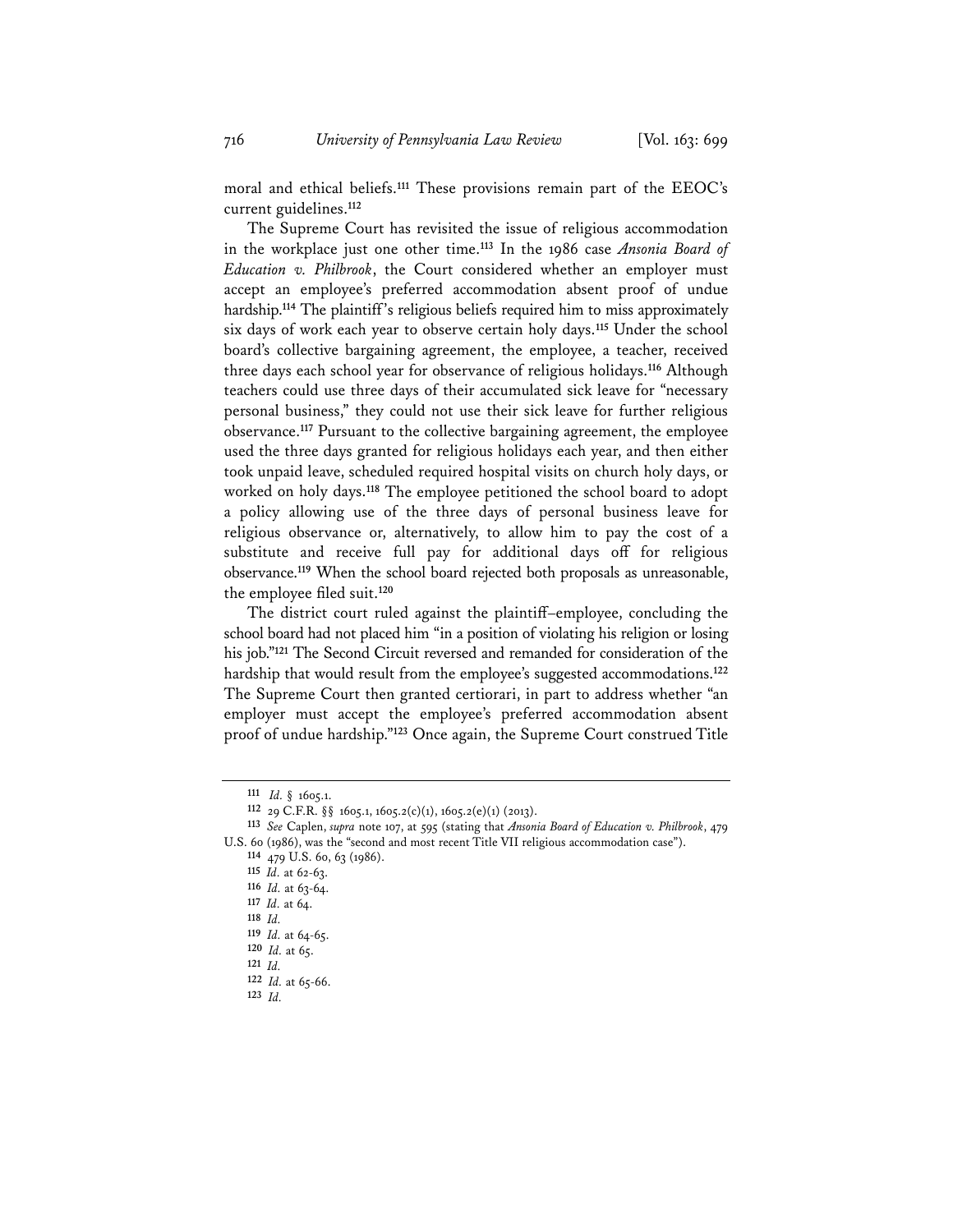VII's reasonable accommodation provision narrowly, holding that "an employer has met its obligation . . . when it demonstrates that it has offered a reasonable accommodation to the employee."**<sup>124</sup>** Thus, when multiple reasonable accommodations are available, an employer need not offer the accommodation preferred by the employee.**<sup>125</sup>** Instead, the employer can implement the accommodation of its choosing so long as the accommodation eliminates the employee's work–religion conflict.**<sup>126</sup>** Although the Supreme Court ultimately remanded to the district court to determine whether the school board had interpreted its leave policy in a nondiscriminatory manner, it observed that the board's policy requiring the plaintiff to take unpaid leave for religious observance exceeding the amount of leave days allowed under his collective bargaining agreement "would generally be a reasonable one," even though it was not the employee's preferred accommodation.**<sup>127</sup>**

*Hardison* and *Philbrook* helped to solidify the framework for analyzing religious accommodations, but the line between a reasonable accommodation and an undue hardship remains blurred. To prevail on an accommodation claim, a plaintiff-employee must first establish a prima facie case of discrimination by proving that he (1) had a bona fide religious belief that conflicts with the employer's policies or rules, (2) informed his employer of this belief, and (3) suffered an adverse employment action for failing to comply with the policy or rule.<sup>128</sup> The burden then shifts to the employer to show that it either offered the employee a reasonable accommodation or that it could not have accommodated the employee without undue hardship.**<sup>129</sup>** Although this framework is fairly straightforward, considerable uncertainty persists as to whether a particular accommodation is reasonable or imposes an undue hardship. The difficulty of this determination lies in the highly fact-specific nature of the inquiry.**<sup>130</sup>** For instance, in some cases, dress code

**<sup>124</sup>** *Id.* at 69-70 (rejecting the Second Circuit's approach, because it would give the employee "every incentive to hold out for the most beneficial accommodation, despite that an employer offers a reasonable resolution to the conflict").

**<sup>125</sup>** *Id.* at 70.

**<sup>126</sup>** *Id.*

**<sup>127</sup>** *Id.* at 70-71.

**<sup>128</sup>** *See* EEOC v. Abercrombie & Fitch Stores, Inc., 731 F.3d 1106, 1122 (10th Cir. 2013) (laying out the framework for analyzing religious accommodation cases), *cert. granted*, 135 S. Ct. 44 (2014); Antoine v. First Student, Inc., 713 F.3d 824, 831 (5th Cir. 2013) (same); Walden v. Ctrs. for Disease Control & Prevention, 669 F.3d 1277, 1293 (11th Cir. 2012) (same).

**<sup>129</sup>** *See* sources cited *supra* note 128.

**<sup>130</sup>** *See, e.g.*, Sturgill v. United Parcel Serv., Inc., 512 F.3d 1024, 1030 (8th Cir. 2008) ("What is reasonable depends on the totality of the circumstances and therefore might, or might not, require elimination of a particular, fact-specific conflict."); Hudson v. W. Airlines, Inc., 851 F.2d 261, 266 (9th Cir. 1988) (examining the accommodations made available to the employee by the employer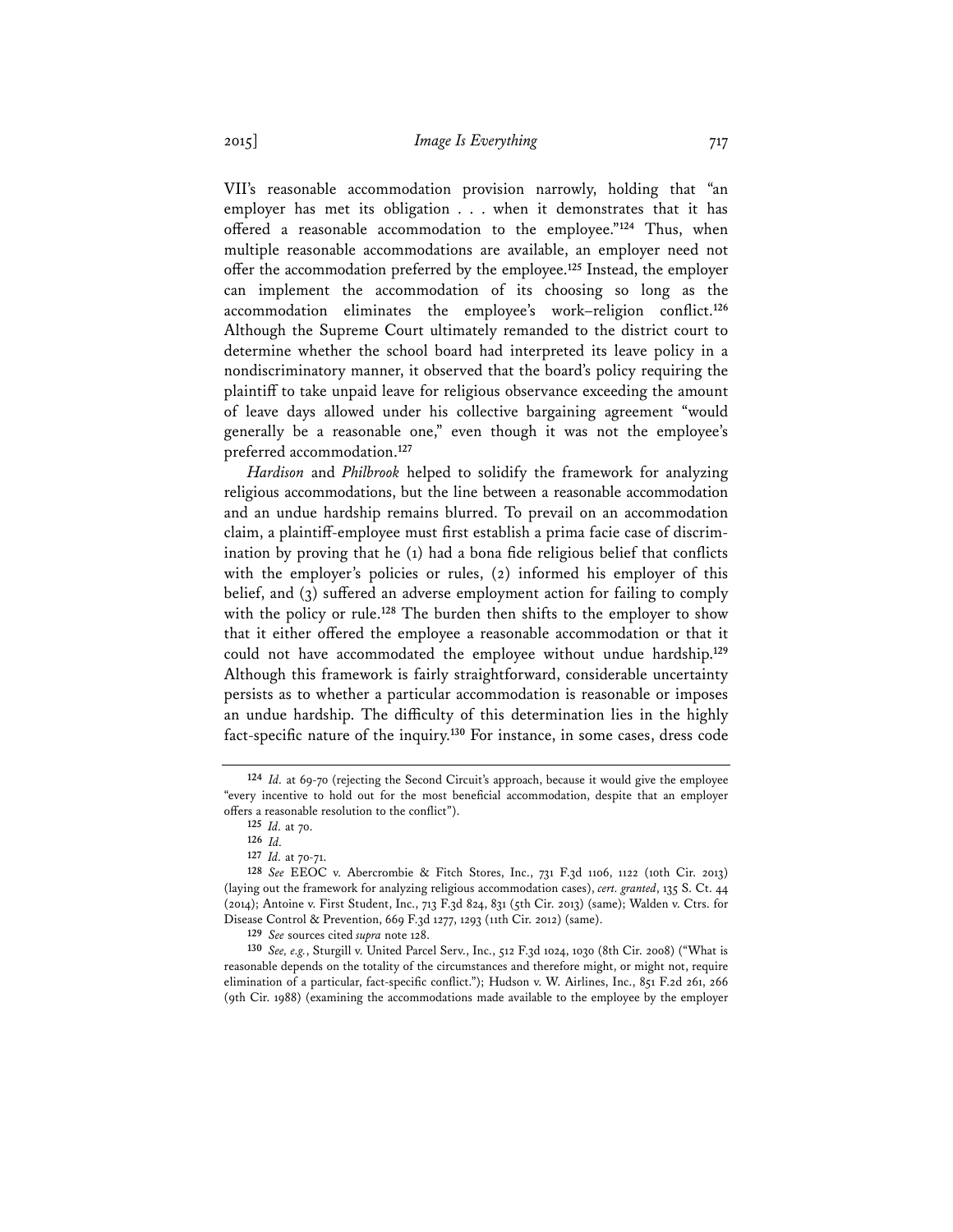exceptions,**<sup>131</sup>** unpaid leave,**<sup>132</sup>** shift swaps,**<sup>133</sup>** and abstention from work activities**<sup>134</sup>** constitute reasonable accommodations, whereas in other cases, such accommodations have been deemed unduly burdensome demonstrating that the line between trivial and nontrivial costs is hardly clear. Courts have repeatedly reached opposite conclusions as to whether costs, such as coworker burdens,**<sup>135</sup>** economic losses,**<sup>136</sup>** and safety risks,**<sup>137</sup>** rise above the de minimis threshold. Without clearly defined parameters, courts

**<sup>132</sup>** *Compare* EEOC v. Firestone Fibers & Textiles Co., 515 F.3d 307, 319 (4th Cir. 2008) (holding that an employer acted reasonably when refusing to grant an eleven-day unpaid leave of absence for a religious holiday), *with* Adeyeye v. Heartland Sweeteners, LLC, 721 F.3d 444, 455-56 (7th Cir. 2013) (finding an issue of fact as to whether allowing an employee to take three weeks of unpaid leave would create undue hardship for his employer).

**<sup>133</sup>** *Compare* Eversley v. MBank Dall., 843 F.2d 172, 176 (5th Cir. 1988) (finding it unreasonable for an employer to force employees, over their express refusal, to permanently switch shifts in order to accommodate another employee's Sabbath observation), *with* Sanchez-Rodriguez v. AT&T Mobility P.R., Inc., 673 F.3d 1, 12-13 (1st Cir. 2012) (holding that a voluntary shift swap constituted a reasonable accommodation).

**<sup>134</sup>** *Compare* Al-Jabery v. ConAgra Foods, Inc., No. 06-3157, 2007 WL 3124628, at \*6-7 (D. Neb. Oct. 24, 2007) (holding it unreasonable to require a ham processing plant to exempt a Muslim employee from cleaning machinery that processed pork), *with* EEOC v. Work Connection, No. 08-5137, 2008 WL 8954713, at \*1-5 (D. Minn. Dec. 1, 2008) (holding that an employment agency reasonably accommodated its employees by entering into a consent decree agreeing to no longer require job applicants at meatpacking plants to sign forms stating that they would agree to handle pork).

**<sup>135</sup>** *Compare* Crider v. Univ. of Tenn., Knoxville, 492 F. App'x 609, 614 (6th Cir. 2012) (finding coworker dissatisfaction and inconvenience alone insufficient to create an undue hardship), *with* Weber v. Roadway Express, Inc., 199 F.3d 270, 274 (5th Cir. 2000) ("The mere possibility of an adverse impact on co-workers as a result of [changing schedules] is sufficient to constitute an undue hardship.").

**<sup>136</sup>** *Compare* Tooley v. Martin-Marietta Corp., 648 F.2d 1239, 1246 (9th Cir. 1981) (holding that an accommodation imposing minimal administrative costs did not amount to undue hardship), *with* DePriest v. Dep't of Human Servs., No. 86-5920, 1987 WL 44454, at  $*$ 3 (6th Cir. Oct. 1, 1987) (unpublished table decision) (stating that payment of overtime to one employee so another could take time off for religious observance would have imposed an undue hardship on employer).

**<sup>137</sup>** *Compare* EEOC v. Papin Enters., Inc., No. 07-1549, 2009 WL 961108, at \*6-7 (M.D. Fla. Apr. 7, 2009) (rejecting an employer's claim that accommodating an employee's religiously significant nose ring imposed an undue hardship because such facial jewelry could jeopardize food safety), *with* EEOC v. Oak-Rite Mfg. Corp., No. 99-1962, 2001 WL 1168156, at \*12-13 (S.D. Ind. Aug. 27, 2001) (upholding a manufacturer's policy requiring all employees to wear long pants because exploring alternative accommodations, such as allowing female employees to wear closefitting, ankle-length skirts, would put employee safety at risk, thereby posing an undue hardship).

and concluding that "[a]ll of these accommodations together" provided the employee with a reasonable accommodation).

**<sup>131</sup>** *Compare* EEOC v. GEO Grp., Inc., 616 F.3d 265, 274 (3d Cir. 2010) (holding that it was unreasonable to require a prison to exempt Muslim female guards from its no-headscarf policy), with Wilson v. U.S. W. Commc'ns, 58 F.3d 1337, 1341-42 (8th Cir. 1995) (finding that an employer reasonably accommodated its employee by allowing the employee to wear an antiabortion button, even though the employer required the employee to cover up the button while at work).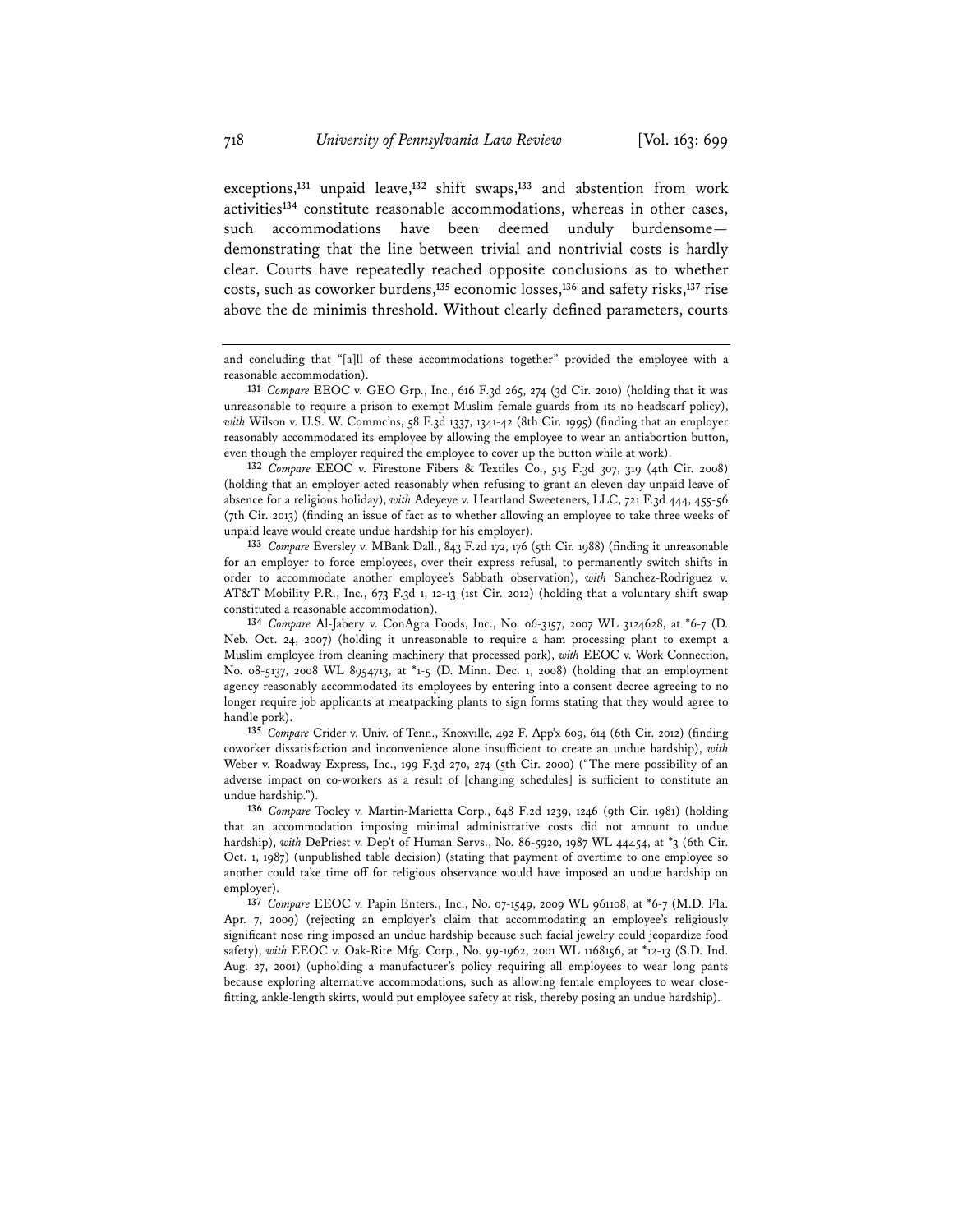seem to pick and choose which facts to emphasize to support the preferred outcome. Consequently, both employers and employees have little judicial guidance as to when Title VII requires a religious accommodation.

As religious conflicts in the workplace continue to rise, some lawmakers have recognized the need to clarify when employees are entitled to religious accommodation under Title VII. The latest incarnation of the WRFA, for example, would have imposed accommodation standards similar to those of the Americans with Disabilities Act of 1990 (ADA).**<sup>138</sup>** The WRFA would have required employers to engage in an interactive process with employees requesting religious accommodations and redefined "undue hardship" to mean "a significant difficulty or expense on the conduct of the employer's business when considered in light of relevant factors set forth in section 101(10)(B) of the [ADA]."**<sup>139</sup>** While the merits of such legislation are certainly debatable, Congress's efforts to address a problem that the courts seem unable or unwilling to resolve are noteworthy.

In sum, there is no question that religion warrants the same protection under Title VII as race, color, sex, and national origin in terms of statusbased discrimination. But unlike the other protected categories, Title VII imposes an affirmative duty on employers to accommodate religion under certain circumstances. The extent of this obligation has been the source of much disagreement for five decades, as Congress, the courts, and the EEOC have struggled to align their interpretations of the law. The fact-specific nature of religious accommodation claims has generated an uneven, and at times contradictory, body of case law that often raises more questions than it answers. Attempts to clarify the parameters of religious accommodation law have largely failed, particularly on the federal level, suggesting that at least some legislators are content with the status quo.**<sup>140</sup>**

**<sup>138</sup>** Pub. L. No. 101-336, 104 Stat. 327 (codified as amended at 42 U.S.C. §§ 12101–12213 (2014)).

**<sup>139</sup>** Workplace Religious Freedom Act of 2013, S. 3686, 112th Cong. § 4(a)(2)-(3) (2012). Under section  $101(10)(B)$  of the ADA, factors to consider in determining whether an accommodation would impose an undue hardship include: (1) the nature and cost of the accommodation needed; (2) the overall financial resources of the facility involved in the provision of the accommodation, the number of persons employed at such facility, and the effect on expenses and resources of such accommodation upon the operation of the facility;  $(3)$  the overall financial resources of the employer and the size of the business with respect to the number of its employees and the number, type, and location of its facilities; and (4) the nature of the employer's operations. 42 U.S.C.  $§$  12111(10)(B) (2012).

**<sup>140</sup>** *See* Sonne, *supra* note 73, at 1045 ("[T]he fact that no [proposed version of the WRFA] ha[s] yet passed reflects, at the very least, some congressional support for the Court's approach.").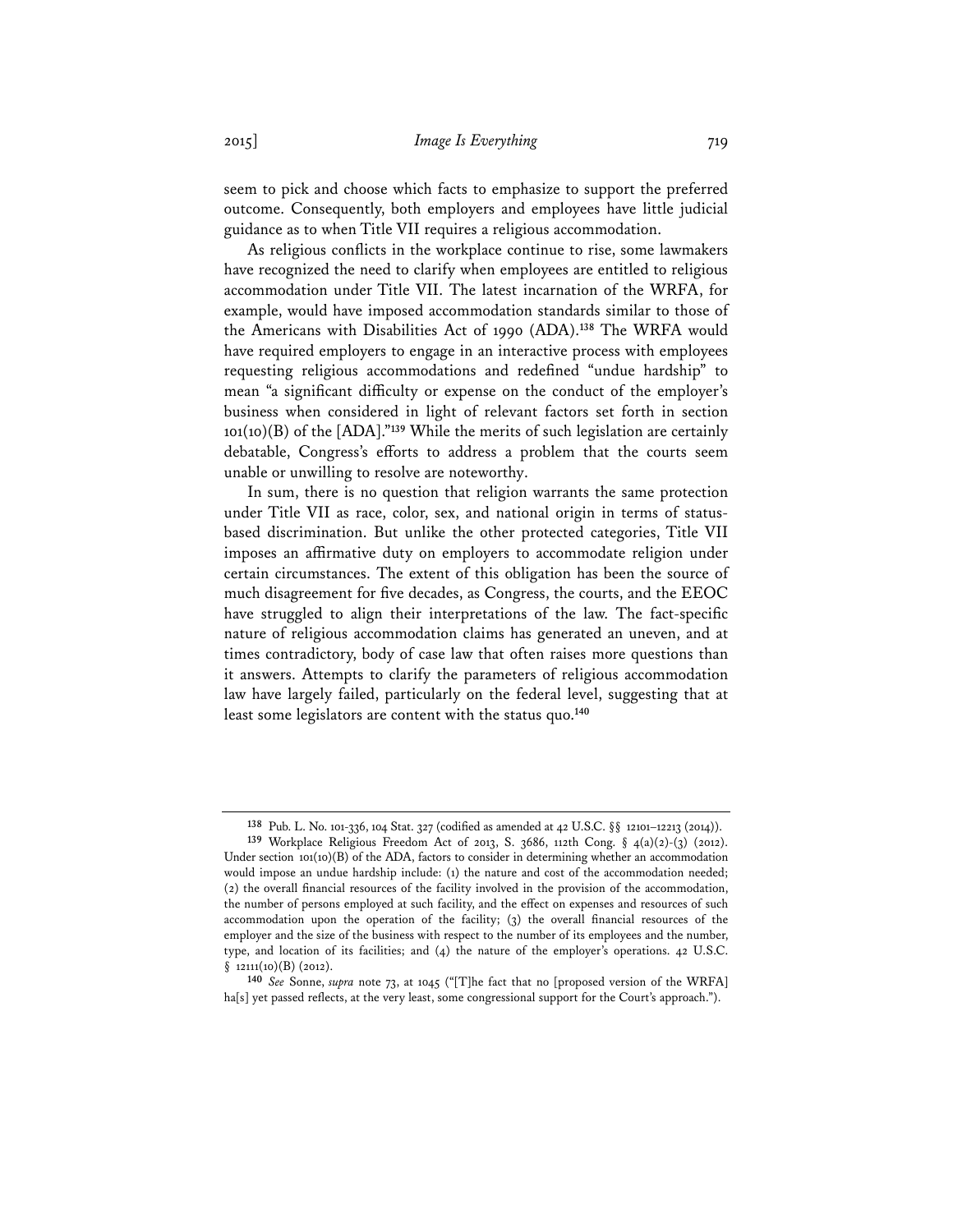## III. THE POWER OF CORPORATE IMAGE

Few assets are as critical to an organization's success as the image it projects to customers, shareholders, the media, and the general public. Image and the related concepts of branding, identity, and reputation draw academic interest from diverse fields, including economics, management, marketing, organizational behavior, sociology, and visual or graphic design.**<sup>141</sup>** Interdisciplinary research has generated a myriad of definitions, dimensions, and measurements of corporate image. Generally speaking, corporate image refers to the "net result of all experiences, impressions, beliefs, feelings, and knowledge people have about a company."**<sup>142</sup>** Corporate image consists of both "functional and emotional" components, the former relating to "tangible attributes that can easily be measured," whereas the latter is associated with more nuanced "psychological dimensions that are manifested by feelings and attitudes towards an organisation."**<sup>143</sup>** Image derives from an "aggregate process by which customers compare and contrast the various attributes of [an] organisation[]," such as its name, architecture, products, services, traditions, ideologies, and employees.**<sup>144</sup>** Thus, in a very real sense, the perception of a corporation is more important than reality—regardless of whether a stakeholder's view accurately reflects the organization's true profile.

In today's hypercompetitive business environment in which companies often struggle to stand out from the competition, a positive, well-defined image can mean the difference between success and failure. The importance of corporate image is evident from the vast and varied laws designed to protect an organization's rights to cultivate the image of its choosing. Commercial speech, defamation, noncompetition, privacy, trademark, and trade secret laws are just some of the legal protections available to a company

**<sup>141</sup>** *See* Sebastian Arendt & Malte Brettel, *Understanding the Influence of Corporate Social Responsibility on Corporate Identity, Image, and Firm Performance*, 48 MGMT. DECISION 1469, 1471-72 (2010) (noting that a sizable body of research from the fields of graphic design, organizational behavior, and marketing has addressed corporate identity management); Hean Tat Keh & Yi Xie, *Corporate Reputation and Customer Behavioral Intentions: The Roles of Trust, Identification and Commitment*, 38 INDUS. MARKETING MGMT. 732, 733 (2009) (describing the vast body of academic research in management, economics, sociology, and marketing focused on corporate reputation).

**<sup>142</sup>** Sir Robert Worcester, *Reflections on Corporate Reputations*, 47 MGMT. DECISION 573, 578 (2009); *see also* Nha Nguyen, *The Collective Impact of Service Workers and Servicescape on the Corporate Image Formation*, 25 HOSPITALITY MGMT. 227, 230 (2006) ("Corporate image is the consumer's response to the total offering and is defined as the sum of beliefs, ideas, and impressions that a public has of an organisation." (citation omitted)).

**<sup>143</sup>** Nguyen, *supra* note 142, at 231 (citation omitted). **<sup>144</sup>** *Id.* at 230-31.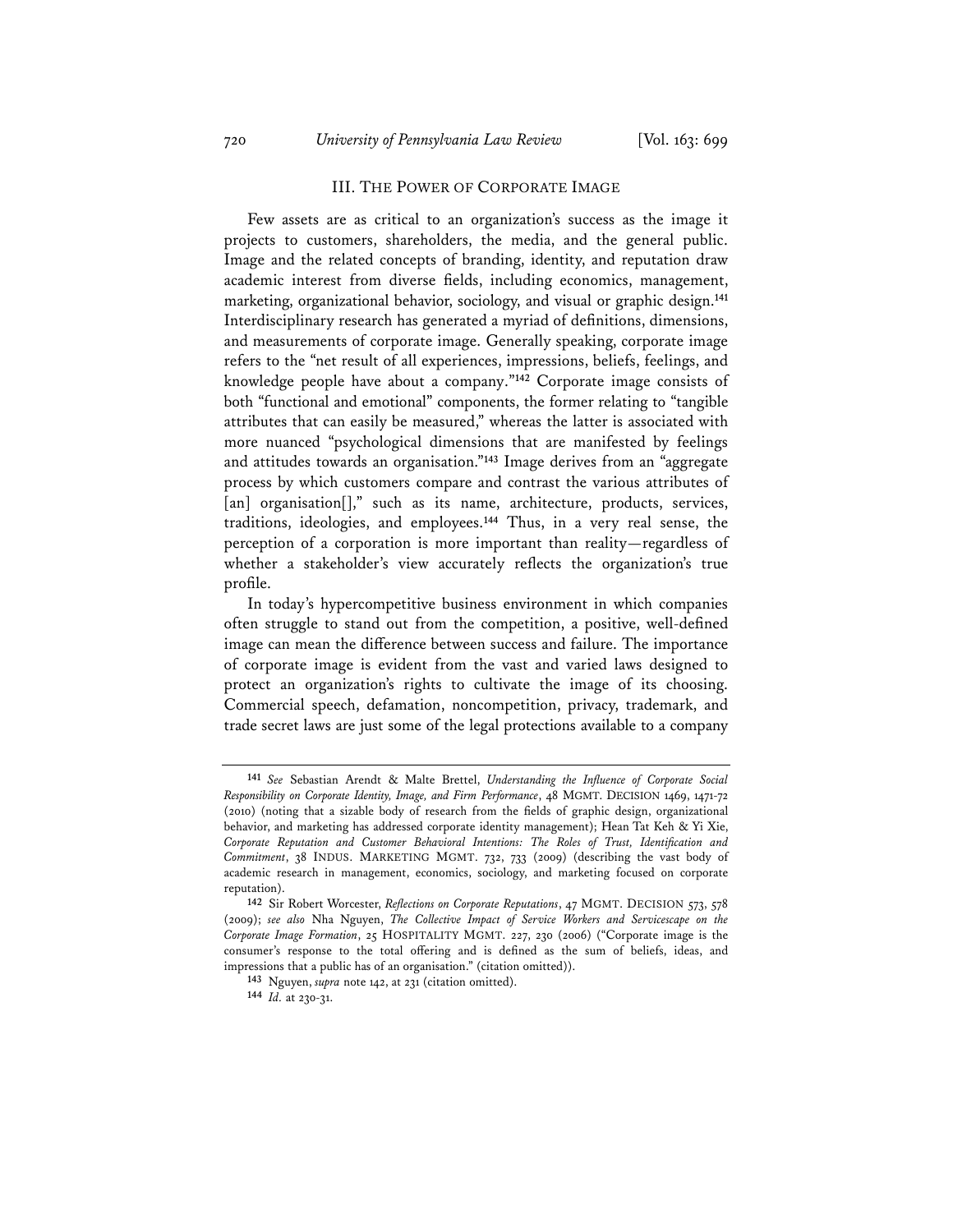seeking to defend its image. In enforcing these laws, courts are typically quick to emphasize the importance of image. As one district court observed, "[t]here are few things in our commercial life more valuable than a company's reputation, goodwill, and trademarks."**<sup>145</sup>**

Corporate image deserves legal protection, as researchers have linked corporate image to a myriad of outcomes impacting an organization's bottom line. A favorable image or reputation is positively associated with business continuity and growth, organizational morale, and overall strength and profitability.**<sup>146</sup>** As such, reputation may be "the most valuable intangible asset that helps sustain an organization throughout its lifetime" and "safeguard [it] at times of crises."**<sup>147</sup>**

One of the most critical components of corporate image is the appearance and conduct of frontline employees who interact with the company's various stakeholders and thus form the face of the company. Depending on their actions, these employees can project a positive or negative image of their company to the consuming public. For example, teen-fashion retailer Rue 21 recently received negative press after a sales clerk allegedly told a fourteenyear-old customer that she was "too big" for the store's clothing.**<sup>148</sup>** By contrast, fast-food chain Chick-fil-A received worldwide acclaim when one of its drive-through workers responded to a verbally abusive customer with remarkable poise and kindness.**<sup>149</sup>** For better or worse, the behavior of frontline employees plays a key role in stakeholders' perceptions of the company. As the touchpoint of a company, frontline employees are pivotal

**<sup>147</sup>** Shamma, *supra* note 146, at 151.

**<sup>145</sup>** By-Rite Distrib., Inc. v. Coca-Cola Co., 577 F. Supp. 530, 541 (D. Utah 1983).

**<sup>146</sup>** *See* Roderick J. Brodie et al., *Investigating the Service Brand: A Customer Value Perspective*, 62 J. BUS. RES. 345, 347-49 (2009) (finding that a positive image and reputation has direct influence on customers' perceptions of service quality and indirect influence on customer loyalty); Keh & Xie, *supra* note 141, at 733 (discussing the beneficial effects of a positive corporate image, including better financial performance, the ability to attract larger investments, higher employee morale, and better marketing abilities); Hamed M. Shamma, *Toward a Comprehensive Understanding of Corporate Reputation: Concept, Measurement and Implications*, 7 INT'L J. BUS. & MGMT. 151, 161 (2012) (collecting studies that demonstrate the strategic benefits of nurturing a positive corporate reputation).

**<sup>148</sup>** Ashley Lutz, *Teenager Says She Was Kicked Out of a Clothing Store for Being Too Fat*, BUS. INSIDER (Sept. 3, 2013, 12:26 PM), http://www.businessinsider.com/teen-got-kicked-out-of-rue-21-for-weight-2013-9, *archived at* http://perma.cc/9995-3AV7.

**<sup>149</sup>** *See* Philip Caulfield, *Chick-fil-A Drive-Thru Worker Forgives Bully Who Heckled Her for Company's Anti-Gay Stance in Viral Video*, N.Y. DAILY NEWS (Aug. 8, 2012, 12:22 PM), http://www. nydailynews.com/news/national/chick-fil-a-drive-thru-worker-forgives-bully-heckled-companyanti-gay-stance-viral-video-article-1.1131566, *archived at* http://perma.cc/Y7SR-CBA9 (praising a cashier at Chick-fil-A for how she handled an angry customer).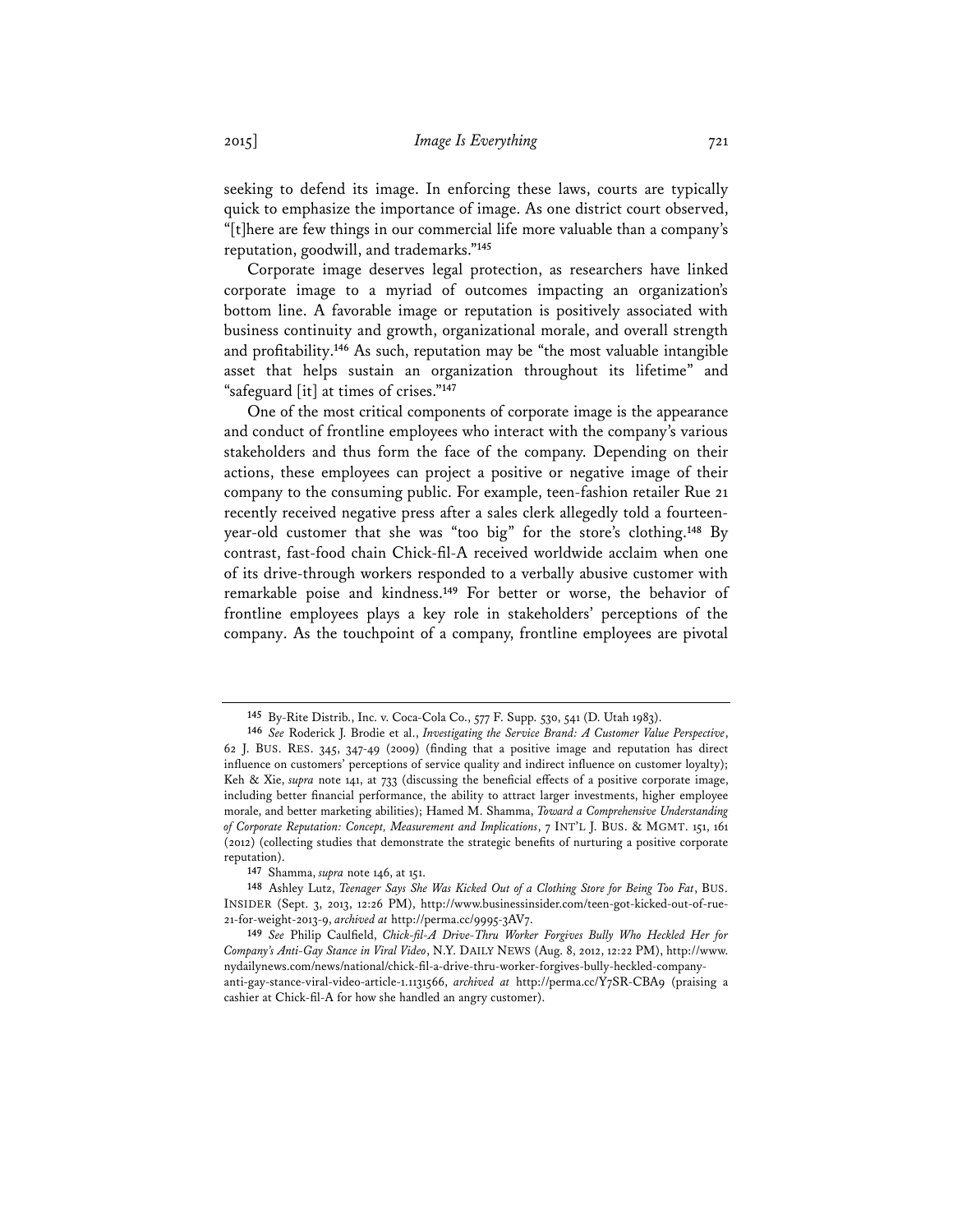in developing customer relationships, gathering customer information, and creating customer satisfaction, loyalty, and brand commitment.**<sup>150</sup>**

Given the importance of frontline employees to corporate image, it is no wonder that many companies require employees to follow strict dress and conduct standards. Controlling how employees look and act serves a "variety of organizational objectives" such as projecting a positive and consistent company image, fostering adherence to company norms, and conveying different levels of status and prestige.**<sup>151</sup>** Employee appearance, in particular, is associated with a range of stakeholder impressions and behaviors that can directly impact a company's image. For example, one study found that consumers tend to perceive a store with obese salespeople as less successful than other stores and come away with a poorer store image.**<sup>152</sup>** Another study discerned that employee cues such as appearance can positively influence consumers' perceptions of interpersonal service quality.**<sup>153</sup>** And other researchers found that older consumers perceive tattooed whitecollar workers as less intelligent and less honest than non-tattooed workers.**<sup>154</sup>** As with physical appearance and demeanor, employees' manner of dress influences corporate image: appropriately dressed personnel can, according to one study, lead to higher service-quality expectations and higher consumer intention to patronize a service business.**<sup>155</sup>** Moreover, the formality of employee clothing can inform consumer inferences about service quality and can also influence—directly and indirectly—consumers' perceptions of

**<sup>150</sup>** *See* Christoph Burmann & Verena König, *Does Internal Brand Management Really Drive Brand Commitment in Shared-Service Call Centers?*, 18 J. BRAND MGMT. 374, 387-89 (2011) (stating that developing brand commitment in shared-service centers is important because customer contacts influence the consumer–brand relationship). *See generally* Eric (Er) Fang et al., *Effects of Customer and Innovation Asset Configuration Strategies on Firm Performance*, 48 J. MARKETING RES. 587 (2011) (discussing the importance of customer assets and their relationship to the firm's financial situation).

**<sup>151</sup>** Carrie Leigh Haise & Margaret Rucker, *The Flight Attendant Uniform: Effects of Selected Variables on Flight Attendant Image, Uniform Preference and Employee Satisfaction*, 31 SOC. BEHAV. & PERSONALITY 565, 566 (2003).

**<sup>152</sup>** Michael L. Klassen et al., *Perceived Effect of a Salesperson's Stigmatized Appearance on Store Image: An Experimental Study of Students' Perceptions*, 6 INT'L REV. RETAIL, DISTRIBUTION & CONSUMER RES. 216, 222 (1996).

**<sup>153</sup>** Julie Baker et al., *The Influence of Multiple Store Environment Cues on Perceived Merchandise Value and Patronage Intentions*, 66 J. MARKETING 120, 127-28, 137 (2002).

**<sup>154</sup>** Dwane H. Dean, *Consumer Perceptions of Visible Tattoos on Service Personnel*, 20 MANAGING SERVICE QUALITY 294, 303 (2010).

**<sup>155</sup>** Chris Y. Shao et al., *The Effects of Appropriateness of Service Contact Personnel Dress on Customer Expectations of Service Quality and Purchase Intention: The Moderating Influences of Involvement and Gender*, 57 J. BUS. RES. 1164, 1172 (2004).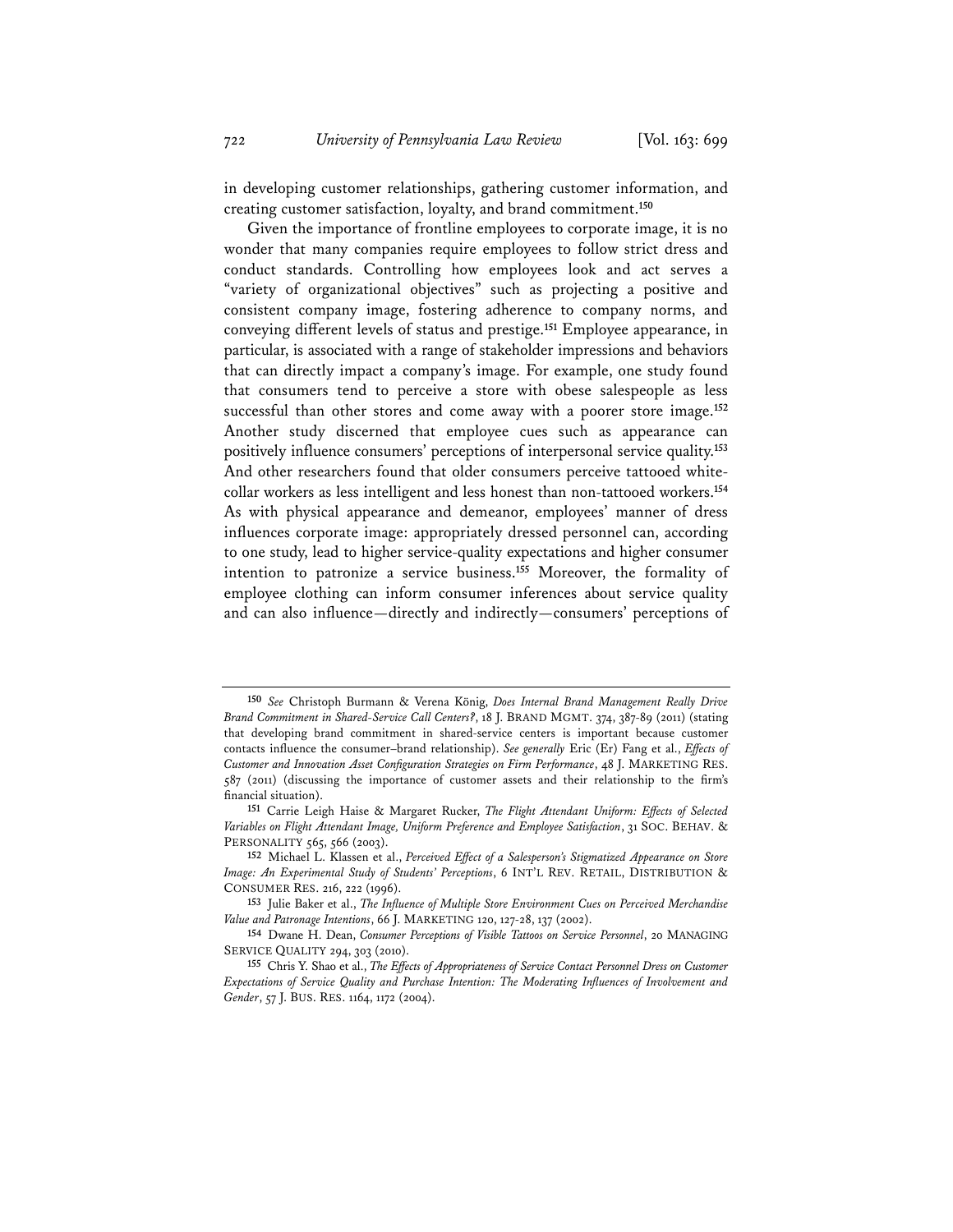store image.**<sup>156</sup>** On a contrary note, ill-fitting uniforms can convey that a company is careless and inefficient, while well-fitting uniforms give the opposite impression.**<sup>157</sup>**

Today, many employers have come to expect their frontline employees to do more than merely comply with dress and conduct policies. Recognizing the vital role employees can play in projecting corporate image, businesses are leveraging employees for brand-building by strategically aligning employee behavior and appearance with brand positioning.**<sup>158</sup>** Thus, Southwest Airlines seeks fun and vivacious personalities for its flight crews, while sportswear retailer Lululemon hires avid runners and yoga instructors as sales staff.**<sup>159</sup>** Employees become a part of the brand itself by dressing and behaving in a manner consistent with the corporate brand.**<sup>160</sup>** Under the rubric of "living the brand," ordinary frontline employees are transformed into brand ambassadors, who communicate the values associated with the corporate brand through their behavior and interactions with customers.**<sup>161</sup>** Reinforcement of brand meaning during customer service interactions leads customers to form "positive brand impressions" that accurately reflect the "brand's overall meaning."**<sup>162</sup>**

Significantly, "living the brand" not only affects customer perceptions but may also have the added benefit of influencing how employees think and act.**<sup>163</sup>** Because dress contributes to a "sense of self," controlling appearance through dress is potentially an effective way to influence employees' behavior.**<sup>164</sup>** Indeed, one study found that store clerks who wear uniforms are more likely to follow company rules regarding displaying positive emotions than are clerks not in uniform.**<sup>165</sup>** As employees align their personal

**<sup>156</sup>** Ruoh-Nan Yan et al., *Does Formality Matter? Effects of Employee Clothing Formality on Consumers' Service Quality Expectations and Store Image Perceptions*, 39 INT'L J. RETAIL & DISTRIBUTION MGMT. 346, 355-57 (2011).

**<sup>157</sup>** Kathy Nelson & John Bowen, *The Effect of Employee Uniforms on Employee Satisfaction*, 41 CORNELL HOTEL & RESTAURANT ADMIN. Q. 86, 88 (2000).

**<sup>158</sup>** Nancy J. Sirianni et al., *Branded Service Encounters: Strategically Aligning Employee Behavior with the Brand Positioning*, 77 J. MARKETING 108, 108-09 (2013).

**<sup>159</sup>** *Id.* at 108.

**<sup>160</sup>** *See* Celia V. Harquail, *Employees as Animate Artifacts: Employee Branding by "Wearing the Brand"* (discussing the rise of "internal branding" through encouraging employees to dress and act in a way consistent with the brand), *in* ARTIFACTS AND ORGANIZATIONS: BEYOND MERE SYMBOLISM 161, 163 (Anat Rafaeli & Michael G. Pratt eds., 2006).

**<sup>161</sup>** *Id.* at 161-67.

**<sup>162</sup>** Sirianni et al., *supra* note 158, at 108-09.

**<sup>163</sup>** *See* Harquail, *supra* note 160, at 166 (finding that employee branding may be useful in influencing "the thoughts and behaviors of employees themselves").

<sup>164</sup>  $Id$ .

**<sup>165</sup>** Anat Rafaeli, *When Clerks Meet Customers: A Test of Variables Related to Emotional Expressions on the Job*, 74 J. APPLIED PSYCHOL. 385, 389 (1989).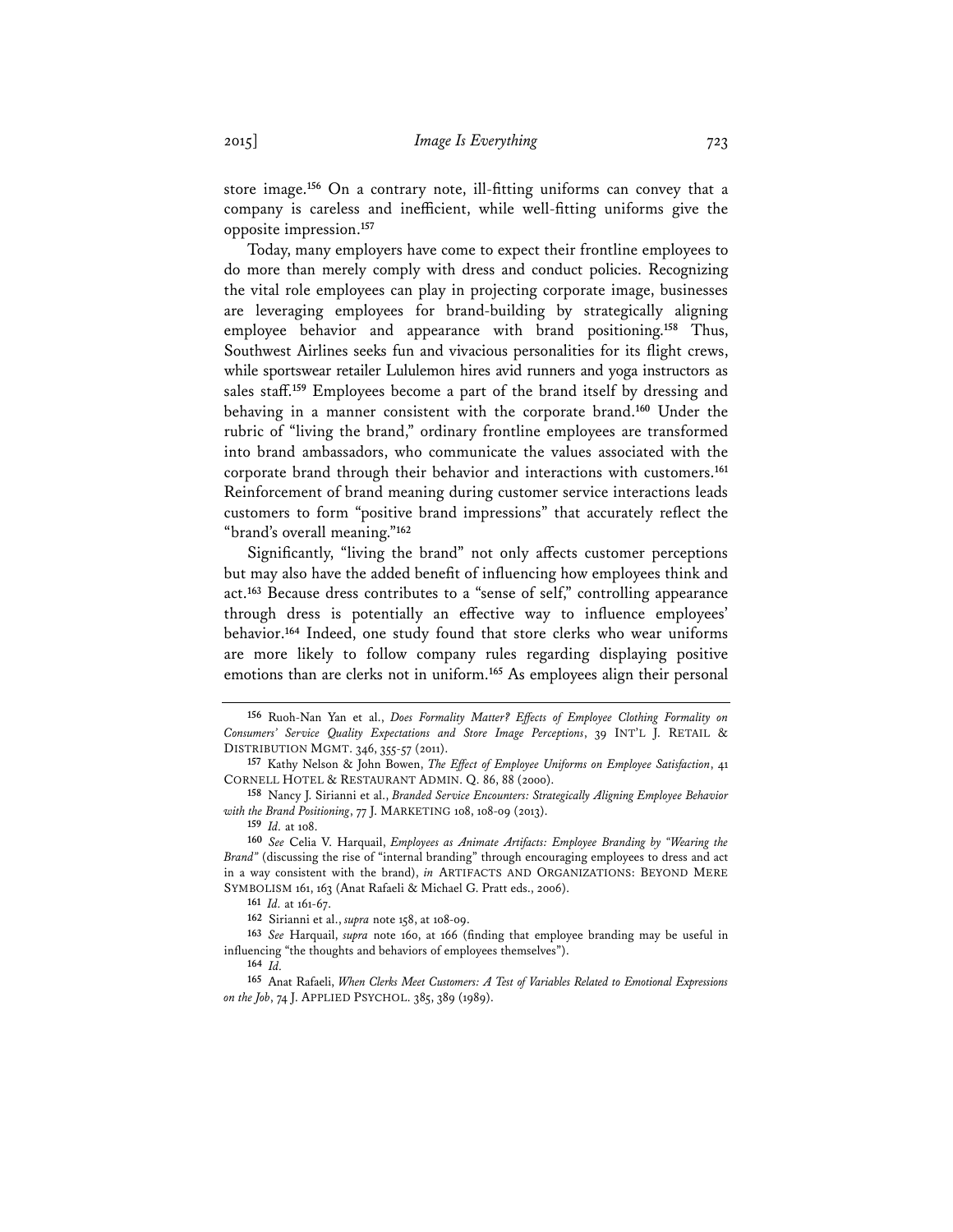image with the corporate brand, they become increasingly conscious of how they represent the brand and thus may be more likely to keep the brand and its attributes in the forefront of their minds while interacting with customers and coworkers.**<sup>166</sup>**

The importance of corporate image is difficult to overstate. Various studies have established a strong link between image and a wide range of economic indicators, each of which ultimately affects an organization's bottom line.**<sup>167</sup>** As frontline employees play a critical role in how outsiders perceive an organization,**<sup>168</sup>** many employers have moved beyond requiring employees to simply comply with dress and conduct standards and now expect them to live the corporate brand through what they wear and how they act.**<sup>169</sup>** Because a favorable corporate image can take years to build and mere seconds to destroy, the law must grant organizations freedom to cultivate the image of their choosing while safeguarding against unwarranted interference with their right to do so.

#### IV. KEY CASES WEIGHING RELIGION AGAINST IMAGE

Since the Supreme Court's pronouncement in *Hardison* that a religious accommodation under Title VII is only reasonable if it does not impose more than de minimis costs,**<sup>170</sup>** employers often have the upper hand in defending against religious accommodation claims. But while courts frequently find undue hardship where profitability or productivity is at stake,**<sup>171</sup>** they are more skeptical of undue hardship claims based on corporate image concerns.**<sup>172</sup>** Despite abundant research demonstrating the importance of image to organizations, the notion of image presents unique conceptual and empirical challenges that courts have proven ill-equipped to handle. Consequently, as the following cases illustrate, there is little consensus

**<sup>166</sup>** *See id.* at 391 (discussing the possibility that wearing uniforms may increase awareness of one's emotions).

**<sup>167</sup>** *See supra* note 146 and accompanying text.

**<sup>168</sup>** *See supra* notes 151-57 and accompanying text.

**<sup>169</sup>** *See supra* notes 158-66 and accompanying text.

**<sup>170</sup>** Trans World Airlines, Inc. v. Hardison, 432 U.S. 63, 84 (1977).

**<sup>171</sup>** *See, e.g.*, Wilson v. U.S. W. Commc'ns, 58 F.3d 1337, 1339 (8th Cir. 1995) (finding undue hardship where allowing the plaintiff to wear a button depicting a fetus decreased her coworkers' productivity by forty percent); El-Amin v. First Transit, Inc., No. 04-0072, 2005 WL 1118175, at \*6 (S.D. Ohio May 11, 2005) (finding undue hardship where accommodating the plaintiff's beard would cost employer twenty-five dollars per day under terms of a customer contract).

**<sup>172</sup>** *See, e.g.*, Brown v. F.L. Roberts & Co., 419 F. Supp. 2d 7, 17 (D. Mass. 2006) (raising concerns that employers could rely on corporate image to "tolerate the religious practices of predominant groups" while "forbidding practices that are less widespread or well known").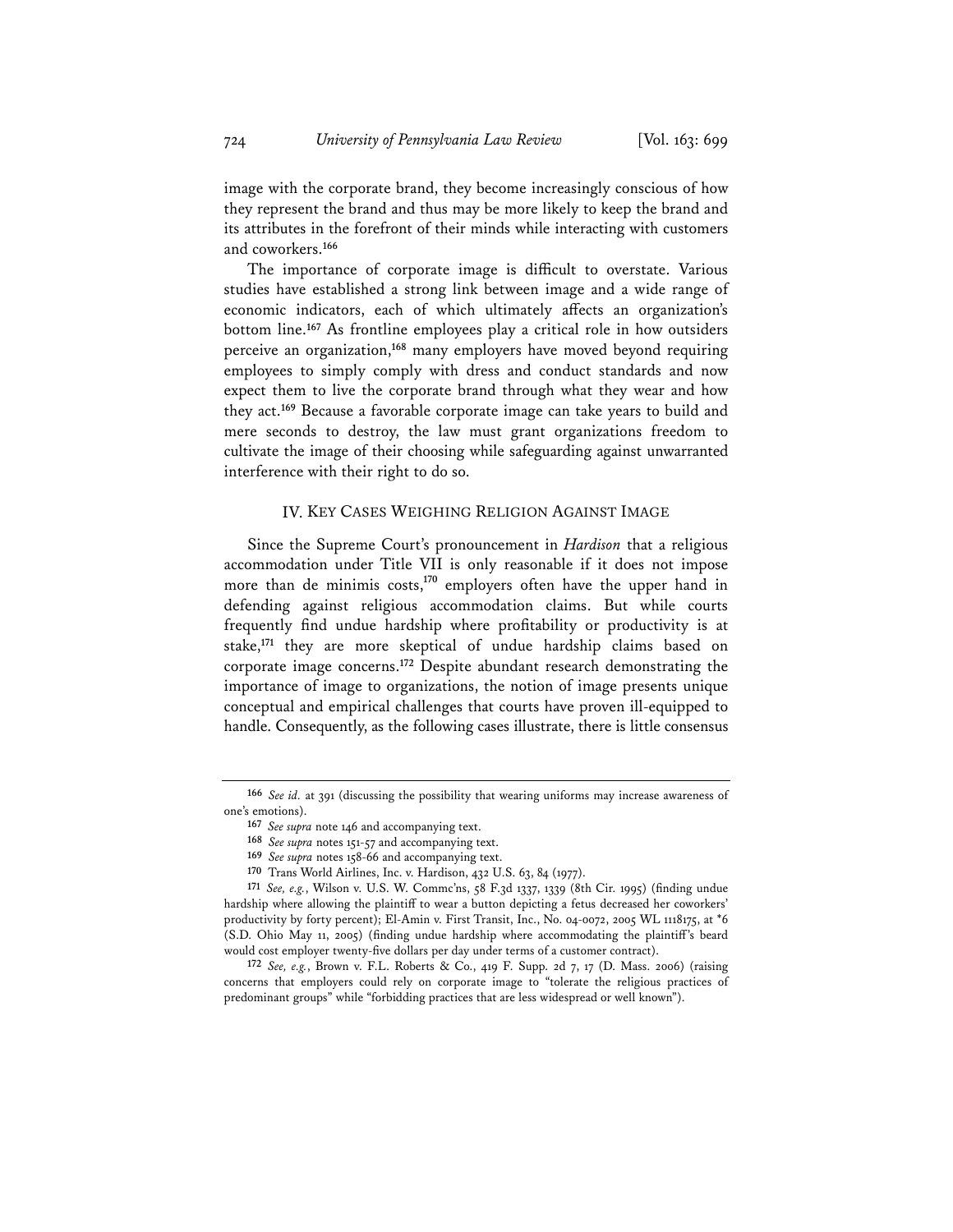on what constitutes an image-related undue hardship or what evidence is sufficient to prove such hardship.

### A. *Cases Favoring Image over Religion*

Courts typically sided with employers in the earliest cases pitting religious expression against corporate image. Their analyses focused primarily on whether there were possible inconsistencies between the proposed accommodations and the company's image, rather than whether such inconsistencies generated customer complaints, lost business, or other tangible evidence of hardship.

One of the first cases addressing a claim of image-related undue hardship was *EEOC v. Sambo's of Georgia, Inc*. **<sup>173</sup>** The EEOC brought suit on behalf a practicing Sikh, whose religion prohibited him from shaving his beard, after Sambo's rejected his application for a restaurant manager position pursuant to its grooming policy that forbade restaurant personnel from having any facial hair other than a neatly trimmed mustache.**<sup>174</sup>** At the bench trial, Sambo's argued that granting an exception to its grooming policy would constitute undue hardship because the policy was necessary to protect the "clean cut," sanitary image Sambo's had built up over the years.**<sup>175</sup>** Sambo's presented no evidence of customer complaints, and instead relied on its management's perceptions and experience to support its claim that a "significant segment" of family-restaurant consumers preferred restaurants whose employees were clean-shaven, either out of "a simple aversion to, or discomfort in dealing with, bearded people; from a concern that beards are unsanitary or conducive to unsanitary conditions; or . . . from a concern that a restaurant operated by a bearded manager might be lax in maintaining its standards as to cleanliness and hygiene in other regards."**<sup>176</sup>** Sambo's supplemented its testimonial evidence with a National Restaurant Association survey showing cleanliness ranked as a "consideration of utmost concern in the minds of the consuming public."**<sup>177</sup>**

The district court easily determined that Sambo's would suffer undue hardship by exempting the plaintiff from its grooming policy.**<sup>178</sup>** The court found the exemption "would adversely affect Sambo's public image and the operation of the affected restaurant or restaurants as a consequence of

**<sup>173</sup>** 530 F. Supp. 86 (N.D. Ga. 1981).

**<sup>174</sup>** *Id.* at 88-89.

**<sup>175</sup>** *Id.* at 89-90.

**<sup>176</sup>** *Id.* 

**<sup>177</sup>** *Id.* 

**<sup>178</sup>** *Id.* at 90-91.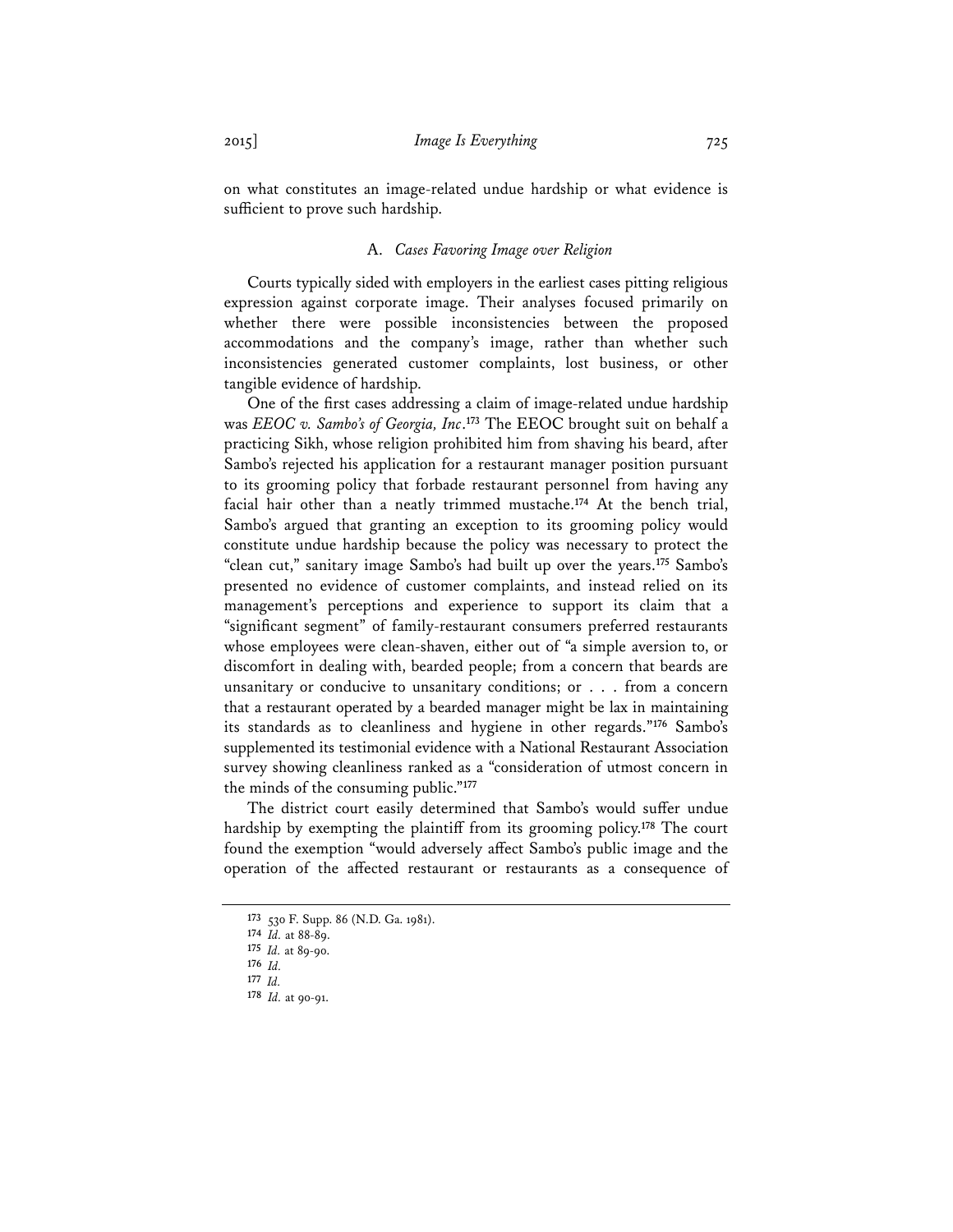offending certain customers and diminishing the 'clean cut' image of the restaurant and its personnel," thus imposing "a significant cost to Sambo's Restaurants that is more than merely *de minimis*."**<sup>179</sup>** In rejecting the EEOC's contention that Sambo's illegally considered customer preference in maintaining its grooming policy, the court noted that even if the policy were "nothing more than an appeal to customer preference, . . . it is not the law that customer preference is an insufficient justification as a matter of law."**<sup>180</sup>** The court did not stop there, noting that even if Sambo's had discriminated against the plaintiff because of his religion, such discrimination was justified because "clean-shavenness is a bona fide occupational qualification for a manager of a restaurant, such as those operated by Sambo's," that markets to families.**<sup>181</sup>**

The deference the *Sambo's* court afforded the employer became standard in subsequent cases involving image-related hardships. For example, in *Johnson v. Halls Merchandising, Inc.*, the court did not cite any evidence of undue hardship in awarding the employer summary judgment.**<sup>182</sup>** The plaintiff claimed that Halls Merchandising failed to reasonably accommodate her religiously mandated need to "preface nearly every sentence she spoke with the phrase 'In the name of Jesus Christ of Nazareth.'"**<sup>183</sup>** Halls argued it could not reasonably accommodate the plaintiff without potentially damaging its relationship with customers.**<sup>184</sup>** The district court agreed, concluding Halls had "legitimate and reasonable interests" in operating its retail business "so as not to offend the religious beliefs or non beliefs of its customers."**<sup>185</sup>** The court did not reference any evidence in the record indicating the plaintiff's religious expression had or was likely to jeopardize customer relationships; instead, it focused on the fact that her religious expression was at odds with Halls's reasonable interest in maintaining a nonoffensive environment for customers.**<sup>186</sup>**

In *Hussein v. Waldorf-Astoria*, a Muslim banquet waiter brought suit against one of New York's most iconic luxury hotels, the Waldorf Astoria, for refusing to let him work when he arrived for his shift with a beard in

**<sup>179</sup>** *Id.* at 90.

**<sup>180</sup>** *Id.* at 91.

**<sup>181</sup>** *Id.*

**<sup>182</sup>** No. 87-1042, 1989 WL 23201, at \*2-3 (W.D. Mo. Jan. 17, 1989) (accepting the defendant– employer's argument of undue hardship based on a lack of genuine issue of material fact concerning the plaintiff–employee's religious beliefs and consequent behavior).

**<sup>183</sup>** *Id.* at \*2.

**<sup>184</sup>** *Id.*

**<sup>185</sup>** *Id.*

**<sup>186</sup>** *Id.*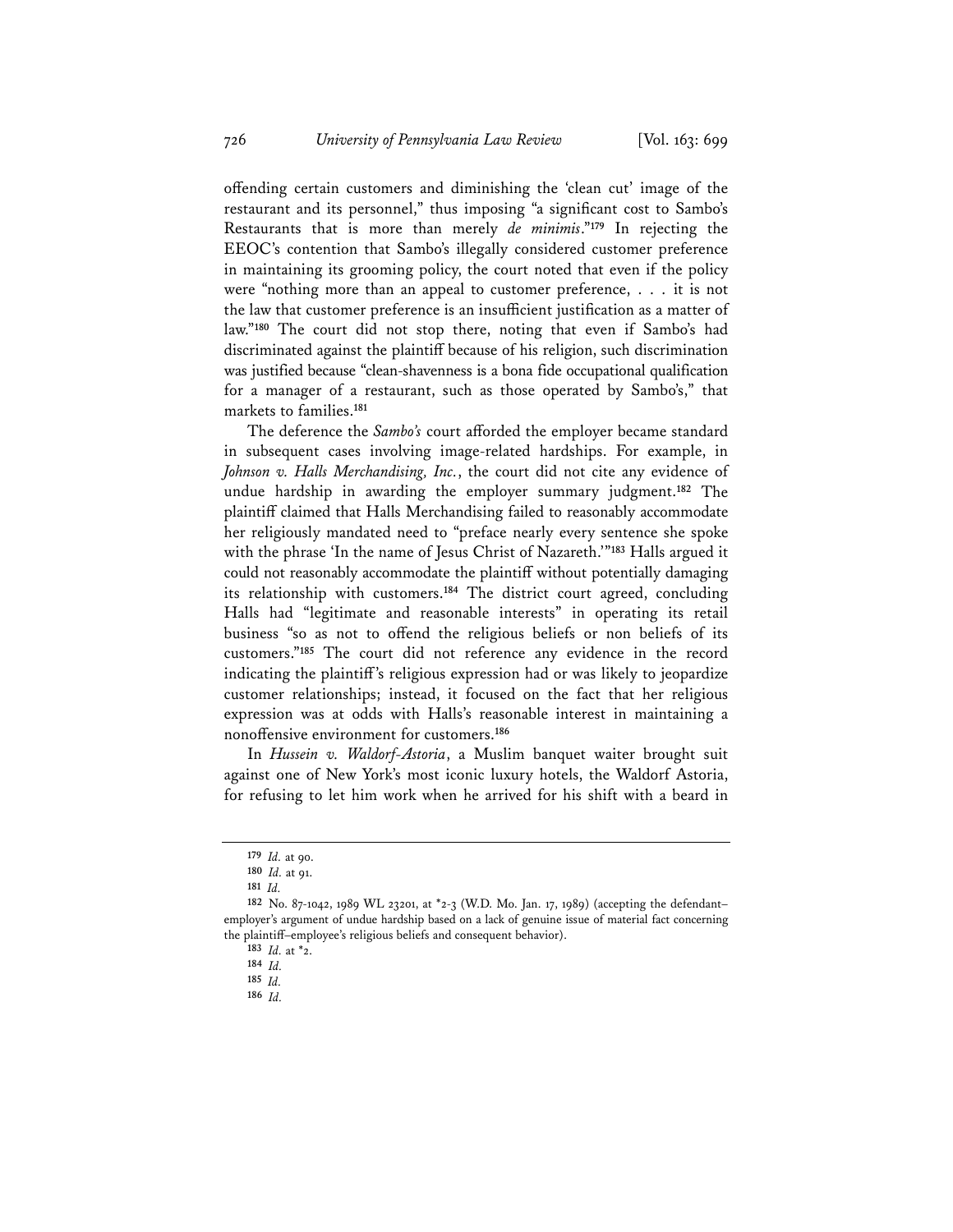violation of the hotel's grooming standards.**<sup>187</sup>** Although the plaintiff claimed his beard was "part of [his] religion," hotel management denied his request for an exemption from the grooming policy in part because they believed it would "jeopardize the hotel's reputation" as well as "undermin[e] its efforts to maintain standards and discipline among the banquet waiters."**<sup>188</sup>** The court granted the Waldorf's summary judgment motion, holding the hotel had "valid, nondiscriminatory reasons" for its no-beard policy and that accommodating Hussein's last-minute request for an exemption was an undue hardship as a matter of law.**<sup>189</sup>** The court did not elaborate on what, if any, evidence justified this conclusion but simply pointed out that courts in *Sambo's* and other cases had determined that "clean-shavenness is a bona fide occupational qualification in certain businesses and, in those situations, as long as the employer's grooming requirement is not directed at a religion, enforcing the policy is not an unlawful discriminatory practice."**<sup>190</sup>**

*Anderson v. U.S.F. Logistics (IMC), Inc.***<sup>191</sup>** was the first corporate image case involving an actual customer complaint. There, the plaintiff sought an injunction against her employer, U.S.F. Logistics, so that she could use the phrase "Have a Blessed Day" in her written communications with customers as an expression of her Christian faith.**<sup>192</sup>** U.S.F. permitted her to use the phrase until a representative of its largest customer complained.**<sup>193</sup>** U.S.F. subsequently reprimanded Anderson and implemented a new policy prohibiting employees from "using 'additional religious, personal or political statements' in their closing remarks in verbal or written communications" with customers or coworkers.**<sup>194</sup>** Despite its changed policy, U.S.F. continued to allow the employee to "use the 'Blessed Day' phrase with coworkers, to hang objects containing various religious phrases in her work area, to read the Bible on her work break and to listen to a religiously oriented radio station at her work station."**<sup>195</sup>** The district court denied the plaintiff– employee's request for an injunction, and the Seventh Circuit affirmed.**<sup>196</sup>** On appeal, she argued that U.S.F. failed to present the lower court with any evidence that she had imposed her religious beliefs on customers through

**<sup>187</sup>** 134 F. Supp. 2d 591, 592 (S.D.N.Y. 2001).

**<sup>188</sup>** *Id.* at 598.

**<sup>189</sup>** *Id.* at 599. **<sup>190</sup>** *Id.*

**<sup>191</sup>** 274 F.3d 470 (7th Cir. 2001).

**<sup>192</sup>** *Id.* at 474. **<sup>193</sup>** *Id.* at 473.

**<sup>194</sup>** *Id.* at 474. **<sup>195</sup>** *Id.* at 477.

**<sup>196</sup>** *Id.* at 474, 478.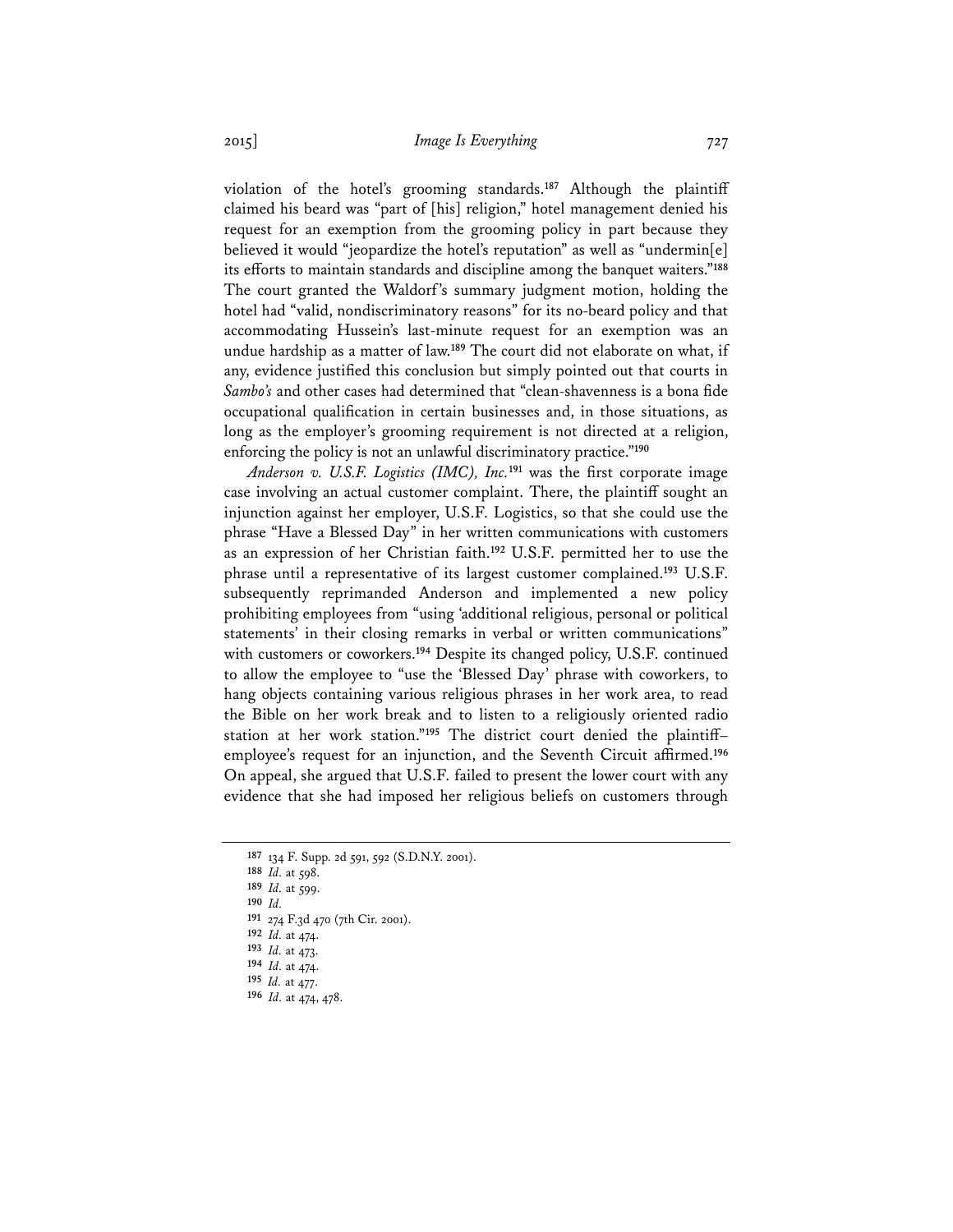her use of the "Blessed Day" phrase.**<sup>197</sup>** The Seventh Circuit disagreed, reasoning that the customer complaint indicated the employee's religious practice could, at the very least, damage U.S.F.'s relationship with its largest customer.**<sup>198</sup>** The court concluded that permitting the employee to express her religion in various ways within the office was a reasonable accommodation but requiring U.S.F. to let her express her religion to customers constituted undue hardship.**<sup>199</sup>**

*Birdi v. UAL Corp.***<sup>200</sup>** was the first case to address whether an employer can transfer a frontline employee whose religious expression conflicts with the corporate image to a position that does not involve customer contact. The plaintiff–employee, a Sikh, sued United Airlines for removing him from his position as a customer service representative based on his need to wear a turban for religious purposes.**<sup>201</sup>** United's uniform policy required that "[a]ll headgear must be removed when indoors."**<sup>202</sup>** United "attempted to accommodate [the employee] by offering him six alternative positions in which he could wear his [turban]."**<sup>203</sup>** The employee refused, claiming the proposed accommodations were unreasonable, primarily because four of the positions offered would not have allowed him face-to-face customer contact, which was the main reason he took the original position.**<sup>204</sup>** The district court disagreed, concluding United fulfilled its accommodation obligation by offering the employee multiple alternative positions, one of which involved telephone customer contact and two of which paid more than his current position.**<sup>205</sup>** The court noted that Title VII did "not require United to accommodate [the employee's] need for face-to-face customer contact";**<sup>206</sup>** rather, the company's efforts in offering multiple positions were sufficient to constitute reasonable accommodation.**<sup>207</sup>** This decision was especially significant as it opened the door for an employer to remove an employee

**<sup>197</sup>** *Id.* at 476.

**<sup>198</sup>** *Id.* at 476-77.

**<sup>199</sup>** *See id.* (finding that U.S.F.'s actions, including permitting the plaintiff to say a prayer during a company event, demonstrated that the employer made reasonable accommodations and that the plaintiff's continued use of the phrase in question after a customer complaint threatened the company's relations with that customer).

**<sup>200</sup>** 88 Fair Empl. Prac. Cas. (BNA) 877 (N.D. Ill. 2002).

**<sup>201</sup>** *Id.* at \*1.

**<sup>202</sup>** *Id.* (alteration in original).

**<sup>203</sup>** *Id.*

**<sup>204</sup>** *Id.* at \*2.

**<sup>205</sup>** *Id.*

**<sup>206</sup>** *Id.*

**<sup>207</sup>** *See id.* at \*1-2 (calling United's actions an attempt to engage in "a conversation . . . during which [the employee] could express his preferences" and noting that accommodations are not unreasonable simply because such preferences are denied).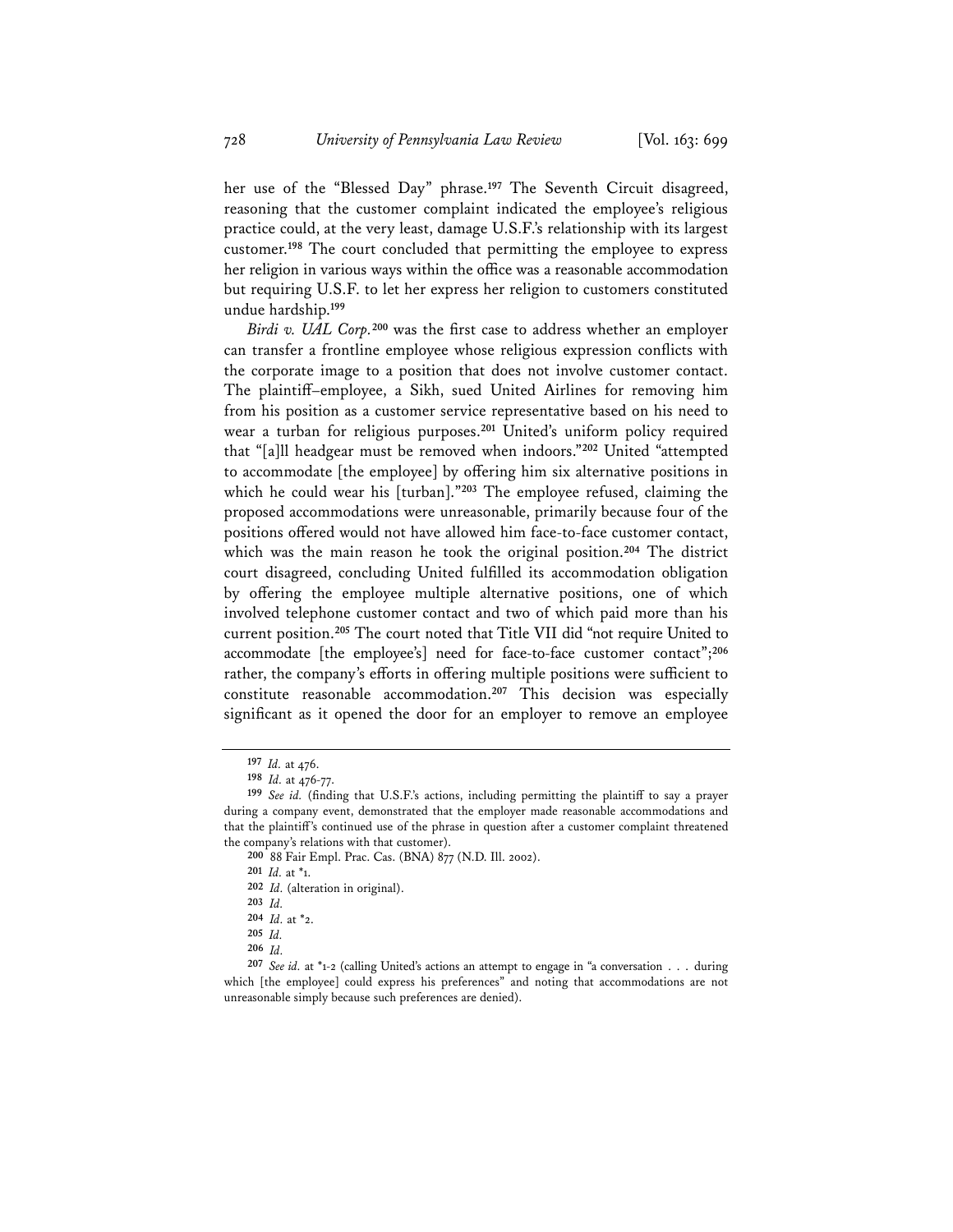whose religious expression conflicts with the corporate image, provided that the employee is offered a comparable position.

*Cloutier v. Costco Wholesale Corp.***<sup>208</sup>** provides the most in-depth appellate analysis of the conflict between corporate image and employee religious expression. While working as a cashier at Costco, the plaintiff engaged in various forms of body modification, including facial piercing and cutting, which she claimed was a tenet of her religious beliefs as a member of the Church of Body Modification.**<sup>209</sup>** When Costco later revised its dress code to prohibit all facial jewelry other than earrings, the plaintiff refused to comply because she believed that her religion required her piercings to be visible at all times.**<sup>210</sup>** Eventually, Costco offered to accommodate the plaintiff by letting her wear either clear plastic retainers or a Band-Aid over her jewelry.**<sup>211</sup>** Despite having herself suggested using retainers or Band-Aid coverings as a solution months earlier, the plaintiff rejected this offer, and Costco consequently terminated her employment.**<sup>212</sup>** During the court proceedings, the plaintiff insisted that the only reasonable accommodation was for Costco to excuse her from its dress code.**<sup>213</sup>** Costco, however, maintained that such an exemption would create an undue hardship by "interfer[ing] with [the company's] ability to maintain a professional appearance."**<sup>214</sup>** The preface to Costco's dress code underscores the importance of image to the company: "Appearance and perception play a key role in member service. Our goal is to be dressed in professional attire that is appropriate to our business at all times. . . . All Costco employees must practice good grooming and personal hygiene to convey a neat, clean and professional image."**<sup>215</sup>**

The district court granted Costco summary judgment, holding that the offer to allow the plaintiff to temporarily cover her piercings or wear retainers was "manifestly reasonable."**<sup>216</sup>** On appeal, the First Circuit did not decide whether the accommodation was reasonable but instead affirmed the lower court's decision based on Costco's undue hardship argument.**<sup>217</sup>** The plaintiff argued that Costco's undue hardship was purely hypothetical

**<sup>208</sup>** 390 F.3d 126 (1st Cir. 2004). **<sup>209</sup>** *Id.* at 129. **<sup>210</sup>** *Id.* **<sup>211</sup>** *Id.* at 130. **<sup>212</sup>** *Id.* **<sup>213</sup>** *Id.* **<sup>214</sup>** *Id.* **<sup>215</sup>** *Id.* at 135 (alteration in original).

**<sup>216</sup>** *Id.* at 131. **<sup>217</sup>** *Id.* at 134.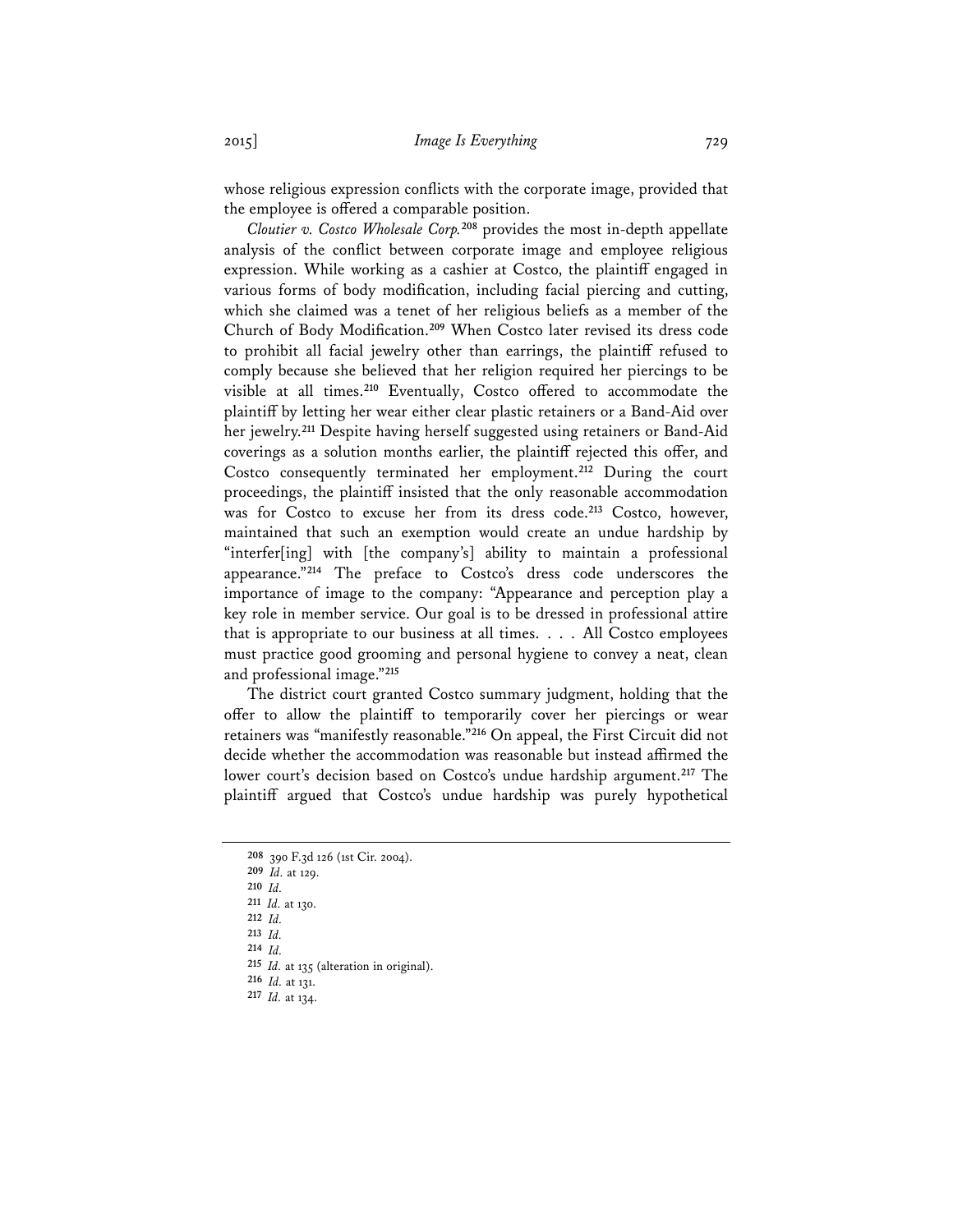because "she did not receive complaints about her facial piercings and . . . the piercings did not affect her job performance."**<sup>218</sup>** While acknowledging that courts are "somewhat skeptical of hypothetical hardships" in the religious accommodation arena, the court responded that, "'[n]evertheless, it is possible for an employer to prove undue hardship without actually having undertaken any of the possible accommodations.' It can do so by 'examining the specific hardships imposed by specific accommodation proposals.'"**<sup>219</sup>** The court then turned to the issue of corporate image, declaring:

It is axiomatic that, for better or for worse, employees reflect on their employers. This is particularly true of employees who regularly interact with customers, as [the plaintiff] did in her cashier position. Even if [the plaintiff] did not personally receive any complaints about her appearance, her facial jewelry influenced Costco's public image and, in Costco's calculation, detracted from its professionalism.**<sup>220</sup>**

Without any citation to the record, the court accepted two critical assumptions about the plaintiff's appearance: it influenced Costco's public image, and it detracted from the company's professionalism.**<sup>221</sup>** The court considered this a "business determination" within Costco's discretion.**<sup>222</sup>** In the court's estimation, granting an exemption to the plaintiff would constitute an undue hardship because it would go against Costco's determination that facial piercings would detract from the "'neat, clean and professional image' that it aims to cultivate."**<sup>223</sup>** The court observed that "Costco is far from unique in adopting personal appearance standards to promote and protect its image,"**<sup>224</sup>** and pointed out that "[c]ourts considering Title VII religious discrimination claims have also upheld dress code policies that, like Costco's, are designed to appeal to customer preference or to promote a professional public image."**<sup>225</sup>**

In subsequent cases, employers have frequently relied upon *Cloutier* in arguing that an inconsistency between a religious accommodation and a company's image can, in and of itself, constitute undue hardship. In *Brown* 

**<sup>218</sup>** *Id.* at 135.

**<sup>219</sup>** *Id.* (citation omitted) (quoting Draper v. U.S. Pipe & Foundry Co., 527 F.2d 515, 520 (6th Cir. 1975); Toledo v. Nobel-Sysco, Inc., 892 F.2d 1481, 1490 (10th Cir. 1989)).

**<sup>220</sup>** *Id.* at 135.

**<sup>221</sup>** *Id.*

**<sup>222</sup>** *Id.* at 136.

**<sup>223</sup>** *Id.*

**<sup>224</sup>** *Id.* at 135. **<sup>225</sup>** *Id.* at 136.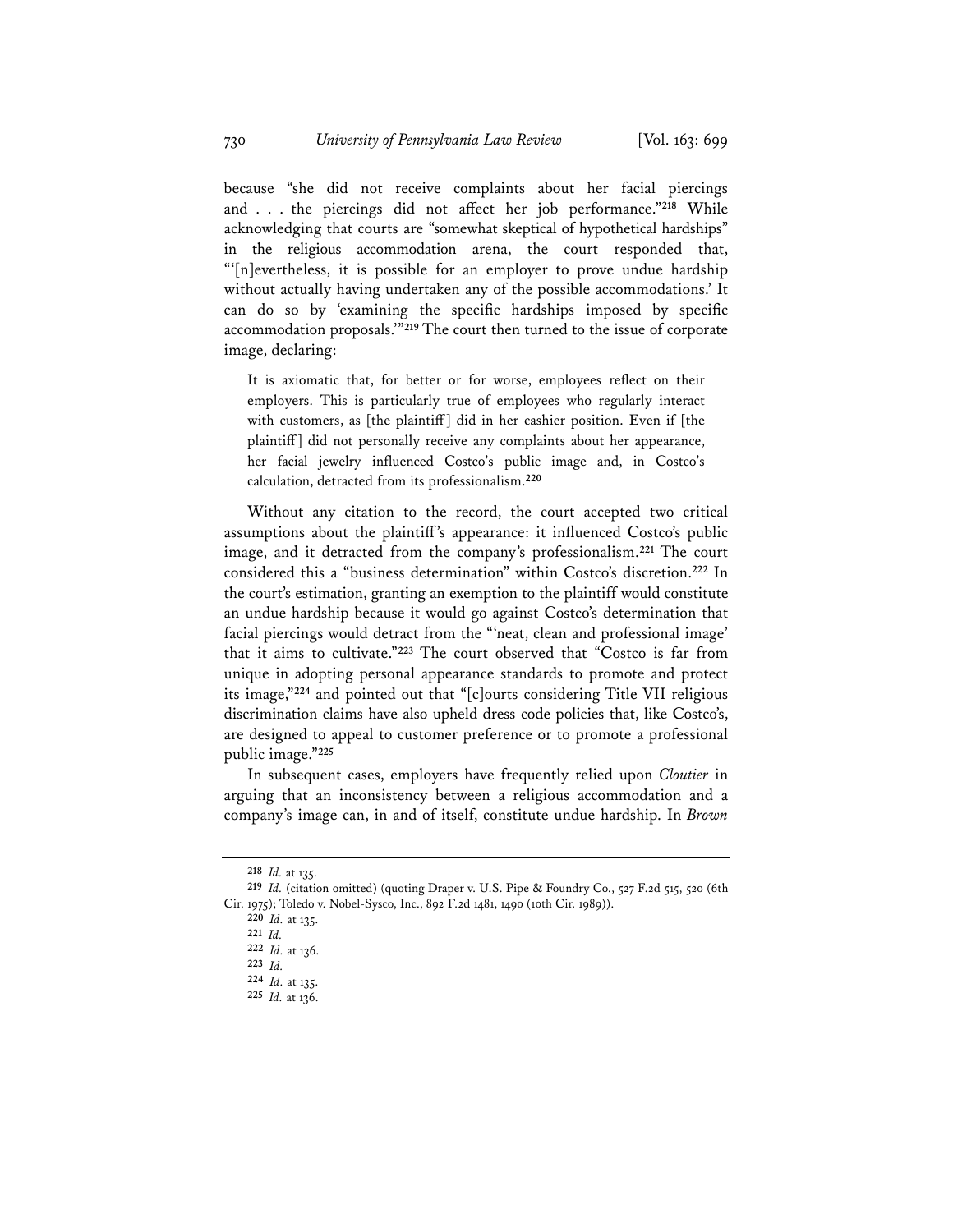*v. F.L. Roberts*  $G$  Co., the district court granted the employer's summary judgment motion solely on this basis, despite expressing serious concern about the potential for abuse.**<sup>226</sup>** In his work as a technician at Jiffy Lube, the plaintiff in *Brown* serviced vehicles in both the upper and lower bays of the facility and occasionally greeted customers and discussed products and services with them.**<sup>227</sup>** The plaintiff was a practicing Rastafarian, who did not shave or cut his hair because of his religious beliefs.**<sup>228</sup>** During the plaintiff's employment, Jiffy Lube implemented a policy requiring employees with customer contact to be clean-shaven, after a consultant presented data to management indicating that businesses with a clean-shaven appearance policy tended to be more successful.**<sup>229</sup>** Like in *Birdi*, Jiffy Lube accommodated the plaintiff by allowing him to work exclusively in the lower bay, which was out of customer view.**<sup>230</sup>** The plaintiff objected, arguing that this accommodation was unreasonable because working conditions were significantly worse in the isolated lower bay.**<sup>231</sup>**

The court did not decide whether the accommodation was reasonable but instead focused on whether exempting the plaintiff from the grooming policy would subject Jiffy Lube to undue hardship.**<sup>232</sup>** The court noted that under *Cloutier*, "granting an outright exemption from a neutral dress code would be undue hardship because it would adversely affect the employer's public image."**<sup>233</sup>** The court therefore granted summary judgment to Jiffy Lube but expressed a "sense of uneasiness" with the decision that it believed *Cloutier* compelled:

If *Cloutier*'s language approving employer prerogatives regarding "public image" is read broadly, the implications for persons asserting claims for religious discrimination in the workplace may be grave. One has to wonder how often an employer will be inclined to cite this expansive language to terminate or restrict from customer contact, on image grounds, an employee wearing a yarmulke, a veil, or the mark on the forehead that denotes Ash Wednesday for many Catholics. More likely, and more ominously, considerations of "public image" might persuade an employer to tolerate the religious practices of predominant groups, while arguing "undue hardship"

**<sup>227</sup>** *Id.* at 9.

**<sup>226</sup>** 419 F. Supp. 2d 7, 17 (D. Mass. 2006).

**<sup>228</sup>** *Id.* **<sup>229</sup>** *Id.* at 9-10.

**<sup>231</sup>** *Id.* at 13.

**<sup>232</sup>** *Id.* at 15-17.

**<sup>233</sup>** *Id.* at 15 (internal quotation marks omitted).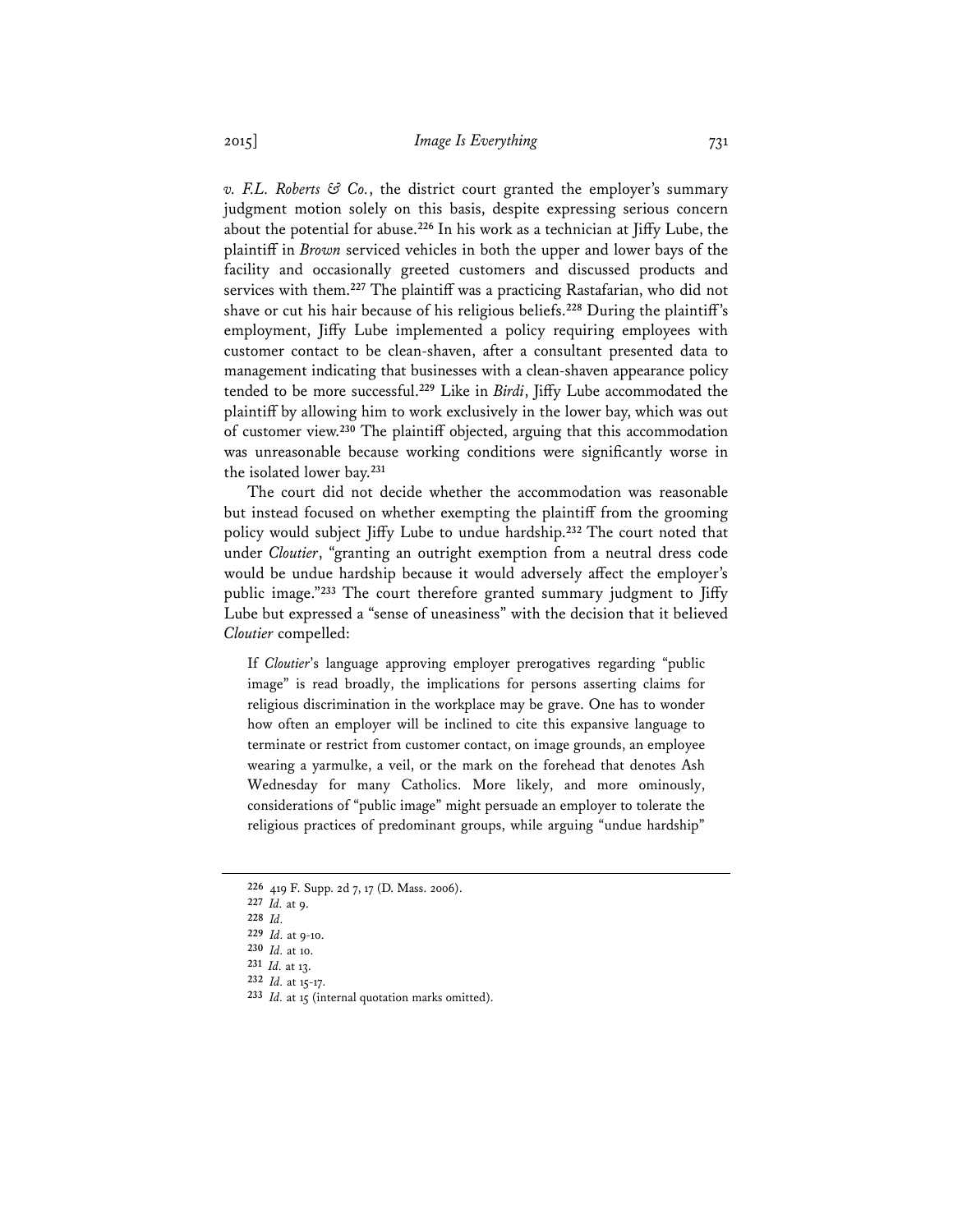and "image" in forbidding practices that are less widespread or well known.**<sup>234</sup>**

The court questioned whether *Cloutier*, *Sambo's*, *Hussein*, and other corporate image cases deferring to employer preference could be read to rely on narrower grounds, such as an employee's demand for a complete exemption from the company policy, the last-minute timing of the employee's demand, or, in the case of *Sambo's*, sanitation concerns.**<sup>235</sup>** The court observed that these cases illustrate the difficulty of striking the proper balance between employee religious beliefs and employer preferences**<sup>236</sup>** and cautioned against tipping the balance too strongly in favor of the employer, reasoning that "[a]n excessive protection of an employer's 'image' predilection encourages an unfortunately (and unrealistically) homogeneous view of our richly varied nation" and forces employees with work–religion conflicts to choose between their jobs and their religions.**<sup>237</sup>**

One of the most recent cases favoring corporate image over religious expression is *Lorenz v. Wal-Mart Stores, Inc*. **<sup>238</sup>** The *Lorenz* plaintiff, an overnight stocker at Wal-Mart, referred to his religious beliefs as "Universal Belief System."**<sup>239</sup>** He expressed his beliefs by showing up for work wearing various pieces of religious attire, including a priest's shirt and collar, a beret and a court jester hat, a kaffiyeh (Muslim headdress), a fanny pack with an anarchy symbol, a chain with multiple crosses hanging from it, and a necklace with a crucifix.**<sup>240</sup>** After a customer complained about the plaintiff's attire, the store manager discussed with him the importance of customer perception and respect for others.**<sup>241</sup>** The manager allowed the plaintiff to continue wearing the kaffiyeh but prohibited the rest of his attire.**<sup>242</sup>** The manager subsequently learned of other customer and coworker complaints, which led him to conclude that customers and employees viewed the plaintiff's combination of articles associated with different religions as mocking the symbolism of those religious articles.**<sup>243</sup>** Despite the initial conversation with management, the plaintiff continued to wear all of his

**<sup>234</sup>** *Id.* at 17.

**<sup>235</sup>** *Id.* at 17-18.

**<sup>236</sup>** *Id.* at 18-19.

**<sup>237</sup>** *Id.* at 19.

**<sup>238</sup>** No. 05-0319, 2006 WL 1562235 (W.D. Tex. May 24, 2006), *aff 'd*, 225 F. App'x 302 (5th Cir. 2007).

**<sup>239</sup>** *Id.* at \*2-3.

**<sup>240</sup>** *Id.* at \*2. **<sup>241</sup>** *Id.* 

**<sup>242</sup>** *Id.*

**<sup>243</sup>** *Id.* at \*3.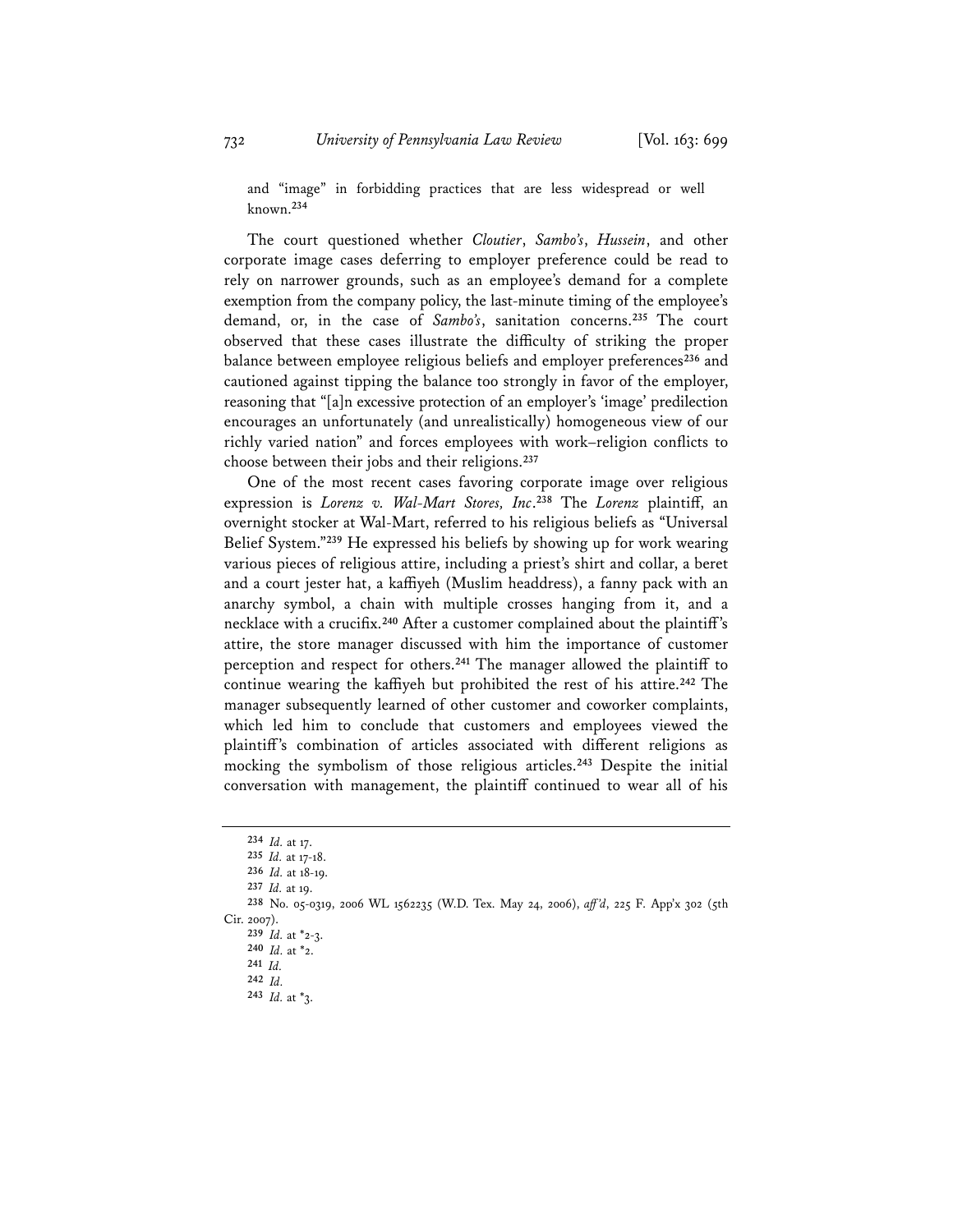religious attire to work, prompting various disciplinary actions and additional meetings with management.**<sup>244</sup>** In one meeting, an assistant manager explained to the plaintiff that as a Catholic, she and other members of her religion were offended that he would wear a kaffiyeh along with a priest's shirt, especially during the season of Lent.**<sup>245</sup>** When the plaintiff reported for work later that evening wearing the prohibited attire, Wal-Mart terminated his employment.**<sup>246</sup>**

In granting Wal-Mart summary judgment, the district court concluded Wal-Mart had proven it could not accommodate the plaintiff without suffering undue hardship.**<sup>247</sup>** Because his religious expression was inconsistent with Wal-Mart's image, allowing the plaintiff to continue wearing his religious attire would threaten Wal-Mart's relationship with customers and employees.**<sup>248</sup>** The court noted that in order to both accommodate the plaintiff and erase the adverse consequences to Wal-Mart's business from individuals offended by his attire, Wal-Mart would have "had to isolate [the] plaintiff from both customers and other employees."**<sup>249</sup>** Unlike in *Birdi* and *Brown*, where the employers offered to transfer the plaintiffs to other existing positions outside of only customer view, Wal-Mart would have had to create a new position outside of both customers' and other employees' views to accommodate the *Lorenz* plaintiff.**<sup>250</sup>** The court concluded that requiring Wal-Mart to form an entirely new position for the plaintiff "would have imposed more than a *de minimus* [sic] cost" on the company.**<sup>251</sup>**

## B. *Cases Favoring Religion over Image*

In contrast to cases favoring corporate image over religious expression, courts siding with employees tend to focus on how a religious accommodation that conflicts with corporate image actually harms an employer, as opposed to whether the accommodation would in fact conflict with a company's image. *Banks v. Service America Corp.***<sup>252</sup>** was one of the first cases to reject an image-based claim of undue hardship. In that case, Service America operated a cafeteria at a General Motors (GM) manufacturing plant, "serv[ing] meals

- **<sup>244</sup>** *Id.*
- **<sup>245</sup>** *Id.*
- **<sup>246</sup>** *Id.*
- **<sup>247</sup>** *Id.* at \*10.
- **<sup>248</sup>** *Id.* **<sup>249</sup>** *Id.*
- 
- **<sup>250</sup>** *Id.*
- **<sup>251</sup>** *Id.*  **<sup>252</sup>** 952 F. Supp. 703 (D. Kan. 1996).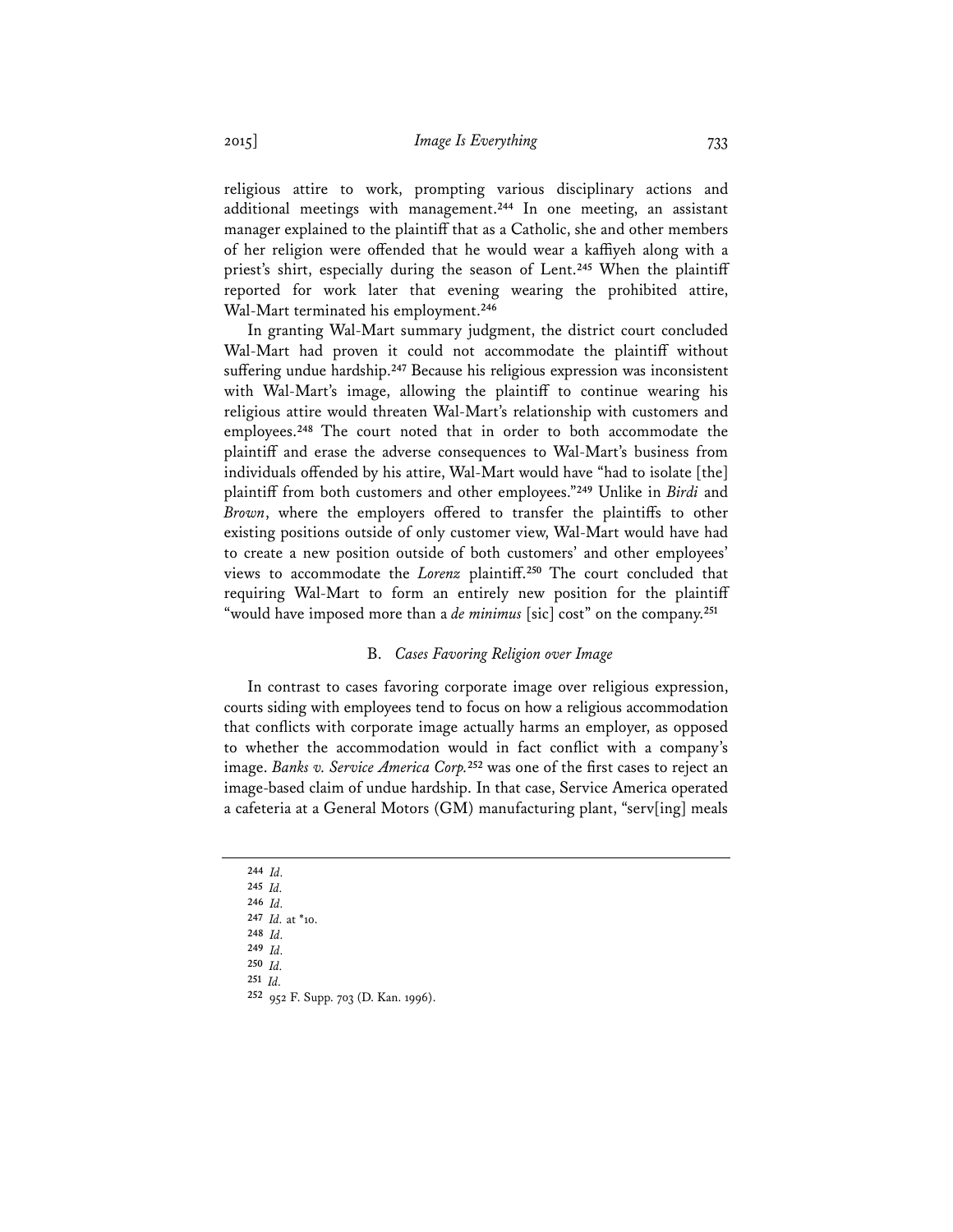to GM employees in an operation similar to a fast food business."**<sup>253</sup>** Because Service America received a significant portion of its business from the GM cafeteria, it valued GM's satisfaction with its services.**<sup>254</sup>** The plaintiffs, two Service America employees, expressed their Christian beliefs by greeting GM food service customers with phrases such as "God bless you" and "Praise the Lord."**<sup>255</sup>** After twenty to twenty-five GM employees, including GM's liaison to Service America, complained about the plaintiffs' religious greetings, Service America warned the men to stop making such comments.**<sup>256</sup>** The men refused to comply and were subsequently terminated.**<sup>257</sup>**

Service America moved for summary judgment on the plaintiffs' religious accommodation claim, arguing in part that accommodating their religious expression would have constituted undue hardship in light of the numerous complaints the company received from a major customer.**<sup>258</sup>** The record contains no reference to any particular image Service America hoped to project, though it is clear the company terminated the plaintiffs out of concern that their actions would offend customers, thereby adversely affecting its relationship with GM.**<sup>259</sup>** The district court disagreed with Service America, reasoning that twenty to twenty-five complaints over a three-month period "presented no material problem," given that Service America served 2000 to 3000 GM employees daily.**<sup>260</sup>** The court noted that "[a]n employer does not sustain its burden of proof merely by showing that accommodation would be bothersome or disruptive of operating routine. An employer's costs of accommodation must mean present undue hardship, as distinguished from anticipated or multiplied hardship."**<sup>261</sup>** Unlike in *U.S.F. Logistics*, the court downplayed the significance of the customer complaints, contending that the record revealed "no evidence of polarization between Christian customers and other customers, any legitimate fear that plaintiffs might favor those with similar religious beliefs in performing their jobs, or evidence that plaintiffs' religious practices adversely affected their job performances."**<sup>262</sup>** Although the court purported to apply the de minimis standard, its apparent disregard for the customer complaints suggests it used a heightened burden.

**<sup>258</sup>** *Id.* **<sup>259</sup>** *Id.* at 708-09.

**<sup>262</sup>** *Id.* 

**<sup>253</sup>** *Id.* at 706.

**<sup>254</sup>** *Id.* 

**<sup>255</sup>** *Id.* at 707.

**<sup>256</sup>** *Id.* at 707 & n.2.

**<sup>257</sup>** *Id.* at 707.

**<sup>260</sup>** *Id.* at 710.

**<sup>261</sup>** *Id.* at 711 (citations and internal quotation marks omitted).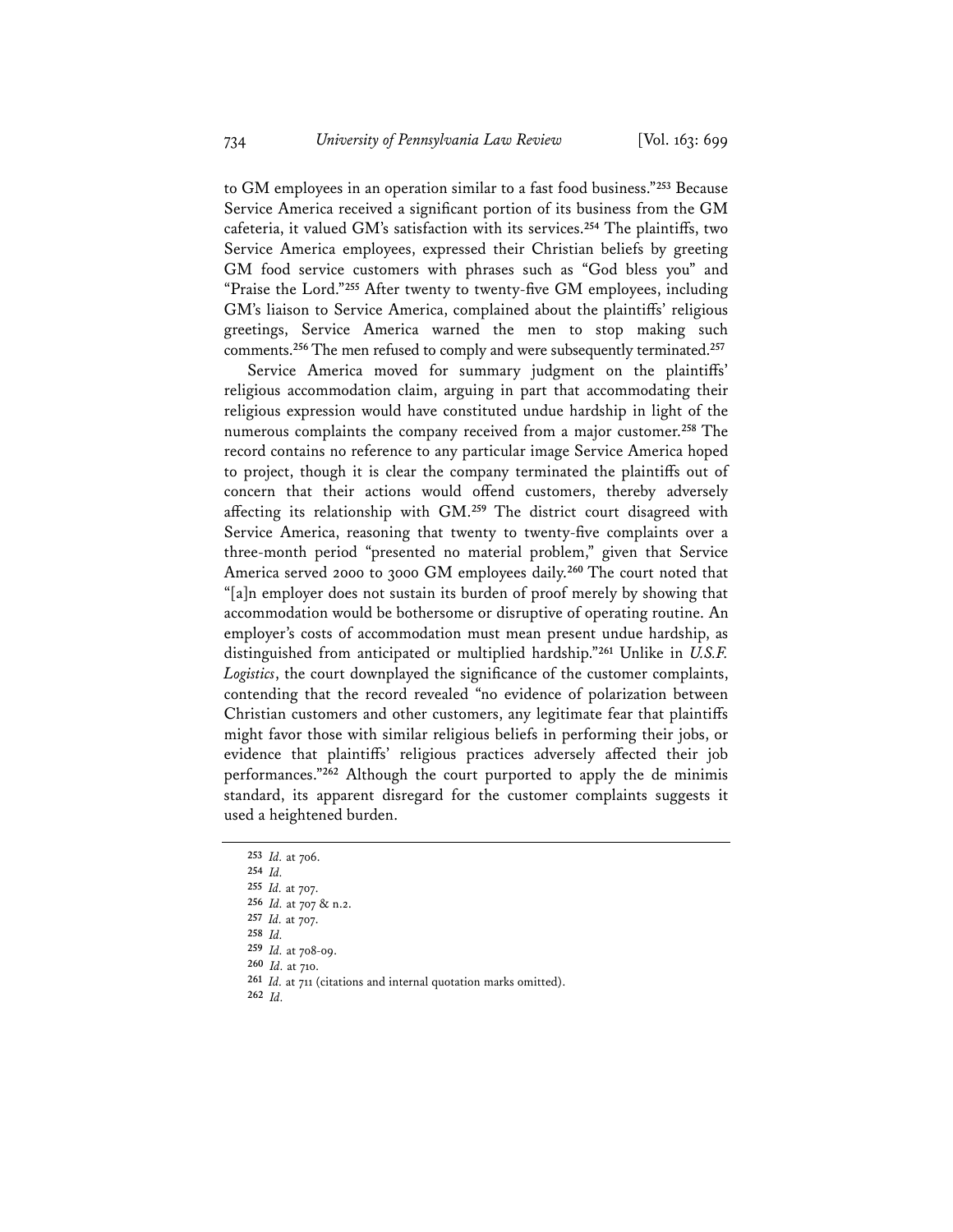In *EEOC v. Red Robin Gourmet Burgers, Inc.*, **<sup>263</sup>** the court again focused on the harm caused by the conflict between religious expression and corporate image, rather than on the conflict itself. In accordance with his Kemetic religion, the *Red Robin* plaintiff had two, quarter-inch-wide tattoos encircling his wrists.**<sup>264</sup>** Written in Coptic, the tattoos translated in English read, "My Father Ra is Lord. I am the son who exists of his Father; I am the Father who exists of his son."**<sup>265</sup>** Red Robin permitted the plaintiff to work as a server with his tattoos uncovered for approximately six months, but when he transferred to another location, his new managers ordered him to cover the tattoos in accordance with Red Robin's grooming policy.**<sup>266</sup>** The plaintiff refused, claiming it was a sin for him to intentionally cover his tattoos.**<sup>267</sup>** Red Robin subsequently terminated the plaintiff's employment, and the EEOC brought suit on his behalf thereafter.**<sup>268</sup>**

Red Robin moved for summary judgment, arguing in part that exempting the plaintiff from the restaurant's appearance standards would constitute undue hardship because his tattoos conflicted with the company's familyfriendly image.**<sup>269</sup>** This was precisely the same argument that permitted the restaurant in *Sambo's* to deny a managerial position to a practicing Sikh, even though that employee claimed his religion prohibited him from shaving his beard.**<sup>270</sup>** The only evidence Red Robin submitted to support its position was a company profile and customer study suggesting that Red Robin "seeks to present a family-oriented and kid-friendly image."**<sup>271</sup>** Red Robin otherwise relied entirely on case authority from outside the Ninth Circuit, whose law governed the case, focusing primarily on *Cloutier*. **<sup>272</sup>** The court acknowledged that *Cloutier* was "well-reasoned," but stated it was nevertheless obligated to follow Ninth Circuit precedent requiring "proof of actual imposition on coworkers or disruption of the work routine" to establish undue hardship.**<sup>273</sup>** Noting that there was no evidence that any customer complained about the plaintiff's tattoos, the *Red Robin* court reasoned that the tattoo's small size and obscure language suggested few

**<sup>263</sup>** No. 04-1291, 2005 WL 2090677 (W.D. Wash. Aug. 29, 2005).

**<sup>264</sup>** *Id.* at \*1.

**<sup>265</sup>** *Id.* (internal quotation marks omitted).

**<sup>266</sup>** *Id.* The pertinent rule in Red Robin's "Uniform/Appearance" policy reads "[b]ody piercings and tattoos must not be visible." *Id.* (alteration in original).

**<sup>267</sup>** *Id.*

**<sup>268</sup>** *Id.* 

**<sup>269</sup>** *Id.* at \*4.

**<sup>270</sup>** EEOC v. Sambo's of Ga., Inc., 530 F. Supp. 86, 90-91 (N.D. Ga. 1981).

**<sup>271</sup>** *Red Robin*, 2005 WL 2090677, at \*5.

**<sup>272</sup>** *Id.* at \*4; Cloutier v. Costco Wholesale Corp., 390 F.3d 126 (1st Cir. 2004).

**<sup>273</sup>** *Red Robin*, 2005 WL 2090677, at \*4 (citation omitted).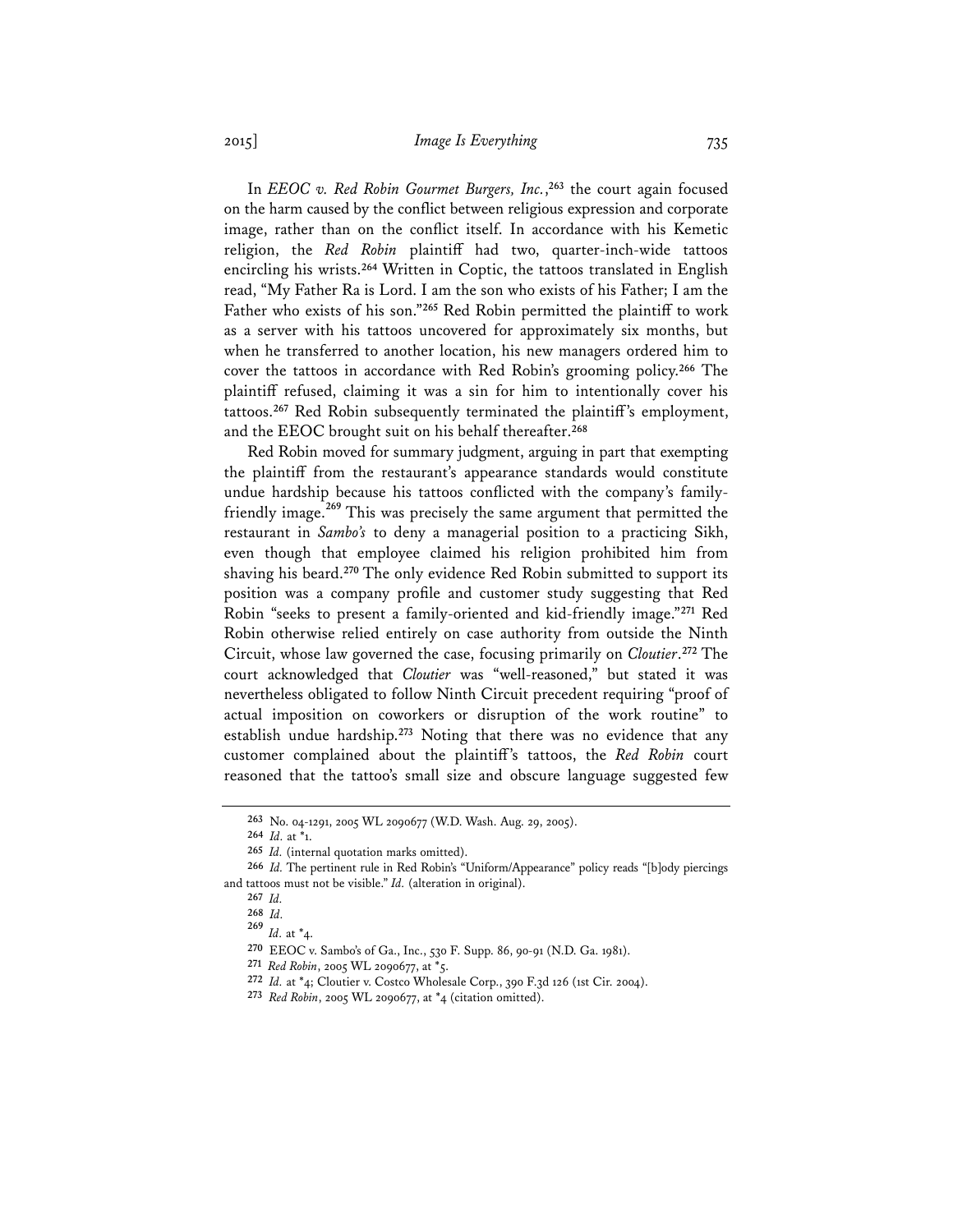customers noticed or understood the tattoos.**<sup>274</sup>** The court rejected the company profile and customer study as inappropriate summary judgment evidence, because Red Robin failed to present any evidence that visible tattoos were inconsistent with its goals or that customers specifically shared the perception of Red Robin as a family-oriented and kid-friendly restaurant.**<sup>275</sup>** In the court's view, Red Robin presented only hypothetical hardship rather than evidence of actual hardship.**<sup>276</sup>** Following the court's denial of summary judgment, Red Robin agreed to pay the plaintiff \$150,000 and make "substantial policy and procedural changes" to settle the case.**<sup>277</sup>**

One year later, *EEOC v. Alamo Rent-a-Car LLC***<sup>278</sup>** became the first major case in which the plaintiff prevailed on summary judgment over an employer's claim of image-related undue hardship. The EEOC brought suit on behalf of a Muslim employee, who was fired by Alamo after refusing to remove her head covering while working at the car rental counter.**<sup>279</sup>** Alamo maintained a "Dress Smart Policy," which "promoted a favorable first impression with customers" and "prohibited employees from wearing certain clothing and accessories."**<sup>280</sup>** When the employee requested to wear a head covering during the Muslim holiday of Ramadan, Alamo responded that she could wear the head covering while working in the back office but must remove it when at the rental counter in customer view.**<sup>281</sup>** Contrary to her employer's instruction, the employee repeatedly wore the head covering while working at the rental counter.**<sup>282</sup>** Alamo subsequently fired her for violating company rules, prompting the EEOC to file suit on the employee's behalf.**<sup>283</sup>**

The district court granted the EEOC's motion for summary judgment, holding that Alamo could not prove undue hardship as a matter of law.**<sup>284</sup>** Like the employers in *Sambo's*, *Cloutier*, and other cases upholding image over religion, Alamo argued that "any deviation from [its] carefully cultivated

**<sup>274</sup>** *Id.* 

**<sup>275</sup>** *Id.* at \*5.

**<sup>276</sup>** *Id.*

**<sup>277</sup>** Press Release, EEOC, Burger Chain to Pay \$150,000 to Resolve EEOC Religious Discrimination Suit (Sept. 16, 2005), *available at* http://www.eeoc.gov/eeoc/newsroom/release/9- 16-05.cfm.

**<sup>278</sup>** 432 F. Supp. 2d 1006 (D. Ariz. 2006).

**<sup>279</sup>** *Id.* at 1008-09.

**<sup>280</sup>** *Id.* at 1008.

**<sup>281</sup>** *Id.* at 1009.

**<sup>282</sup>** *Id.*

**<sup>283</sup>** *Id.* 

**<sup>284</sup>** *Id.* at 1017.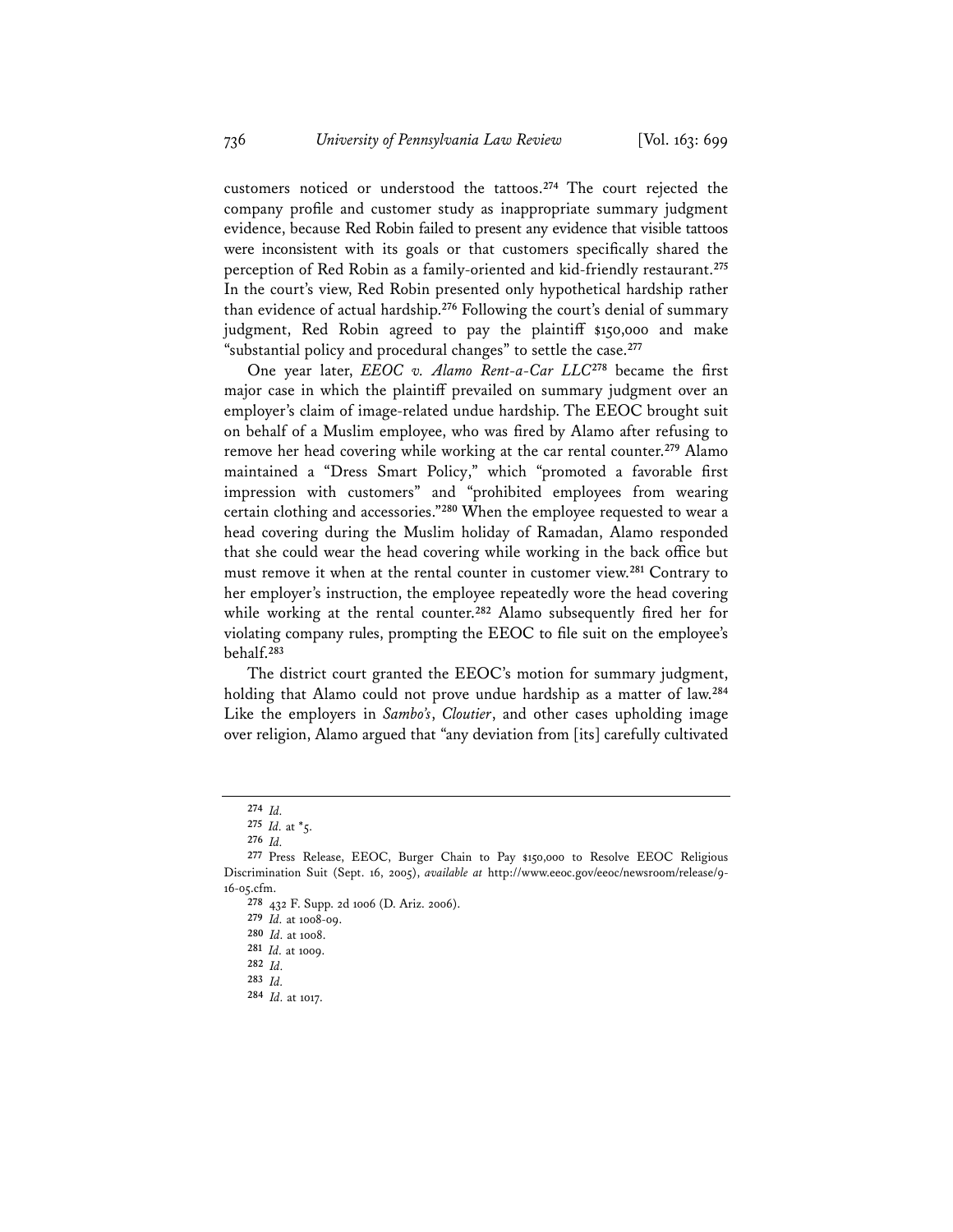image is a definite burden."**<sup>285</sup>** But, in the court's view, this argument "simply assume[d] the question of cost" without supplying any factual basis of the hardship that Alamo would have incurred if it permitted the employee to wear the head covering at the rental counter.**<sup>286</sup>** Furthermore, the employee's supervisor admitted that he did not believe permitting her to wear the head covering would "negatively impact customer expectations," although he suggested that allowing this one exception could affect the "efficiency of Alamo's operations by opening the door for other employees to violate the company uniform policy."**<sup>287</sup>** The court rejected this "floodgates" argument as speculative and fundamentally at odds with Title VII protections.**<sup>288</sup>** The court entered summary judgment against Alamo on the issue of liability, and a jury awarded the employee \$287,640 in damages.**<sup>289</sup>**

In *United States v. New York City Transit Authority*, a rare pattern and practice case, the Department of Justice accused the Transit Authority of "pursuing policies or practices that discriminate[d] against employees whose religious beliefs require[d] them to wear certain headwear, such as turbans and khimars."**<sup>290</sup>** The Transit Authority maintained a dress code that prohibited passenger-service employees from wearing headwear other than depot logo caps.**<sup>291</sup>** The Transit Authority rejected as unreasonable a request that employees be allowed to wear turbans and khimars in the same blue color as their uniforms and affix the Transit Authority logo to the front pocket or collars of their uniform shirts rather than to their headwear.**<sup>292</sup>** Relying on *Cloutier*, the Transit Authority claimed it was entitled to summary judgment, because Title VII does not require an accommodation that would cause an employer to cede control of its public image.**<sup>293</sup>** The *Transit Authority* court rejected this argument, reasoning that *Cloutier* involved a request for an outright exemption from a dress code and that "there was no question that granting such an exception would adversely affect the employer's public image."**<sup>294</sup>** By contrast, the Transit Authority

**<sup>290</sup>** No. 04-4237, 2010 WL 3855191, at \*1 (E.D.N.Y. Sept. 28, 2010).

**<sup>285</sup>** *Id.* at 1015.

**<sup>286</sup>** *Id.* 

**<sup>287</sup>** *Id.*

**<sup>288</sup>** *Id.* at 1016 ("Alamo has not supplied any basis for concluding that those [floodgate] opinions were anything other than pure speculation.").

**<sup>289</sup>** Press Release, EEOC, Phoenix Jury Awards \$287,640 to Fired Muslim Woman in EEOC Religious Discrimination Lawsuit ( June 4, 2007), *available at* http://www.eeoc.gov/eeoc/ newsroom/release/6-4-07.cfm.

**<sup>291</sup>** *Id.* at \*1-2.

**<sup>292</sup>** *Id.* at \*21.

**<sup>293</sup>** *Id.* at \*19.

**<sup>294</sup>** *Id.*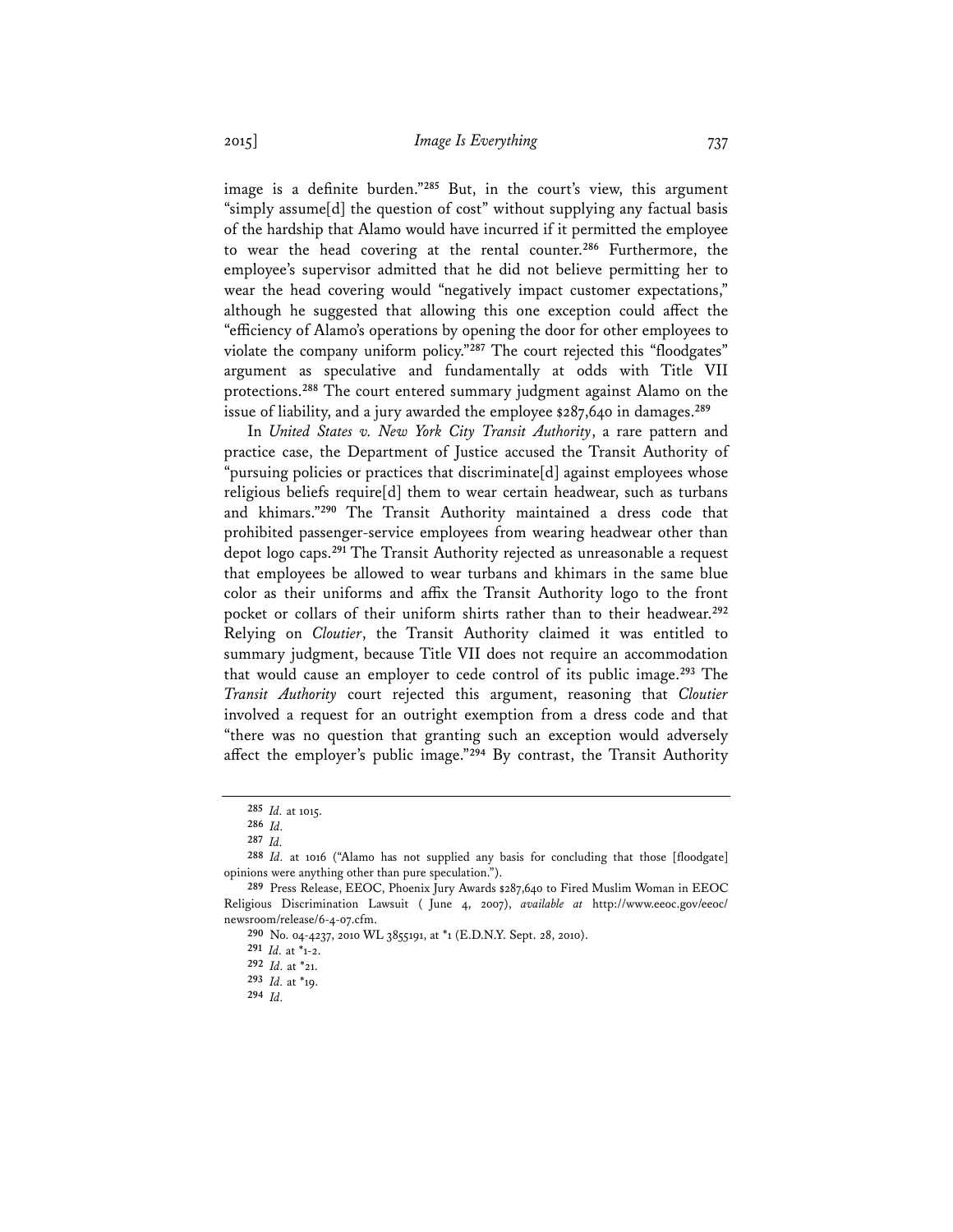failed to provide any proof that placing the logo on a shirt rather than on headgear would adversely affect its business, particularly since the Transit Authority runs all of New York City's subways and most of its busses and therefore "does not face the 'highly competitive business environment' that justified upholding the grooming requirements in cases [involving commercial businesses]."**<sup>295</sup>** The court observed that the causal relationship between the exemption and damage to public image was "not intuitively obvious, as it was in the grooming cases."**<sup>296</sup>** The court further questioned whether the Transit Authority could prove undue hardship at trial, since the evidence would come primarily from the Transit Authority's own employees or retained experts and therefore would be "somewhat speculative in nature."**<sup>297</sup>** Following the denial of its summary judgment motion, the Transit Authority settled the case for \$184,500 and agreed, as part of the settlement, to revise its dress code policy to allow employees working in public contact positions to wear religious headwear without the Transit Authority logo attached.**<sup>298</sup>**

Most recently, the EEOC has taken aim at the famously imageconscious clothing retailer Abercrombie & Fitch. Since 2008, the EEOC has sued Abercrombie four times for failing to accommodate applicants and employees who could not comply with the company's "Look Policy" for religious reasons.**<sup>299</sup>** Abercrombie's marketing strategy seeks to create an "in-store experience" for customers that perfectly matches Abercrombie's vision of each of its brands.**<sup>300</sup>** Abercrombie considers customers' in-store experience to be its main form of marketing, as it uses almost no television, print, or radio advertising.**<sup>301</sup>** Sales associates are expected to "reinforce the aspirational lifestyles represented by the brands and are a central element in creating the atmospheres of the stores."**<sup>302</sup>** To ensure that employees properly and consistently model Abercrombie's brands, the company maintains a "Look Policy," which gives employees extremely specific guidelines regarding

**<sup>295</sup>** *Id.* at \*22.

**<sup>296</sup>** *Id.* 

**<sup>297</sup>** *Id.* **<sup>298</sup>** Press Release, U.S. Dep't of Justice, Office of Pub. Affairs, Justice Department Settles Religious Discrimination Lawsuit Against New York City Transit Authority, No. 12-688 (May 30, 2012), *available at* http://www.justice.gov/opa/pr/2012/May/12-crt-688.html.

**<sup>299</sup>** *See Abercrombie IV*, 966 F. Supp. 2d 949 (N.D. Cal. 2013); *Abercrombie III*, No. 10-3911, 2013 WL 1435290 (N.D. Cal. Apr. 9, 2013); *Abercrombie II*, 798 F. Supp. 2d 1272 (N.D. Okla. 2011), *rev'd on other grounds*, 731 F.3d 1106 (10th Cir. 2013), *cert. granted* 135 S. Ct. 44 (2014); *Abercrombie I*, No. 08-1470, 2009 WL 3517584 (E.D. Mo. Oct. 26, 2009).

**<sup>300</sup>** *See Abercrombie IV*, 966 F. Supp. 2d at 954; *Abercrombie III*, 2013 WL 1435290, at \*2.

**<sup>301</sup>** *Abercrombie III*, 2013 WL 1435290, at \*1.

**<sup>302</sup>** *Abercrombie IV*, 966 F. Supp. 2d at 954 (citation and internal quotation marks omitted).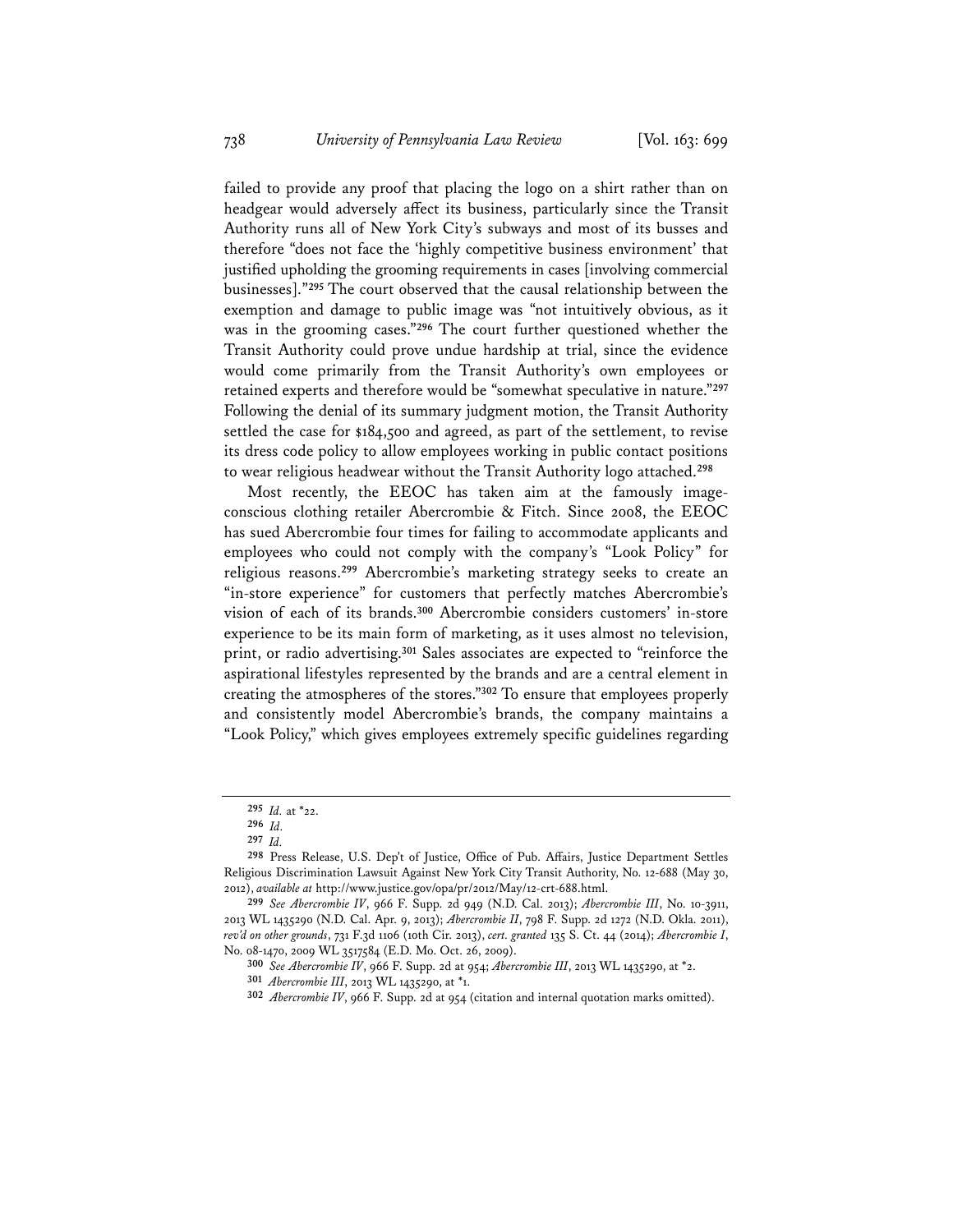their appearance and the clothing they are expected to wear at work.**<sup>303</sup>** The Look Policy has undergone various changes over the years, at times requiring employees to wear clothes similar to those sold in Abercrombie stores, requiring male employees to be clean-shaven, requiring employees to wear specific types of shoes, and prohibiting necklaces, bracelets, caps, piercings, nail polish, and heavy makeup.**<sup>304</sup>**

In *Abercrombie I*, the EEOC brought suit on behalf of an Abercrombie employee, who resigned after Abercrombie denied her request for an exemption from the Look Policy.**<sup>305</sup>** Abercrombie initially hired the employee as a salesperson or "model" in its Abercrombie & Fitch store but subsequently promoted her to a manager-in-training position at one of its Hollister stores.**<sup>306</sup>** At that time, the Hollister style consisted of "'ripped-up jeans, a little revealing, sporty, California, beach style, laid back,' and was sexy, form-fitting, and designed to show off body contours and draw attention to the wearer."**<sup>307</sup>** Following her promotion, the employee converted to the Apostolic religion and began adhering to the faith's regulations regarding dress, including wearing "only skirts that fell below the knee, and shirts with sleeves that came to the forearm."**<sup>308</sup>** Abercrombie offered to let the employee wear jeans instead of skirts or short skirts with leggings underneath to cover her legs, or look in other stores "for skirts that would both meet her religious requirements and be consistent with the Hollister style."**<sup>309</sup>** The employee rejected each proposed accommodation and ultimately resigned her employment in lieu of termination.**<sup>310</sup>**

Abercrombie moved for summary judgment, arguing the accommodation that the employee sought would have imposed undue hardship by compromising the Hollister brand.**<sup>311</sup>** Abercrombie supported its argument with testimony from several employees as well as an expert witness who testified that inconsistent or off-brand customer experiences could damage the Hollister brand and detrimentally impact sales.**<sup>312</sup>** The court concluded that Abercrombie failed to demonstrate that, as a matter of law, it would have

**<sup>303</sup>** *Abercrombie III*, 2013 WL 1435290, at \*2; *Abercrombie IV*, 966 F. Supp. 2d at 954. **<sup>304</sup>** *See Abercrombie III*, 2013 WL 1435290, at \*2; *Abercrombie II*, 798 F. Supp. 2d at 1275.

**<sup>305</sup>** *Abercrombie I*, No. 08-1470, 2009 WL 3517584, at \*1 (E.D. Mo. Oct. 26, 2009).

**<sup>306</sup>** *Id.* 

**<sup>307</sup>** *Id.* 

**<sup>308</sup>** *Id.* 

**<sup>309</sup>** *Id.* 

**<sup>310</sup>** *Id.*

**<sup>311</sup>** *Id.* at \*4.

**<sup>312</sup>** Defendants' Statement of Undisputed Facts in Support of Their Motion for Summary Judgment at 2-4, EEOC v. Abercrombie & Fitch Stores, Inc., No. 08-1470 (E.D. Mo. July 31, 2009).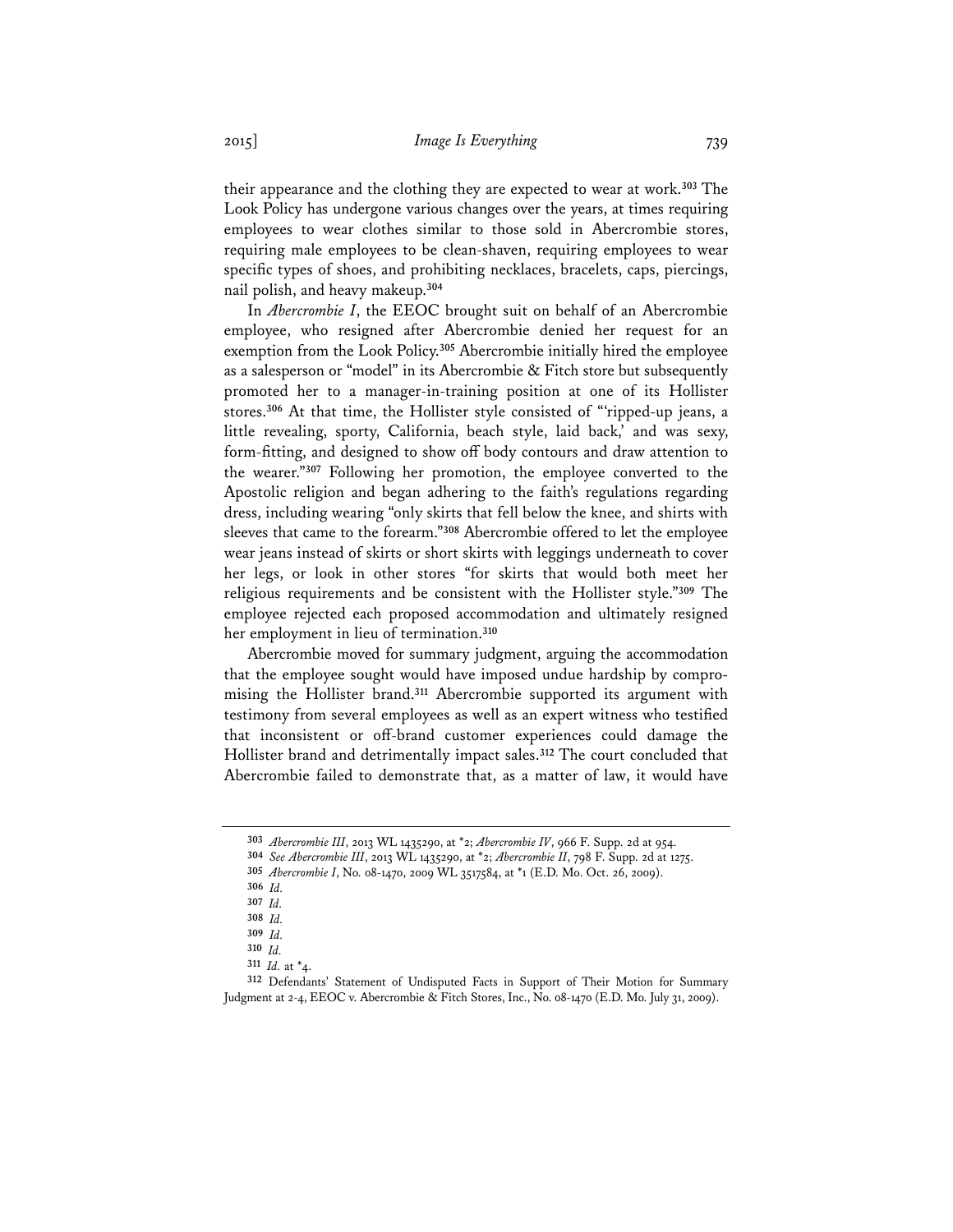suffered more than a de minimis hardship by accommodating the employee.**<sup>313</sup>** Although Abercrombie's evidence was insufficient to warrant summary judgment, the company ultimately prevailed at the jury trial.**<sup>314</sup>**

In *Abercrombie II*, the EEOC alleged that Abercrombie failed to hire a female applicant as a sales model because she wore a headscarf in accordance with her Muslim religion.**<sup>315</sup>** Abercrombie submitted much of the same evidence in this latter case that it relied upon in *Abercrombie I*, including both lay and expert testimony stating that exempting this particular job applicant from the Look Policy would constitute undue hardship.**<sup>316</sup>** Abercrombie executives uniformly testified that allowing exceptions to the Look Policy negatively impacts the brand and its sales.**<sup>317</sup>** Abercrombie's expert witness likewise testified that deviations from the Look Policy are "identity distorting," would appear "off-brand" to Abercrombie's target market, and could potentially cause consumer confusion and "decreased brand preference and value perceptions for the Abercrombie brand," resulting in "a decreased ability to effectively market to its target customers and establish strong emotional bonds with them[,] a decreased ability to retain existing customer[s,] and increased costs of marketing and merchandising its products successfully."**<sup>318</sup>**

The *Abercrombie II* court not only denied Abercrombie's motion for summary judgment but also granted summary judgment to the EEOC on the issue of liability, finding as a matter of law that accommodating the applicant would not have caused more than de minimis cost to Abercrombie.**<sup>319</sup>** The court discounted Abercrombie's lay testimony because none of the witnesses conducted studies nor cited examples to support Abercrombie's claim that accommodating the applicant would negatively impact the brand, its sales, or other employees' compliance with the Look Policy.**<sup>320</sup>** The court also rejected the testimony of Abercrombie's expert witness for the same reason, observing that the expert "made no effort . . . to collect or analyze data to corroborate his opinion."**<sup>321</sup>** The court noted that Abercrombie had previously granted eight or nine headscarf exceptions, the impact of which

**<sup>313</sup>** *Abercrombie I*, at \*4.

**<sup>314</sup>** Judgment in a Civil Case, *Abercrombie I*, No. 08-1470, 2009 WL 3517584 (E.D. Mo. Dec. 5, 2009).

**<sup>315</sup>** *Abercrombie II*, 798 F. Supp. 2d 1272, 1275 (N.D. Okla. 2011), *rev'd on other grounds*, 731 F.3d 1106 (10th Cir. 2013), *cert. granted*, 135 S. Ct. 44 (2014).

**<sup>316</sup>** *Id.* at 1280-81.

**<sup>317</sup>** *Id.* at 1280.

**<sup>318</sup>** *Id.* at 1281.

**<sup>319</sup>** *Id.* at 1287.

**<sup>320</sup>** *Id.*

**<sup>321</sup>** *Id.*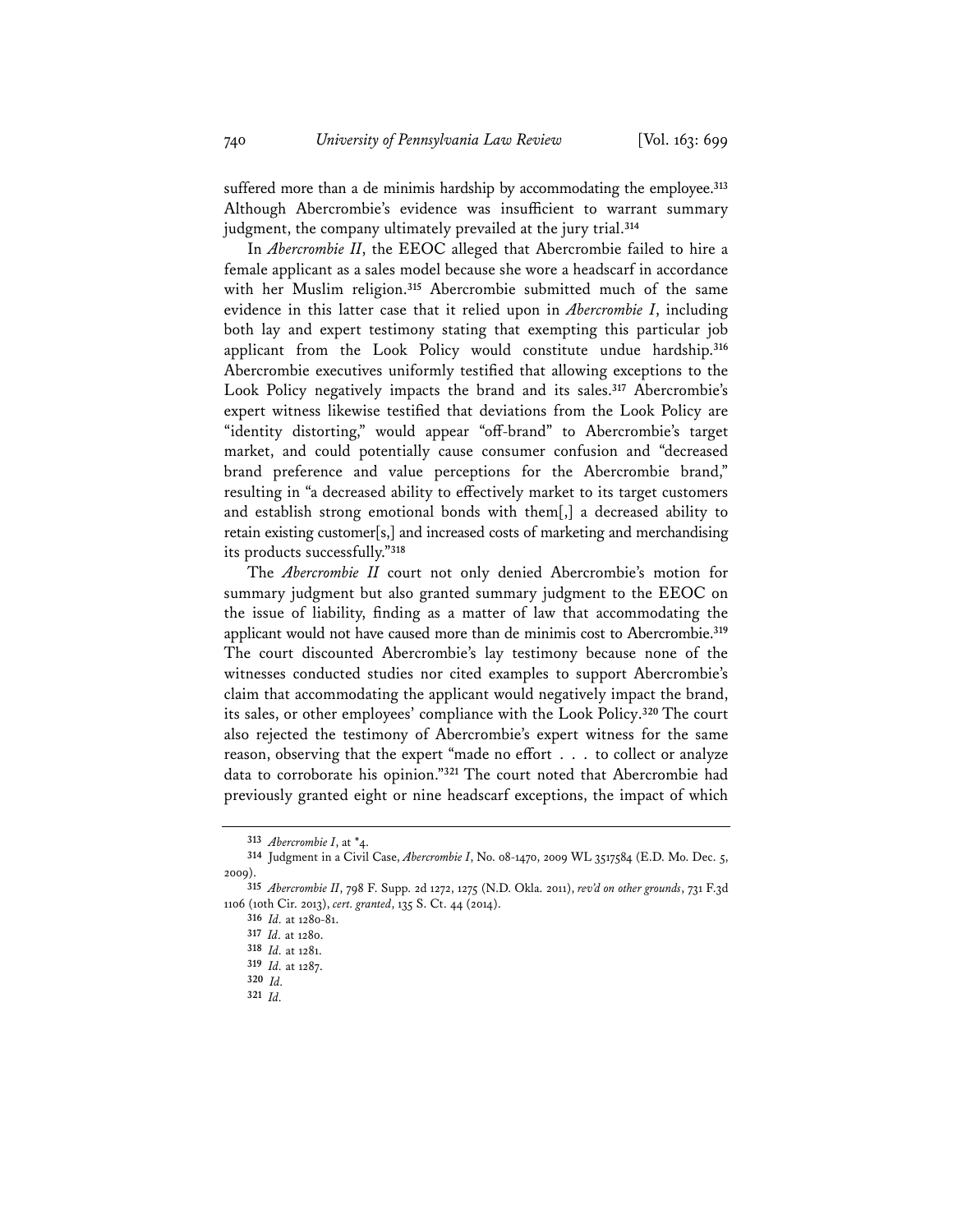the expert failed to consider in assessing the potential consequences of granting an exception in the instant case.**<sup>322</sup>** Accordingly, Abercrombie's past provision of headwear exceptions to its Look Policy undermined the company's claim of undue hardship because it could not show the past exceptions adversely affected its corporate image.**<sup>323</sup>** On appeal, the Tenth Circuit reversed the district court on other grounds, holding that Abercrombie was entitled to summary judgment because the job applicant failed to notify the company that she needed an accommodation.**<sup>324</sup>**

In *Abercrombie III*, the EEOC prevailed on summary judgment on its claim that Abercrombie discriminated against a Muslim job applicant because of her religion.**<sup>325</sup>** Although the applicant received a passing score in her interviews, Abercrombie did not offer her a position because it determined her headscarf was "inconsistent with the 'Abercrombie look.'"**<sup>326</sup>** As in the prior cases, Abercrombie presented testimony from several executives stating that granting an exception would disrupt the company's careful branding efforts and hurt store performance.**<sup>327</sup>** The EEOC countered that, like in *Abercrombie II*, the company's evidence in this case was speculative because it did not offer any studies demonstrating a correlation between Look Policy exemptions and either customer confusion or decreased sales.**<sup>328</sup>** Abercrombie's Director of Stores testified that because a large number of variables factor into store performance, one would be "'guessing essentially' in determining if a correlation exists between any one factor and a drop in sales."**<sup>329</sup>**

Noting that the Ninth Circuit requires "heightened proof of the hardship alleged," the district court discredited the executives' testimony, even though they had shown "some correlation, based on their personal experience, among Look Policy compliance, store sales, and brand image," because none of the witnesses were able to "isolate its effects or the magnitude of such effects on store sales or brand image."**<sup>330</sup>** The court reasoned that this "dearth of proof" conflicted with the employer's obligation to prove actual imposition or disruption rather than a de minimis, hypothetical, or

**<sup>322</sup>** *Id.* 

**<sup>323</sup>** *Id.*

**<sup>324</sup>** EEOC v. Abercrombie & Fitch Stores, Inc., 731 F.3d 1106, 1143 (10th Cir. 2013).

**<sup>325</sup>** No. 10-3911, 2013 WL 1435290, at \*1, 17 (N.D. Cal. Apr. 9, 2013).

**<sup>326</sup>** *Id.* at \*1.

**<sup>327</sup>** *Id.* at \*14-15.

**<sup>328</sup>** *Id.* at \*14.

**<sup>329</sup>** *Id.*

**<sup>330</sup>** *Id.*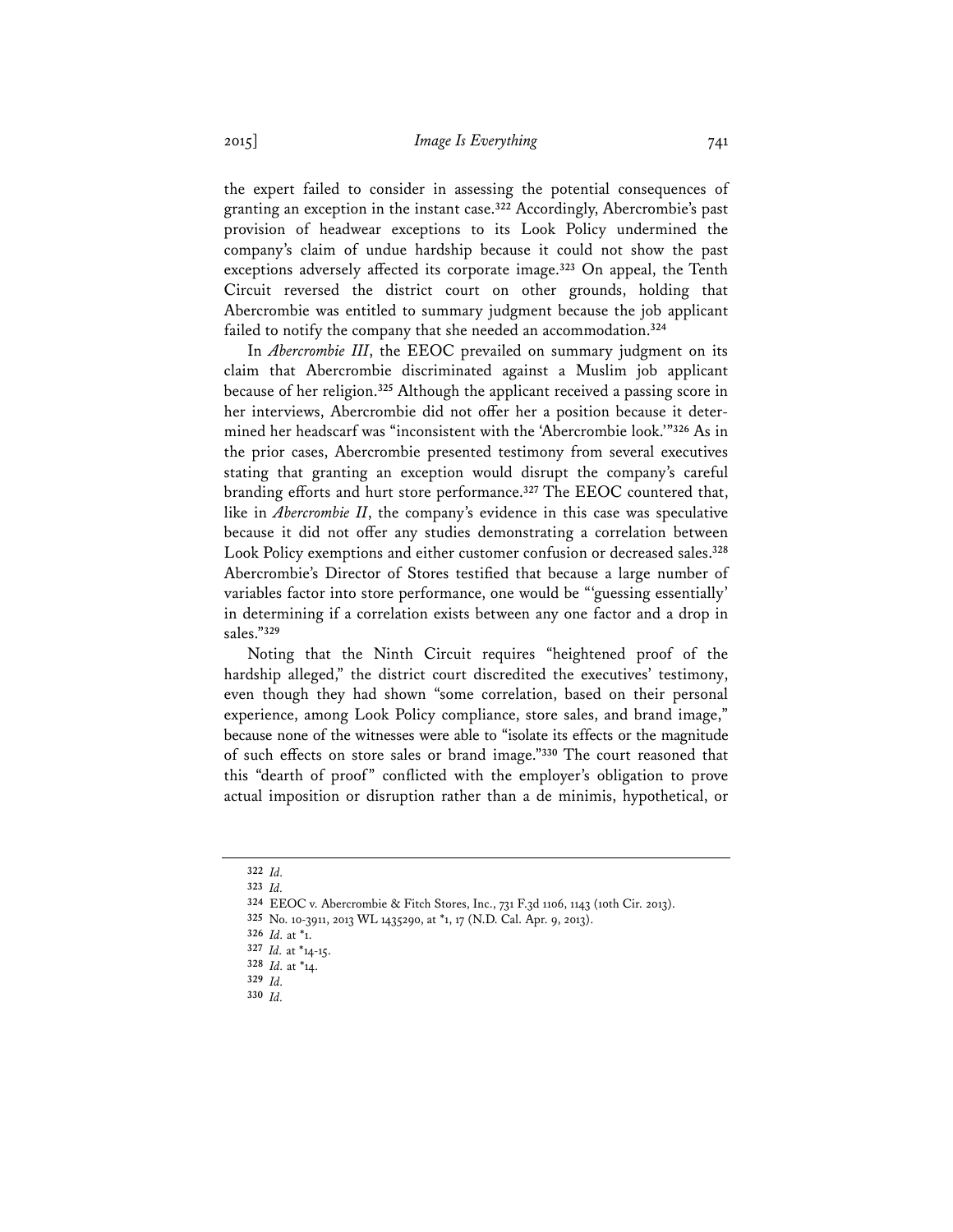"merely conceivable" hardship.**<sup>331</sup>** In the court's view, Abercrombie's evidence afforded "little basis" upon which a reasonable jury could conclude that the company would be unduly burdened by granting the applicant an exception to its Look Policy.**<sup>332</sup>**

In *Abercrombie IV*, the court granted the EEOC's motion for summary judgment as to liability on its claim that Abercrombie discriminated against a Muslim employee by discharging her for refusing to remove her headscarf.**<sup>333</sup>** Abercrombie took a slightly different approach in responding to the EEOC's summary judgment motion, arguing that the Ninth Circuit did not require proof of "economic harm to prove undue hardship nor that such proof be proffered with specificity or exactitude."**<sup>334</sup>** Abercrombie offered lay testimony from numerous employees who testified that, based on their personal experiences, "compliance with the Look Policy is key to Abercrombie's success and/or that deviations from the policy 'detract from the in-store experience and negatively affect [the] brand.'"**<sup>335</sup>**

The court rejected Abercrombie's evidence, reasoning that none of the witnesses were able to "provide a more concrete basis than that it was their 'belief' based on 'personal experience' that such harms result."**<sup>336</sup>** The court observed that Abercrombie's evidence provided "only a tenuous, potential connection between the Look Policy and undue hardship, as 'other' store issues contributed to declining sales."**<sup>337</sup>** As in the earlier cases, the *Abercrombie IV* court cited the absence of any report, survey, or complaint as detrimental to Abercrombie's undue hardship claim.**<sup>338</sup>** The court was particularly skeptical of Abercrombie's position because the Muslim sales associate had worn the headscarf on the job for four months without any complaints, disruption, or noticeable effect on sales.**<sup>339</sup>** Once again, Abercrombie's evidence was deemed insufficient to withstand summary judgment.**<sup>340</sup>**

Although Abercrombie's recent defeats in federal court have not deterred the clothing retailer from continuing to enforce its Look Policy, it

**<sup>334</sup>** *Id.* at 962.

**<sup>339</sup>** *Id.* at 963-64. By contrast, the First Circuit rejected a nearly identical argument in *Cloutier v. Costco Wholesale Corp.*, reasoning that even though Costco had not received complaints about the plaintiff's facial jewelry, the fact that the piercings conflicted with Costco's intended image was enough to amount to undue hardship. 390 F.3d 126, 135-37 (1st Cir. 2004).

**<sup>340</sup>** *Abercrombie IV*, 966 F. Supp. 2d at 967.

**<sup>331</sup>** *Id.* at \*14-15.

**<sup>332</sup>** *Id.* at \*15.

**<sup>333</sup>** 966 F. Supp. 2d 949, 965 (N.D. Cal. 2013).

**<sup>335</sup>** *Id.* at 962-63 (alteration in original).

**<sup>336</sup>** *Id.* at 964.

**<sup>337</sup>** *Id.* at 965.

**<sup>338</sup>** *Id.* at 964.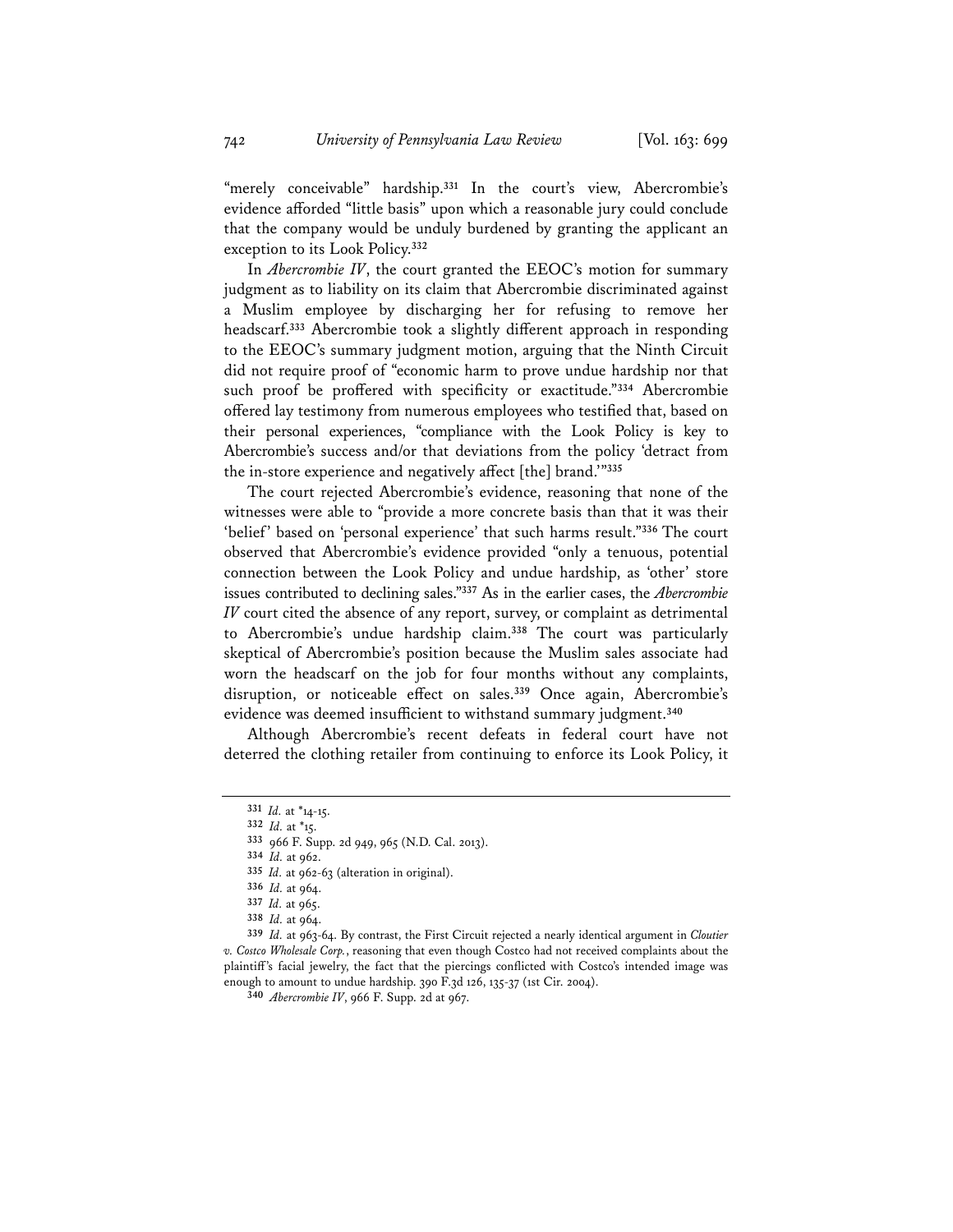agreed to several measures to facilitate religious exceptions to the policy as part of a consolidated settlement of the *Abercrombie III* and *Abercrombie IV* cases, including "creat[ing] an appeals process for denials of religious accommodation requests, inform[ing] applicants during interviews that accommodations to the 'Look Policy' may be available, and incorporat[ing] headscarf scenarios into all manager training."**<sup>341</sup>** Abercrombie also agreed to pay \$71,000 to the two Muslim complainants in those cases.**<sup>342</sup>**

## C. *The EEOC's Interpretation of the Case Law*

The EEOC has long pushed for greater religious freedom in the workplace through its expansive interpretation of Title VII's religious accommodation provision.**<sup>343</sup>** It is hardly surprising, then, that in recent years the EEOC has relied exclusively on cases favoring religion over image—while completely ignoring contrary cases—in formulating its guidance on image-related hardships. In 2005, the EEOC issued a "fact sheet" in response to discrimination charges based on religion and national origin following the attacks of September 11, 2001.**<sup>344</sup>** The fact sheet contains various hypothetical situations and the EEOC's position as to how an employer should respond in each scenario. Two of the example questions implicate corporate image concerns:

[Question:] Narinder, a South Asian man who wears a Sikh turban, applies for a position as a cashier at XYZ Discount Goods. XYZ fears Narinder's religious attire will make customers uncomfortable. What should XYZ do?

[Answer:] XYZ should not deny Narinder the job due to notions of customer preferences about religious attire. That would be unlawful. It would be the same as refusing to hire Narinder because he is a Sikh. . . . It is important to hire people based on their qualifications rather than on perceptions about their religion, race or national origin.**<sup>345</sup>**

This hypothetical scenario is consistent with *Red Robin* in that it rejects customer preference as a legitimate basis for withholding a religious accommodation. However, the EEOC's position in this fact sheet is at odds

**<sup>341</sup>** Press Release, EEOC, Abercrombie & Fitch Settles Two Pending EEOC Religious Discrimination Suits (Sept. 23, 2013), *available at* http://eeoc.gov/eeoc/newsroom/release/9-23-13c.cfm. **<sup>342</sup>** *Id.*

**<sup>343</sup>** *See supra* notes 79-81 and accompanying text.

**<sup>344</sup>** *Questions and Answers About Employer Responsibilities Concerning the Employment of Muslims, Arabs, South Asians, and Sikhs*, U.S. EQUAL EMP. OPPORTUNITY COMMISSION, http://www. eeoc.gov/facts/backlash-employer.html (last modified Mar. 21, 2005), *archived at* http://perma.cc/ 6KEG-XMAA.

**<sup>345</sup>** *Id.*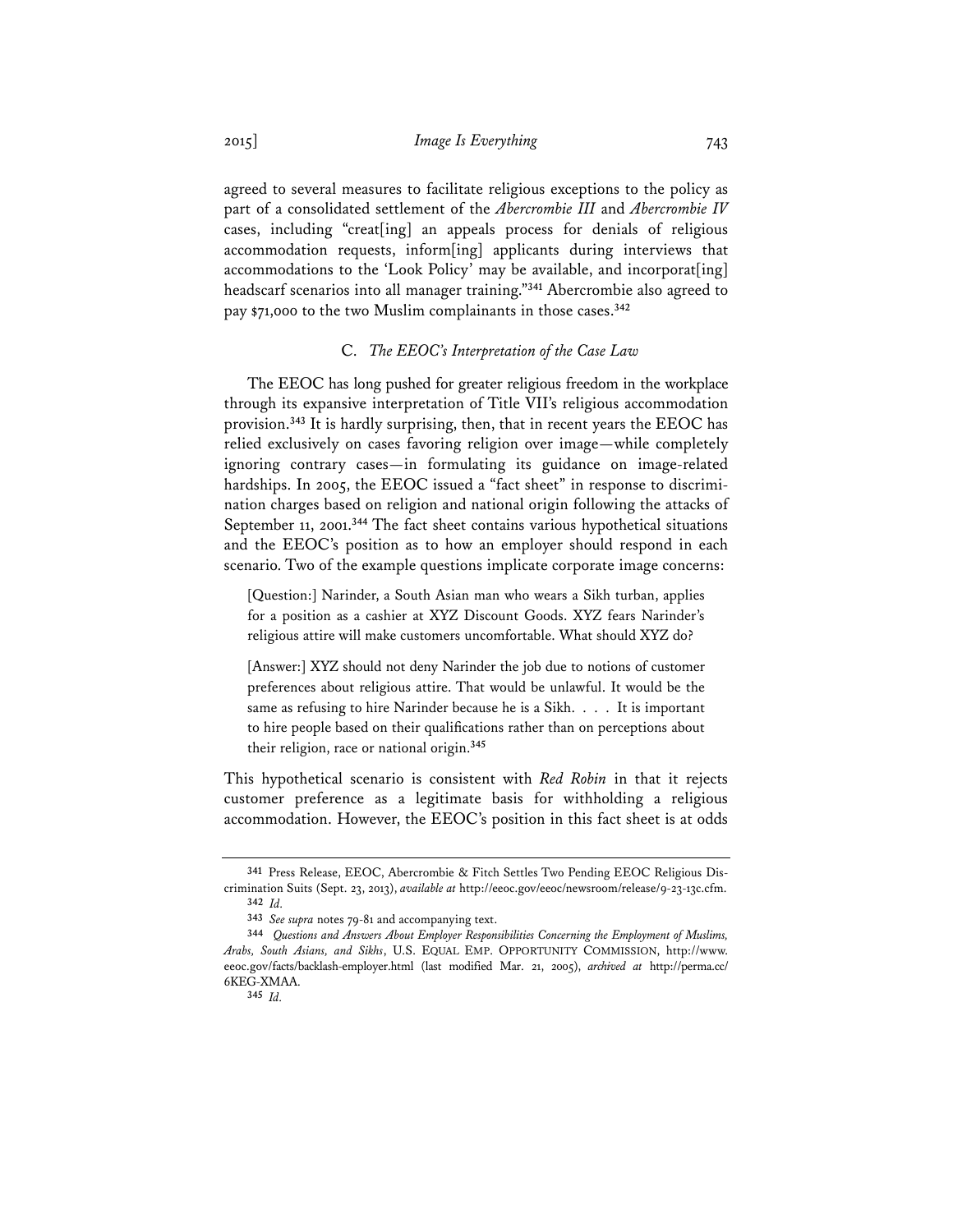with the holdings in *Sambo's*, *Cloutier*, *Lorenz*, and other cases in which the courts upheld the denial of accommodations based on what they deemed as the employer's legitimate concern about customer reactions.

The second scenario from the EEOC fact sheet also rejects degradation of corporate image as a conceivable undue hardship:

[Question:] Susan is an experienced clerical worker who wears a hijab (head scarf) in conformance with her Muslim beliefs. XYZ Temps places Susan in a long-term assignment with one of its clients. The client contacts XYZ and requests that it notify Susan that she must remove her hijab while working at the front desk, or that XYZ assign another person to Susan's position. According to the client, Susan's religious attire violates its dress code and presents the "wrong image." Should XYZ comply with its client's request?

[Answer:] XYZ Temps may not comply with this client request without violating Title VII. The client would also violate Title VII if it made Susan remove her hijab or changed her duties to keep her out of public view. Therefore, XYZ should strongly advise against this course of action. Notions about customer preference real or perceived do not establish undue hardship, so the client should make an exception to its dress code to let Susan wear her hijab during front desk duty as a religious accommodation. If the client does not withdraw the request, XYZ should place Susan in another assignment at the same rate of pay and decline to assign another worker to the client.**<sup>346</sup>**

The EEOC's response to this second hypothetical scenario is consistent with the *Alamo Rent-a-Car* court's rejection of the notion that an employer can remove a frontline employee from public view if the employee's religious expression conflicts with the employer's corporate image. Again, however, the EEOC's position on the employer's responsibility fails to acknowledge that in other cases, such as *Birdi* and *Brown*, reassignment to positions with no public contact was upheld as reasonable.

The latest version of the EEOC Compliance Manual contains similar hypotheticals to those from the EEOC fact sheet.**<sup>347</sup>** These hypotheticals show that the EEOC puts little stock in claims of image-based hardship. Although these kinds of agency materials only have the "power to persuade" judicial decisions,**<sup>348</sup>** the EEOC's position nonetheless influences both how

**<sup>346</sup>** *Id.*

**<sup>347</sup>** EEOC, EEOC COMPLIANCE MANUAL § 12 (2008), *available at* http://www.eeoc.gov/ policy/docs/religion.html. Examples 14 and 47 are factually similar to the scenarios from the EEOC fact sheet referenced above. Id.

<sup>348</sup> Christensen v. Harris Cnty., 529 U.S. 576, 587 (2000) (citation omitted).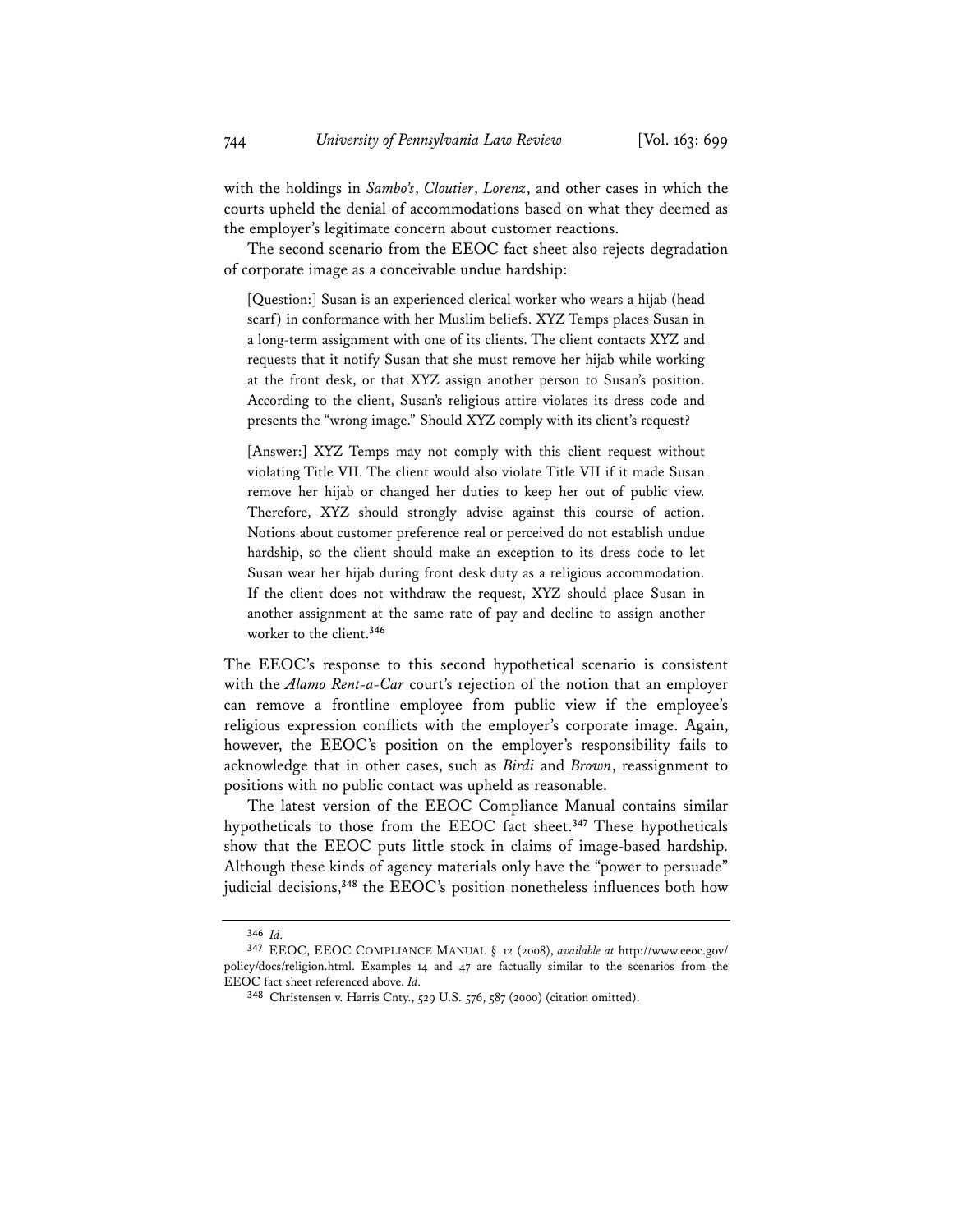courts decide discrimination charges and, consequently, how employers and employees view religious accommodation issues under Title VII.

#### V. RECOMMENDATIONS AND POTENTIAL IMPACT

As the diversity of religious beliefs and practices in the American workplace grows, conflicts between religious expression and corporate image will likely increase in both frequency and intensity. Unfortunately, case law offers little, if any, practical guidance; indeed, the cases highlighted in Part IV illustrate how inconsistent courts can be in weighing religious accommodations against corporate image. Costco, Jiffy Lube, and Wal-Mart could deny religious accommodations that conflicted with their respective images, but when Red Robin, Alamo Rent-a-Car, and Abercrombie & Fitch did the same, their actions were deemed discriminatory. Obviously, what constitutes undue hardship can vary from case to case. But, even though accommodation law may not lend itself to bright-line tests or one-size-fits-all solutions, employers and employees deserve more than the vague and ultimately unhelpful "fact-specific inquiry" or "totality of circumstances" rubric that dominates today's jurisprudence. When courts well-versed in the nuances of Title VII reach conflicting decisions in factually similar cases, it is unrealistic to expect employers to fare any better. Aside from possible appellate reversal (or perhaps a critical law review article), courts have little incentive to rethink their approach to claims of image-related undue hardship. By contrast, employers stand to lose much more from inconsistent case law through litigation costs, verdict payouts, or reputational damage. The following recommendations are intended to generate more consistent decisions that will in turn provide meaningful direction to employers and employees faced with religious accommodation issues.

## A. *A True De Minimis Standard*

To generate more consistent case law, courts analyzing claims of image-based undue hardship should apply a true de minimis standard. When the Supreme Court announced in *Trans World Airlines, Inc. v. Hardison* that an employer need not provide an accommodation that would impose more than de minimis cost, it quite deliberately set the bar as low as possible for employers to prove undue hardship.**<sup>349</sup>** Translated from Latin, "de minimis" means "of the least."**<sup>350</sup>** *Black's Law Dictionary* defines "de minimis"

**<sup>349</sup>** 432 U.S. 63, 84 (1977).

**<sup>350</sup>** *See* BLACK'S LAW DICTIONARY 524 (10th ed. 2014).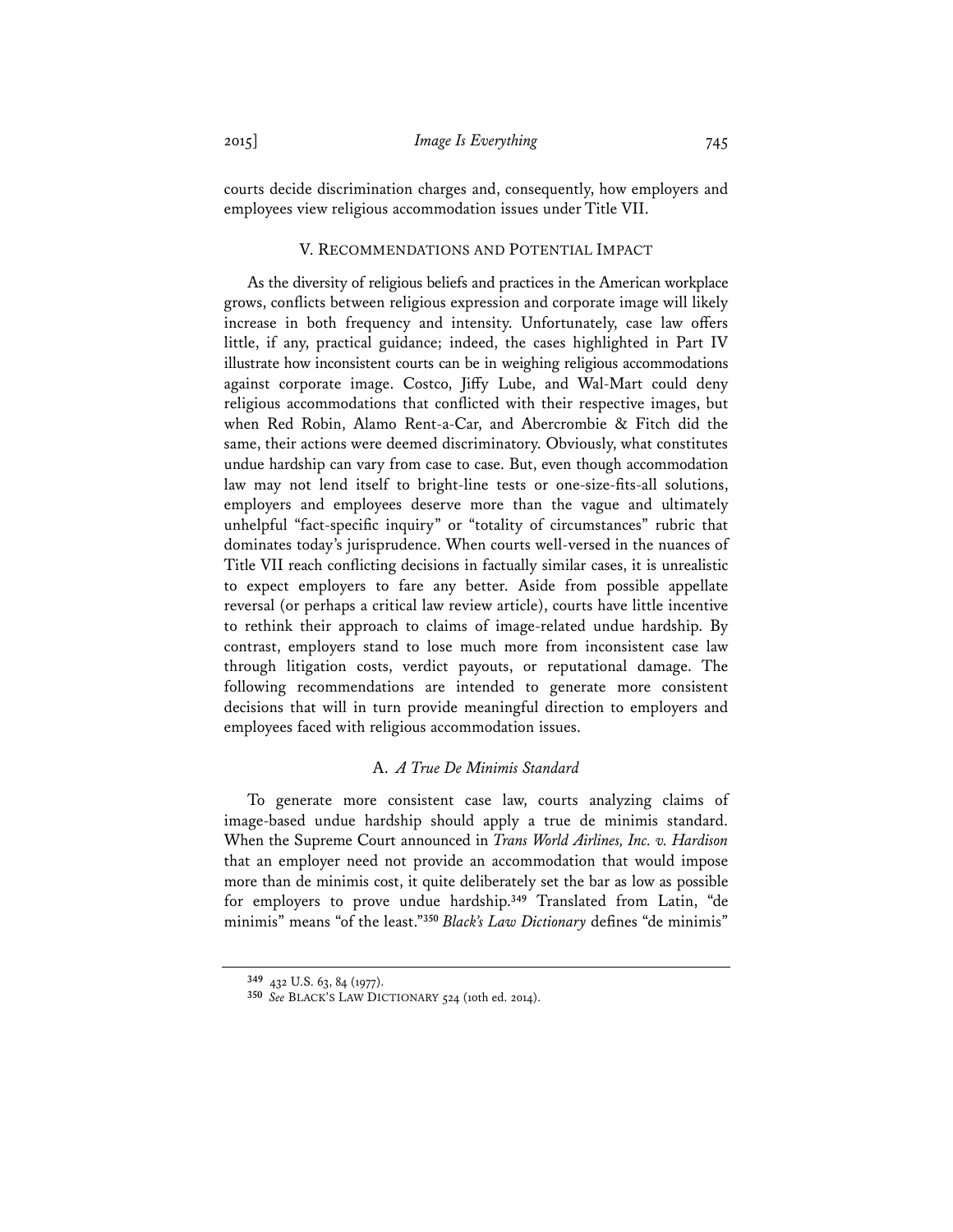as "trifling," "negligible," and "so insignificant that a court may overlook it in deciding an issue or case,"**<sup>351</sup>** while courts characterize the standard as "not a heavy burden,"**<sup>352</sup>** "minimal,"**<sup>353</sup>** "very low,"**<sup>354</sup>** "extremely low,"**<sup>355</sup>** and "neither onerous, nor intended to be rigid, mechanized or ritualistic."**<sup>356</sup>** The *Hardison* dissent interpreted the de minimis standard as so low that employers "need not grant even the most minor special privilege to religious observers to enable them to follow their faith."**<sup>357</sup>** Religious freedom proponents have echoed this concern, pushing for legislation that replaces the de minimis standard with a more demanding "significant difficulty or expense" test.**<sup>358</sup>**

Although most religious accommodation decisions cite *Hardison*'s de minimis language, adherence to this standard can vary from court to court.**<sup>359</sup>** Not surprisingly, courts favoring image over religion tend to interpret the standard quite literally: they treat the standard as so low that they focus on whether there is an inconsistency between the accommodation and the corporate image that could cause the employer to lose control over its image, rather than on whether the accommodation itself has or will cause economic loss, customer complaints, or other adverse consequences beyond loss of control. For example, in *Cloutier*, the First Circuit did not concern itself with whether the plaintiff's appearance adversely affected Costco's business—the evidence showed there were no customer complaints.**<sup>360</sup>** Instead, the court focused on the notion that the plaintiff's facial jewelry

**<sup>359</sup>** *See* Sara L. Silbiger, *Heaven Can Wait: Judicial Interpretation of Title VII's Religious Accommodation Requirement Since* Trans World Airlines v. Hardison, 53 FORDHAM L. REV. 839, 847 (1985) (citing cases involving Seventh Day Adventists' religious objections to mandatory payment of union dues as examples of courts demanding a higher evidentiary burden from employers).

**<sup>360</sup>** Cloutier v. Costco Wholesale Corp., 390 F.3d 126, 135 (1st Cir. 2004).

**<sup>351</sup>** *Id.*

**<sup>352</sup>** Dupree v. UHAB-Sterling St. Hous. Dev. Fund Corp., No. 10-1894, 2012 WL 3288234, at \*4 (E.D.N.Y. Aug. 10, 2012).

**<sup>353</sup>** Faul v. Potter, 355 F. App'x. 527, 528 (2d Cir. 2009).**<sup>354</sup>** Cannon v. Burkybile, No. 99-4623, 2002 WL 448988, at \*9 (N.D. Ill. Mar. 22, 2002).

**<sup>355</sup>** Franklin v. Astrue, No. 11-1615, 2012 WL 3059407, at \*2 (W.D. Wash. July 25, 2012).

**<sup>356</sup>** Beyer v. Cnty. of Nassau, 524 F.3d 160, 163 (2d Cir. 2008) (citation omitted).

**<sup>357</sup>** Trans World Airlines, Inc. v. Hardison, 432 U.S. 63, 87 (1977) (Marshall, J., dissenting).

**<sup>358</sup>** *See, e.g.*, Workplace Religious Freedom Act of 2013, S. 3686, 112th Cong. § 2(3) (2012) ("In Trans World Airlines, Inc. v. Hardison, 432 U.S. 63 (1977), the Supreme Court held that an employer could deny an employee's request for religious accommodation based on any burden greater than a de minimis burden on the employer, and thus narrowed the scope of protection of title VII against religious discrimination in employment, contrary to the intent of Congress."); *see also id.* at §  $4(a)(3)$  ("[W]ith respect to the practice of wearing religious clothing or a religious hairstyle, or of taking time off for a religious reason, an accommodation of such a religious practice . . . shall be considered to impose an undue hardship on the conduct of the employer's business only if the accommodation imposes a significant difficulty or expense on the conduct of the employer's business.").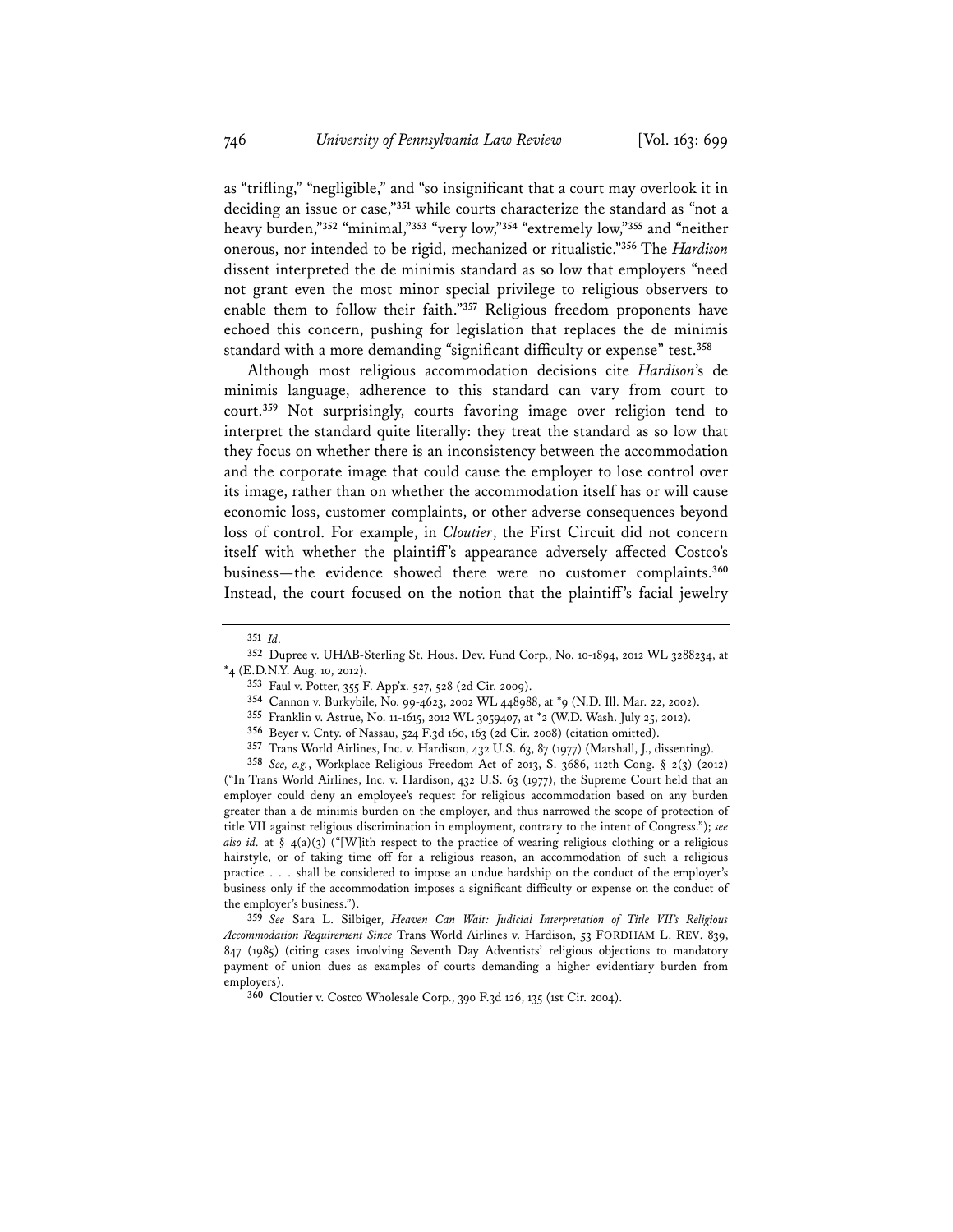genuinely conflicted with Costco's professional public image, holding that such conflict amounted to undue hardship by interfering with the company's ability to project the image of its choosing.**<sup>361</sup>** Likewise, the *Sambo's*, *Johnson*, *Hussein*, *Birdi*, and *Brown* decisions make no mention of customer complaints or any other evidence of how an accommodation would adversely impact corporate image. Instead, the courts relied on the fact that the requested religious accommodations conflicted with the company's images, concluding this conflict itself imposed more than de minimis cost by jeopardizing the companies' ability to control their images.

By contrast, in cases favoring religion over image, courts tend to reject the notion that conflict itself can constitute undue hardship and instead focus on whether there is some cost to the employer beyond loss of control over its image. In a sense, these courts pay lip service to the de minimis standard, while in reality imposing a de minimis-plus burden that is more demanding than the Supreme Court precedent allows. For example, the *Banks* court largely ignored the fact that twenty to twenty-five customers complained about the plaintiffs' religious expression in holding that "[t]he record does not compel the conclusion that plaintiffs' greetings inflicted on Service America anything more than a *de minimis* burden, or that a refusal to prevent plaintiffs from extending such greetings was likely to cause undue future hardship to defendant."**<sup>362</sup>** Similarly, the *Red Robin* court downplayed the conflict between the employer's family-friendly image and the employee's religious tattoos, instead focusing on the tattoos' small size and foreign language scripts in speculating that "few" customers would notice them.**<sup>363</sup>** In the court's view, the risk of an adverse response to the tattoos by a few customers did not impose more than a de minimis cost.**<sup>364</sup>**

Unless and until Congress legislates a more onerous burden, the de minimis standard remains the proper measure of undue hardship. Correctly interpreted, this standard means that to establish undue hardship, an employer need only prove an accommodation would impose more than trifling or minimal cost. An accommodation at odds with corporate image diminishes a company's control over its image. Given the importance—and fragility—of corporate image, courts must recognize that this loss of control itself can impose more than a de minimis cost to a company. Accordingly, proper application of the de minimis standard mandates that this inquiry be

**<sup>361</sup>** *Id.* at 135-36.

**<sup>362</sup>** Banks v. Serv. Am. Corp., 952 F. Supp. 703, 709 (D. Kan. 1996).

**<sup>363</sup>** EEOC v. Red Robin Gourmet Burgers, Inc., No. 04-1291, 2005 WL 2090677, at \*4 (W.D. Wash. Aug. 29, 2005).

**<sup>364</sup>** *Id.*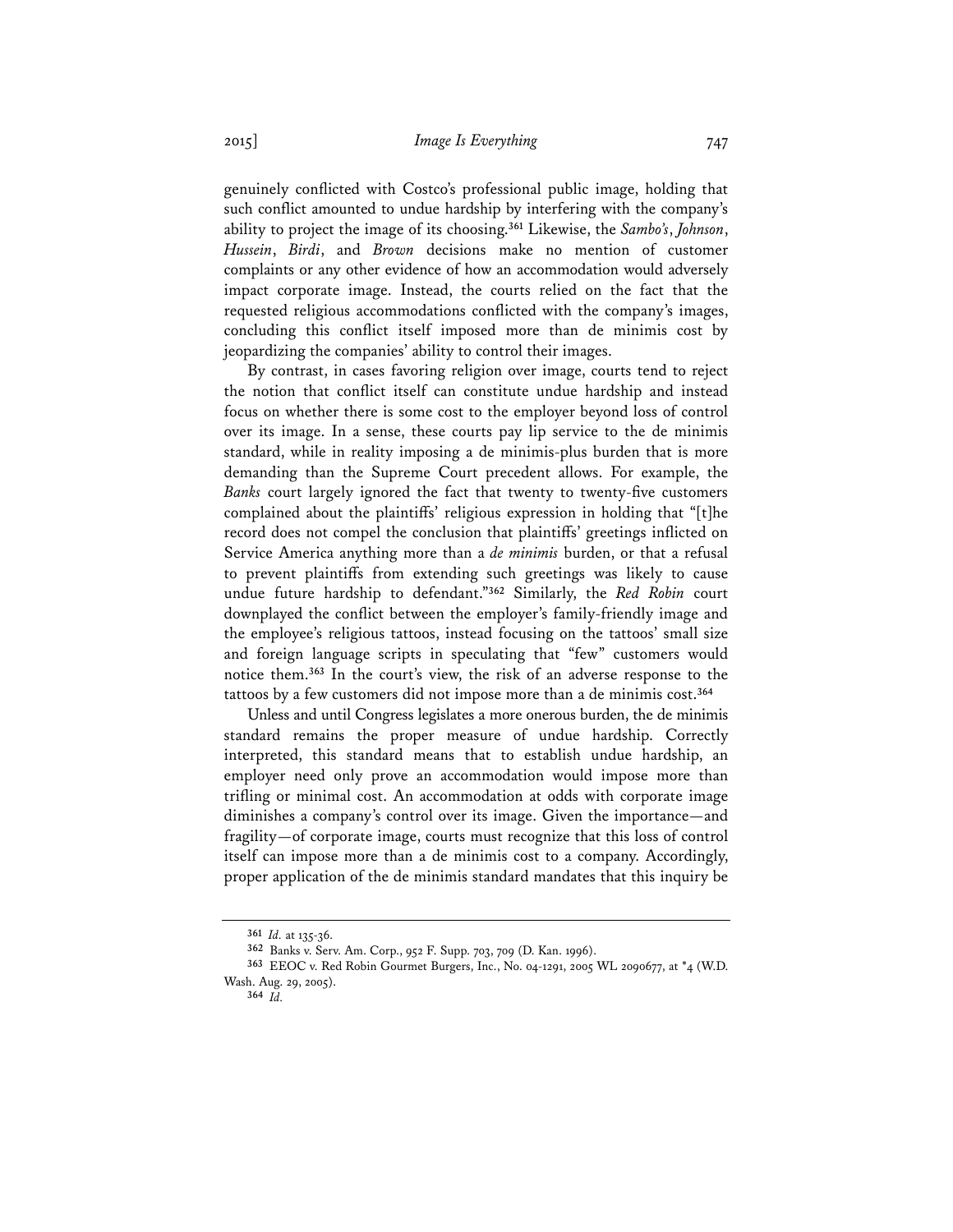the starting point of a court's analysis. Only if the conflict itself between a proposed religious accommodation and the company's image does not impose more than de minimis cost should the court then examine the accommodation's secondary consequences, such as customer complaints, loss of business, or reputational harm. To conform with Supreme Court precedent, courts must apply a true de minimis standard in analyzing such consequences to ensure employers incur no more than minimal damage to their image.

## B. *A Uniform Standard of Proof*

A second way to establish a more consistent body of religious accommodation case law is mandating that courts apply a uniform evidentiary standard for establishing undue hardship. Because the Supreme Court has never weighed in on what an employer must prove to establish "more than de minimis cost,"**<sup>365</sup>** the level of proof varies from circuit to circuit. The Ninth Circuit sits on one end of the spectrum, having adopted a heightened standard requiring proof of "actual imposition" or "disruption of the work routine"; hypothetical or conceivable hardships are not competent evidence of undue hardship.**<sup>366</sup>** On the other end of the spectrum is the Fifth Circuit, which does not require proof that the employer actually incurred costs to demonstrate undue hardship, but instead recognizes that "[t]he mere possibility of an adverse impact . . . is sufficient to constitute an undue hardship."**<sup>367</sup>** The First Circuit falls somewhere in the middle: it is skeptical of hypothetical hardships but allows an employer to prove undue hardship without actually having undertaken an accommodation by permitting the court to "examin[e] the specific hardships imposed by specific accommodation proposals."**<sup>368</sup>** Unsurprisingly, these disparate standards of proof among the circuit courts contribute significantly to the dissonance of the religious accommodation case law.

The Ninth Circuit's requirement of actual imposition or disruption makes little sense, particularly in the context of image-based hardships, where a single employee's actions or appearance can jeopardize an entire

**<sup>365</sup>** Trans World Airlines, Inc. v. Hardison, 432 U.S. 63, 84 (1977).

**<sup>366</sup>** Tooley v. Martin-Marietta Corp., 648 F.2d 1239, 1243 (9th Cir. 1981) (citation omitted) (internal quotation marks omitted); *see also* Anderson v. Gen. Dynamics Convair Aerospace Div., 589 F.2d 397, 402 (9th Cir. 1978) ("Undue hardship means something greater than hardship. Undue hardship cannot be proved by assumptions nor by opinions based on hypothetical facts. Even proof that employees would grumble about a particular accommodation is not enough to establish undue hardship.").

**<sup>367</sup>** Weber v. Roadway Express, Inc., 199 F.3d 270, 274 (5th Cir. 2000).

**<sup>368</sup>** Cloutier v. Costco Wholesale Corp., 390 F.3d 126, 135 (1st Cir. 2004) (quoting Toledo v. Nobel-Sysco, Inc., 892 F.2d 1481, 1490 (10th Cir. 1989)).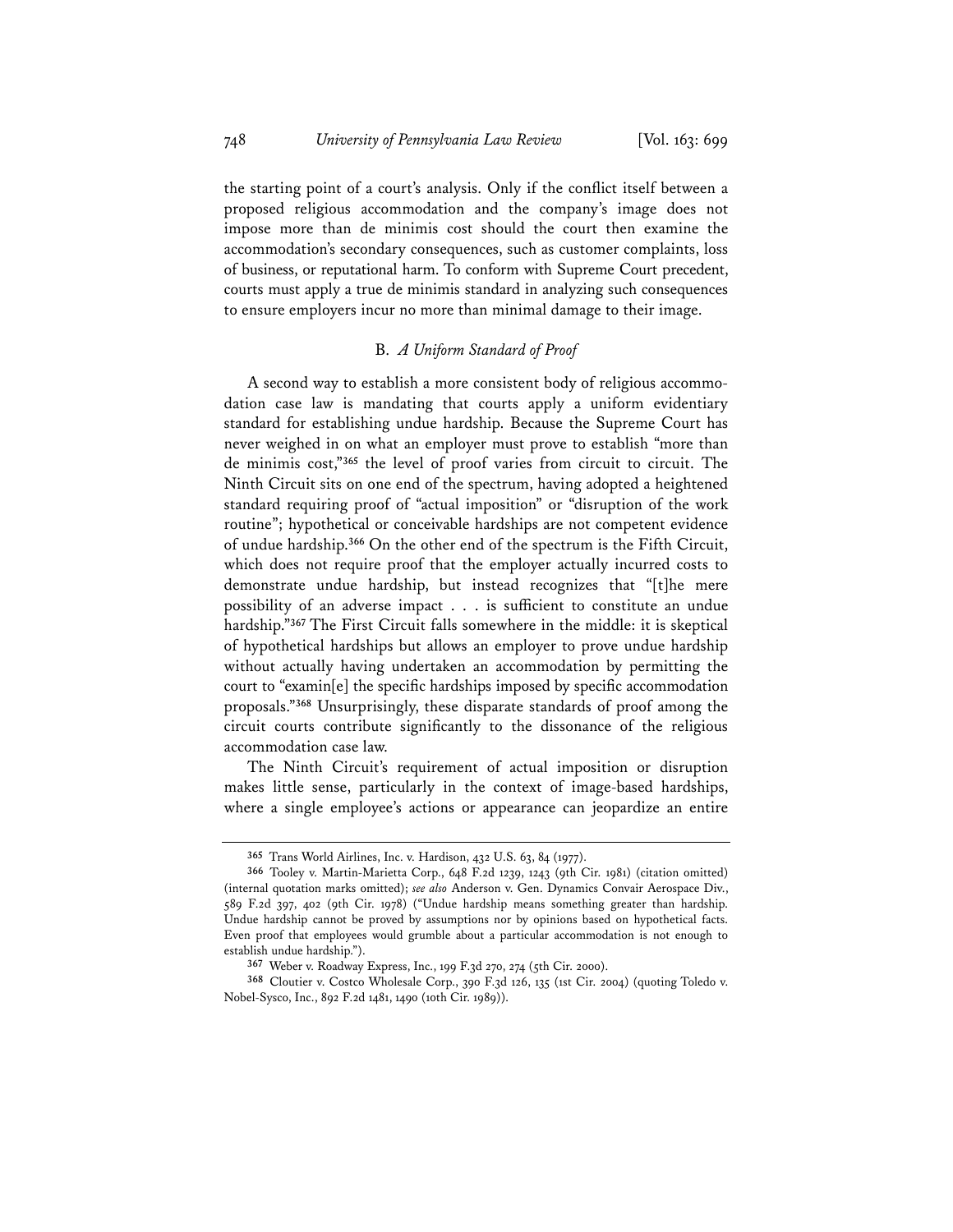organization's image. Under this heightened standard, proving undue hardship is practically impossible for an employer unless the employer implements the accommodation and proves that the accommodation somehow damaged its business. For example, the *Abercrombie III* and *Abercrombie IV* courts held that Abercrombie's lay and expert testimony about the prospective damage to the company's careful branding efforts caused by accommodating the plaintiffs was so speculative and hypothetical that it failed to even raise an issue of fact as to whether Abercrombie would suffer undue hardship.**<sup>369</sup>** The courts required Abercrombie to use studies, survey data, customer complaints, sales reports, or financial statements to prove it had already incurred undue hardship to survive summary judgment.**<sup>370</sup>** Abercrombie could not rely on the risk of harm to its image to justify denying religious accommodations. Instead, to establish undue hardship, the courts required that Abercrombie incur such harm and also isolate and prove the causal connection between the accommodation and the damage to its corporate image.

Requiring that an employer suffer hardship to prove hardship is inherently unfair. For instance, in cases where a religious accommodation poses safety concerns, it would be ludicrous to require employers to wait until injury or death actually results to establish undue hardship. Indeed, several courts have rejected this proposition outright. In *EEOC v. GEO Group, Inc.*, the Third Circuit upheld the employer's refusal to allow Muslim prison guards to wear headscarves out of purely prospective concerns that the headscarves could be used to smuggle in contraband, to conceal the identity of the wearer, or as a weapon against a prison employee in an attack.**<sup>371</sup>** The court noted that even though there were no reports of these types of incidents, the employer "should not have to wait for a khimar [headscarf] to actually be used in an unsafe or risky manner, risking harm to employees or inmates, before this foreseeable risk is considered in determining undue hardship."**<sup>372</sup>** In *Finnie v. Lee County*, the court held that a detention officer's request to wear skirts in accordance with her religion imposed an undue hardship as a matter of law, even though there was no evidence to substantiate the employer's claim that wearing a skirt could cause safety and security risks.**<sup>373</sup>** The court observed that "to carry a burden of showing undue hardship, Defendants do not even need to prove that a skirt

**<sup>369</sup>** *Abercrombie IV*, 966 F. Supp. 2d 949, 964-65 (N.D. Cal. 2013); *Abercrombie III*, No. 10-3911, 2013 WL 1435290, at \*14-15 (N.D. Cal. Apr. 9, 2013).

**<sup>370</sup>** *Abercrombie IV*, 966 F. Supp. 2d at 963; *Abercrombie III*, 2013 WL 1435290, at \*14-15.

**<sup>371</sup>** 616 F.3d 265, 274 (3d Cir. 2010).

**<sup>372</sup>** *Id.* (citation omitted).

**<sup>373</sup>** 907 F. Supp. 2d 750, 781 (N.D. Miss. 2012).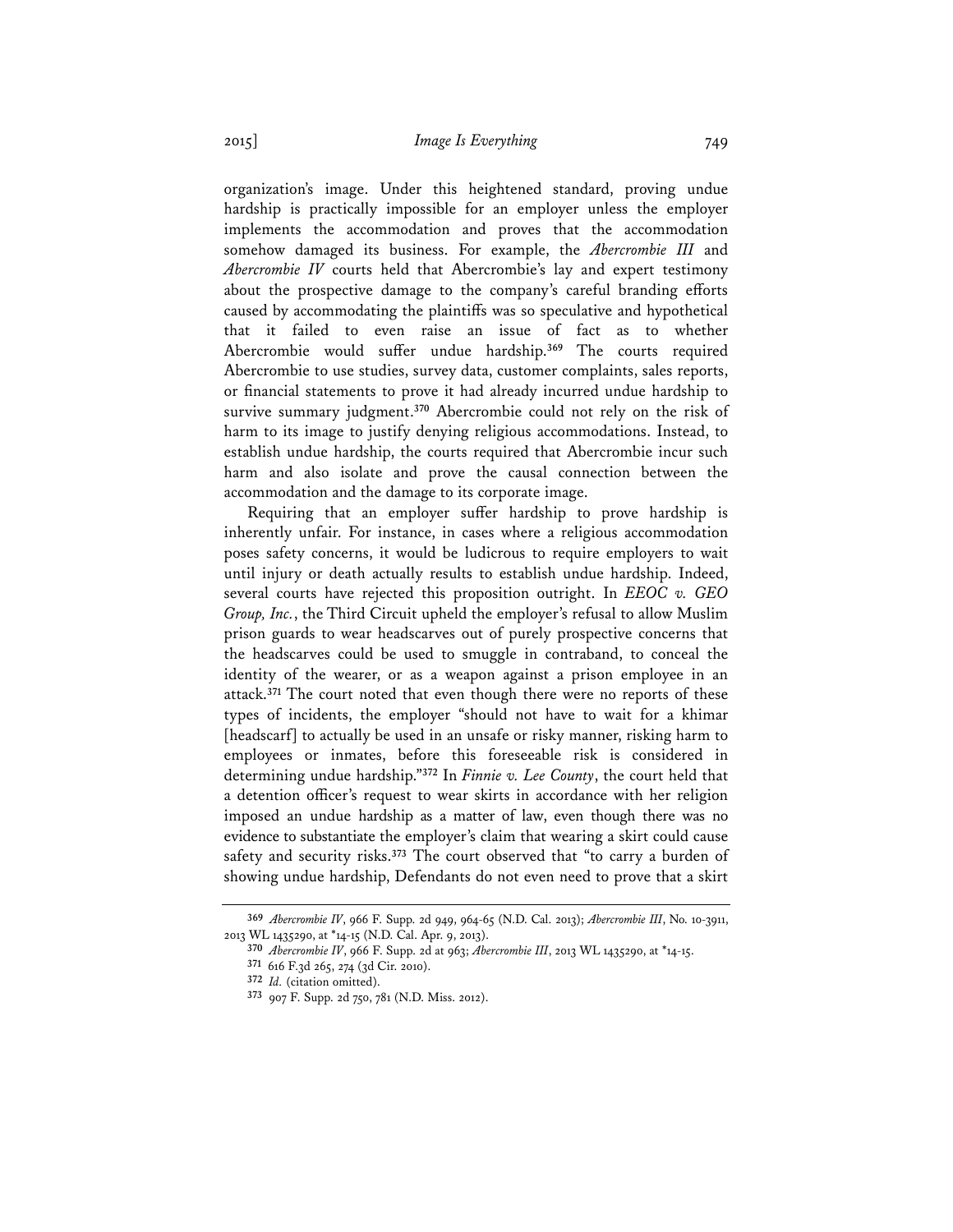has . . . actually *caused* such safety and security problems. Instead, the Defendants must show safety and security *risks*."**<sup>374</sup>** There is no reason that courts should analyze image cases any differently from safety cases. A company's image can take years to build and only moments to destroy. Because image-related cases can involve potentially serious consequences, courts should focus on the risks that an accommodation poses to the employer's corporate image rather than the accommodation's actual consequences.

The First Circuit's approach to analyzing claims of undue hardship seems most consistent with Supreme Court precedent. While less accepting of hypothetical hardships than the Fifth Circuit, the First Circuit acknowledges employers should not have to actually incur hardship to prove undue hardship. Instead, the focus should be on how a specific proposed accommodation would impose a specific hardship.**<sup>375</sup>**This approach is supported by *Hardison*, in which the Supreme Court did not require proof of actual imposition or disruption but instead focused on how possible accommodations could potentially create undue hardship.**<sup>376</sup>** The First Circuit's approach seems particularly well-suited to image cases. Given the fragility of corporate image, it makes sense for courts to analyze the risk of specific hardship that might result from an accommodation rather than requiring an employer to actually incur and then prove such hardship.

**<sup>374</sup>** *Id.*; *see also* McCarter v. Harris Cnty., Tex., No. 04-4159, 2006 WL 1281087, at \*5 (S.D. Tex. May 5, 2006) (finding that evidence that the plaintiff–employee worked for two years in a skirt without a safety incident did not undermine defendant's undue hardship claim, as the law does not require proof that the defendant actually incurred costs to demonstrate undue hardship); EEOC v. Oak-Rite Mfg. Corp., No. 99-1962, 2001 WL 1168156, at \*14 (S.D. Ind. Aug. 27, 2001) (holding that the defendant–employer was not required to prove conclusively that the plaintiff– employee would be injured if allowed to wear an ankle-length skirt instead of pants in the defendant's manufacturing plant); Favero v. Huntsville Ind. Sch. Dist., 939 F. Supp. 1281, 1293 (S.D. Tex. 1996), *aff 'd mem.*, 110 F.3d 793 (5th Cir. 1997) (noting that Title VII does not require employers to deny accommodation requests only if they are certain in advance that honoring the request would cause an undue hardship).

**<sup>375</sup>** *See* Cloutier v. Costco Wholesale Corp., 390 F.3d 126, 135 (1st Cir. 2004) (noting that "it is possible for an employer to prove undue hardship without actually having undertaken any of the possible accommodations" (quoting Draper v. U.S. Pipe & Foundry Co., 527 F.2d 515, 520 (6th  $Cir. 1975)$ ).

**<sup>376</sup>** *See* Trans World Airlines, Inc. v. Hardison, 432 U.S. 63, 77 (1977) (finding that TWA "made reasonable efforts to accommodate" the plaintiff and that it could not have implemented the plaintiff's suggested alternatives without undue hardship involving breach of the seniority provisions of the airline employees' collective bargaining agreement).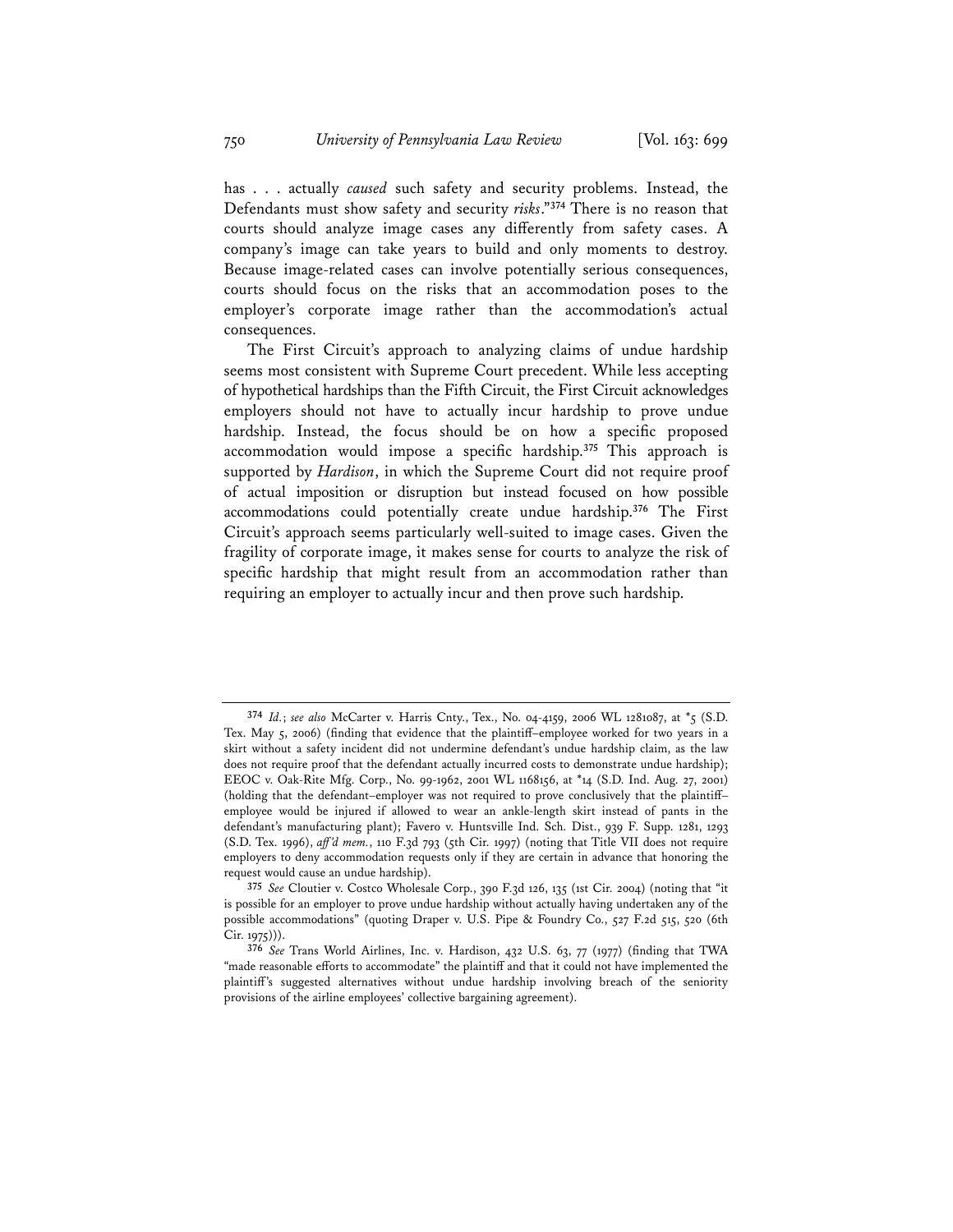#### C. *Greater Employer Deference*

A final recommendation is that courts grant employers greater deference in proving image-based undue hardships. Employers know their own brands far better than anyone else and, therefore, are best positioned to explain the nuances of their image and how an accommodation might conflict or interfere with that image. Because image is among a corporation's most valuable assets, companies devote millions of dollars and countless hours to building and maintaining an image that appeals to a variety of stakeholders. They hire marketing firms, strategists, consultants, branding analysts, public relations experts, graphic designers, and organizational behaviorists—all with the singular purpose of building an image that will generate the consumer commitment, loyalty, passion, and trust necessary for long-term success. Given their intimate knowledge of their own branding efforts, employers can best articulate how a certain religious accommodation might interfere with their corporate image. The fact that the most qualified witnesses often work for the defendant should not automatically diminish the credibility of the evidence, as some courts seem to suggest.**<sup>377</sup>** Assuming an employer's evidence of hardship holds up against traditional discrediting mechanisms such as cross-examination and rebuttal testimony, courts should afford such evidence greater weight in recognition that the company is in the best position to explain how an accommodation would interfere with its image.

A second reason for greater employer deference is that proving an accommodation's negative effects on the employer's image can be extraordinarily difficult and expensive. Absent a customer complaint about an employee's religious expression, it is almost impossible for an employer to prove an accommodation damaged its image.**<sup>378</sup>** Unlike other types of hardship, damage to image is almost always intangible and, consequently, very difficult to measure. It is easy to calculate the impact of paying

**<sup>377</sup>** *See, e.g.*, *Abercrombie IV*, 966 F. Supp. 2d 949, 963 (N.D. Cal. 2013) (noting with disfavor that "Abercrombie only offers unsubstantiated opinion testimony of its own employees to support its claim of undue hardship"); *Abercrombie III*, No. 10-3911, 2013 WL 1435290, at \*14 (N.D. Cal. Apr. 9, 2013) (criticizing that "Abercrombie offers only the seemingly speculative assertion on the part of its executives that the correlation [between failure to comply with the Look Policy and consumer confusion or decreased sales] exists"); United States v. N.Y.C. Transit Auth., No. 04- 4237, 2010 WL 3855191, at \*22 (E.D.N.Y. Sept. 28, 2010) (finding that "[a]lthough defendants may be able to introduce evidence that these hardships will result, that evidence comes largely from defendants' own employees or retained experts and is somewhat speculative in nature").

**<sup>378</sup>** Even then, as *Banks* illustrates, customer complaints alone may not be enough to prove undue hardship. *See* Banks v. Serv. Am. Corp., 952 F. Supp. 703, 710 (D. Kan. 1996) ("[T]he fact that defendant received assorted complaints . . . does not, standing alone, demonstrate that plaintiffs' jobs were 'completely incompatible' with their practice of extending religious greetings to food service customers.").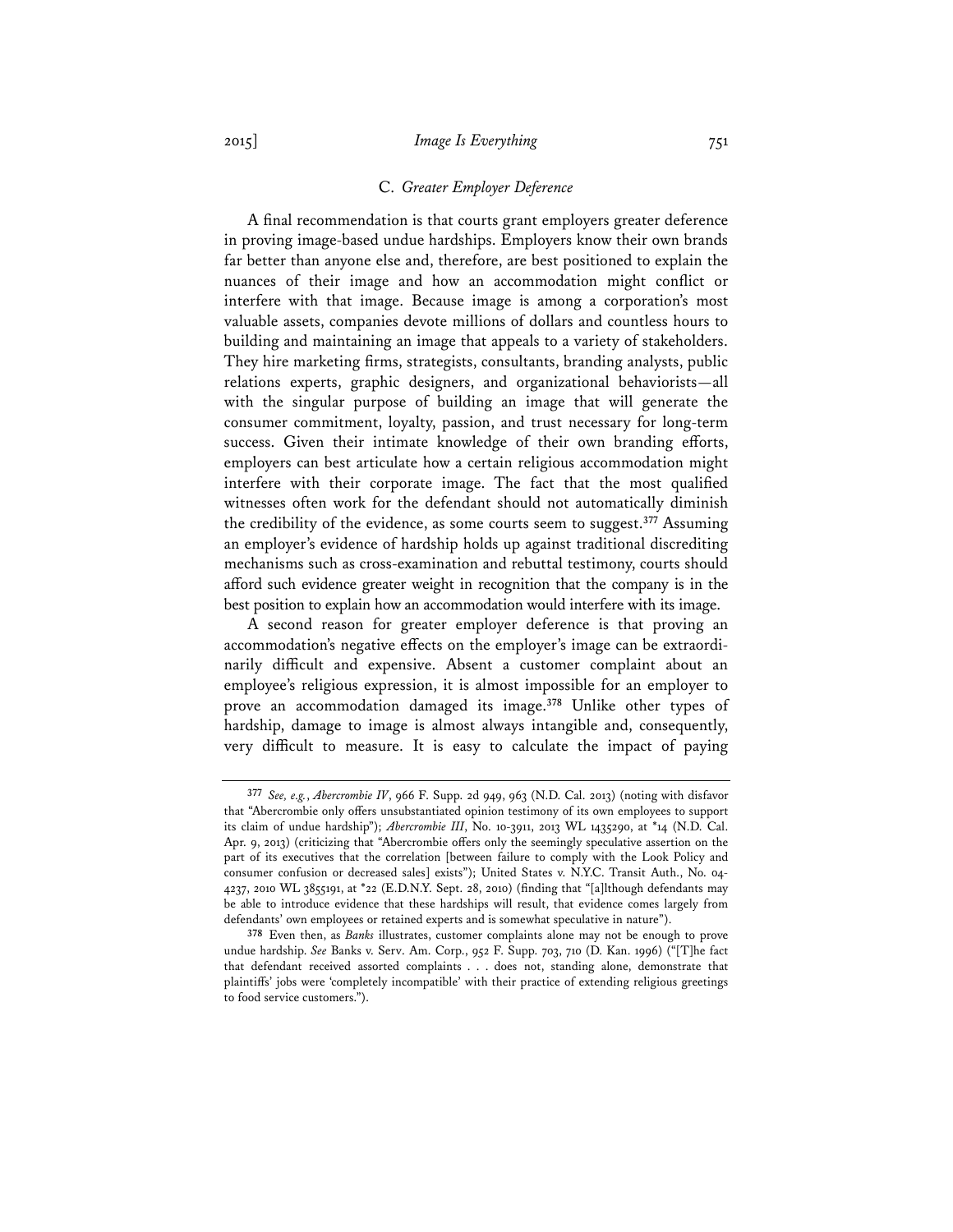overtime wages to an employee who works in place of a coworker observing the Sabbath. But proving the adverse consequences of an employee saying "God bless you" to customers is far more difficult. Unless an offended customer actually complains, there is no clear way to measure how an employee's religious expression affects customers' buying intentions, commitment, loyalty, or overall perception of the business. The effect such expression has on how other stakeholders view an organization may be even more difficult to detect, although certainly no less significant.

Measuring an accommodation's impact is further complicated by the difficulty of isolating the effect of the accommodation itself from other variables that could jointly affect stakeholder perception. For instance, a customer may vow never to shop at a store again if he perceives the store as dirty or crowded, its prices as too high, its employees as unapproachable, or any combination of such factors. Perhaps an employee's religiously mandated appearance or expression also contributed to the customer's overall negative perception of the store. Or perhaps not. Proving the lost business was the result of the employee's religious expression—independent of the other negative factors the customer experienced—is nearly impossible, even using the most advanced statistical measures. Given the difficulty of proving the impact of an accommodation on corporate image, courts should be open to other types of evidence, particularly employee testimony, to establish undue hardship.

A final reason to grant employers greater deference in proving imagebased hardships is that the undue hardship standard itself supposedly requires so little. The de minimis burden means an employer can lawfully withhold an accommodation if the accommodation would impose anything more than a minimal cost. However, the de minimis standard is of little use to employers if courts automatically discount managerial testimony as biased or insist on "objective" evidence that an accommodation directly damaged a company's bottom line.**<sup>379</sup>** Although it is reasonable to require employers to present more than de minimis evidence of de minimis hardship, the level of proof should be somewhat commensurate with the level of hardship. Granting greater deference to employers is an effective means of accomplishing this objective.

## D. *Potential Impact*

If implemented, the foregoing recommendations will likely produce more consistent judicial decisions. This result alone would go a long way

**<sup>379</sup>** *See supra* note 377 and accompanying text.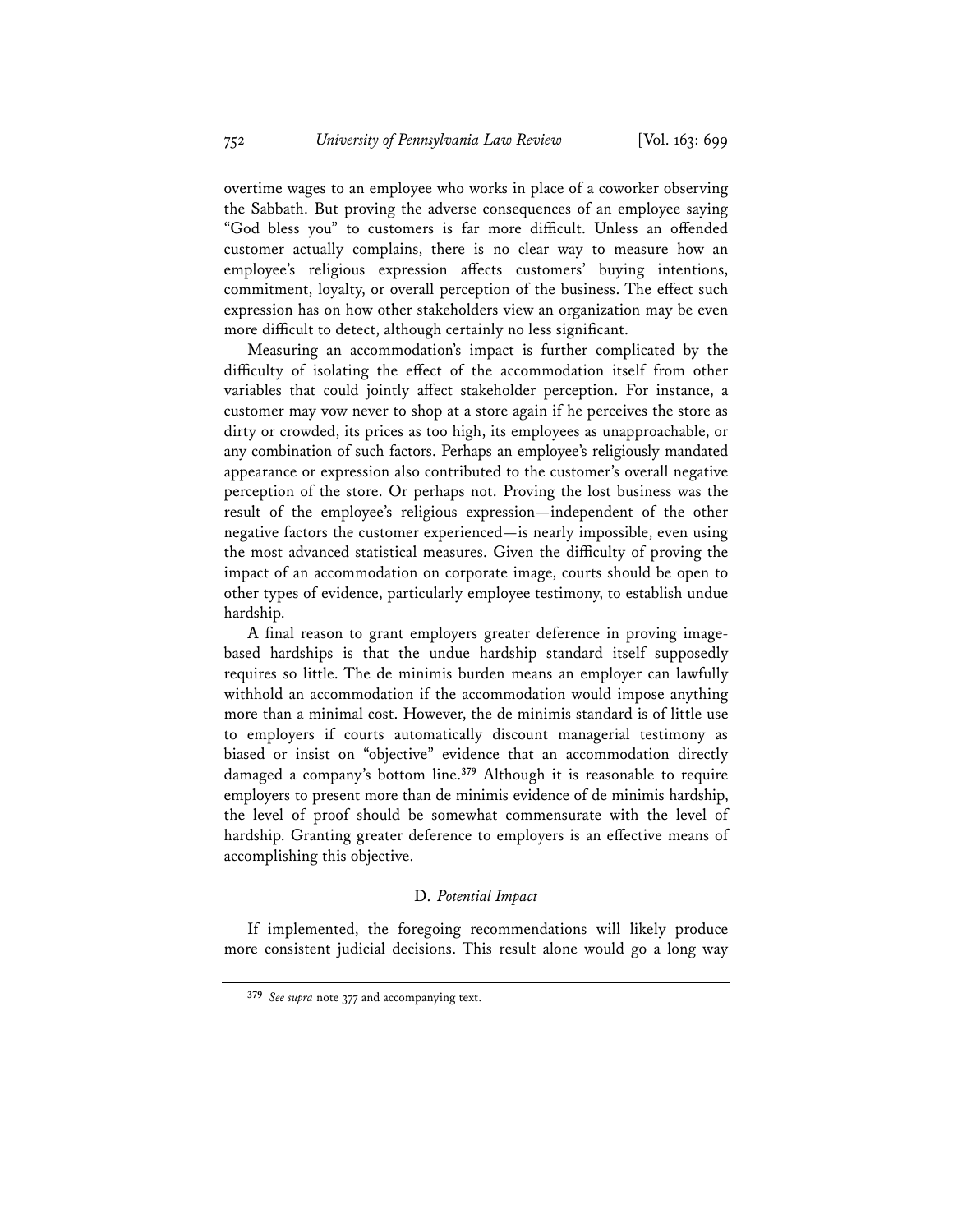toward helping employers more correctly and confidently balance religious accommodation proposals against image concerns. Furthermore, although the EEOC has long been at odds with the courts in its interpretation of Title VII's religious accommodation requirements, perhaps the Commission would feel compelled to align its regulations with a more unified case law. If the courts and the EEOC can present a more united front in their assessment of image-based undue hardship claims, employers will have a much better sense of when they must set aside image concerns in favor of religious accommodations. Employees, too, stand to benefit by having a clearer sense of when to push for an accommodation that conflicts with the employer's image and when it may make more sense to look for another job.

Aside from generating greater clarity, the intended effect of these recommendations is to afford employers greater control over their own image. There is no doubt employers stand to benefit if courts apply a more conservative de minimis standard, acknowledge hypothetical hardships, and grant the employer greater deference in proving its defense. Each of these recommendations will make it easier for employers to prove undue hardship in most cases. In a perfect world, an employee would never have to choose between her religion and her job. Unfortunately, that is not realistic. The cases discussed herein illustrate the conflict that can arise between an employee's religious expression and a company's image. The Supreme Court has made clear that when employers and employees clash over religious accommodations, the employer can and should prevail upon minimal proof of undue hardship. This principle should apply with equal, if not greater, force when a religious accommodation conflicts with corporate image. In today's cutthroat business environment, a company's image simply is too critical—and too fragile—to justify imposing anything beyond the least intrusive religious accommodation obligations. The recommendations proposed in this Article will help ensure this standard for evaluating an employer's obligations to make religious accommodations remains in effect.

#### **CONCLUSION**

Conflicts between religious accommodation and corporate image are almost certain to increase in the coming years, given the growing religious diversity of the American workforce and the increasing prominence of religion in the workplace. When such conflicts arise, it is critical that both employers and employees have a clear sense of their rights and obligations under Title VII. Existing case law provides little meaningful guidance, because courts continue to reach conflicting decisions in factually similar cases. When a New York federal district court upholds a hotel's right to